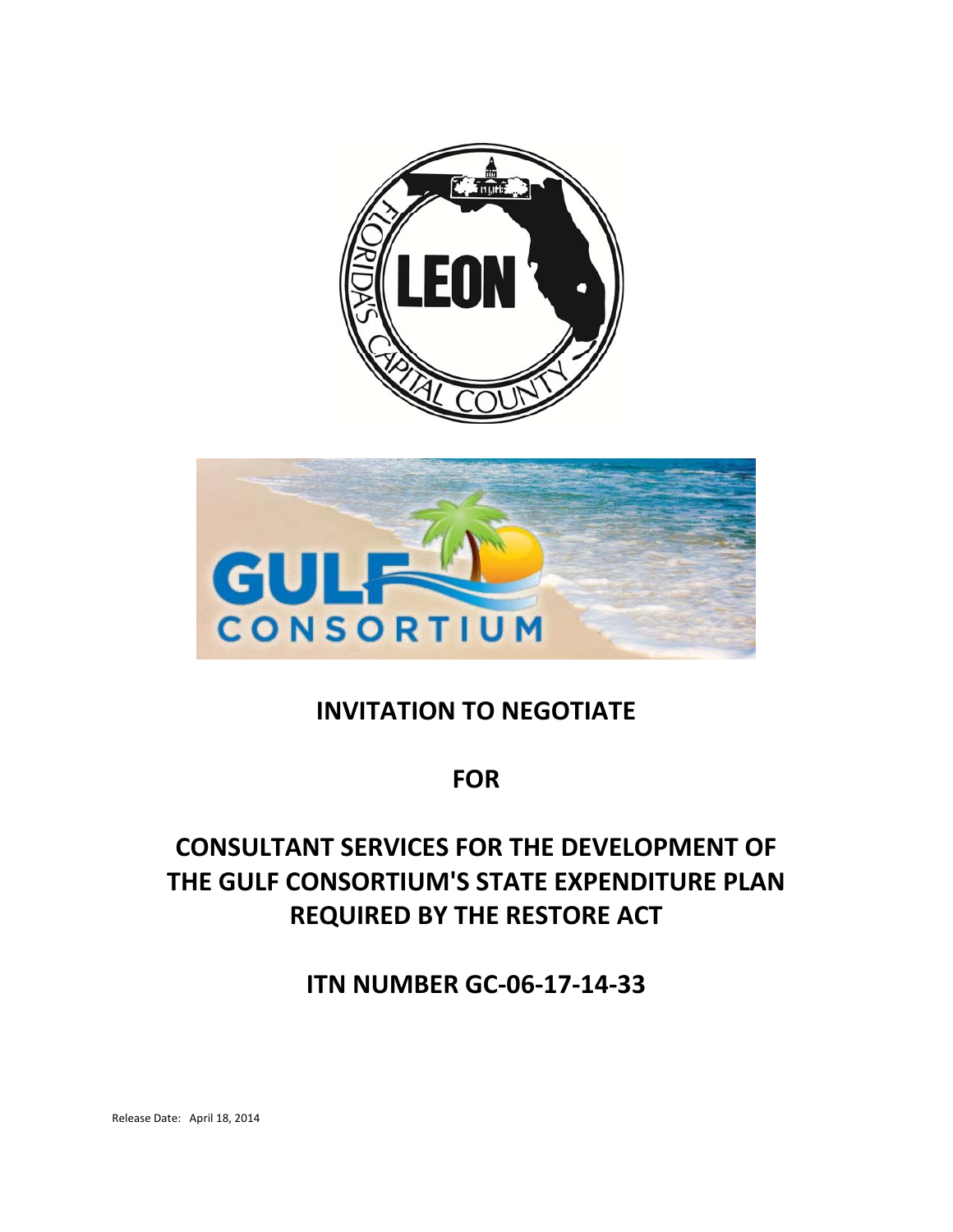#### **TABLE OF CONTENTS**

| I.          |     |                                                                                     |  |  |
|-------------|-----|-------------------------------------------------------------------------------------|--|--|
|             | А.  |                                                                                     |  |  |
|             | В.  |                                                                                     |  |  |
|             | В.  |                                                                                     |  |  |
|             | C.  |                                                                                     |  |  |
|             | D.  |                                                                                     |  |  |
|             | Е.  |                                                                                     |  |  |
|             | F.  |                                                                                     |  |  |
| н.          |     |                                                                                     |  |  |
| III.        |     |                                                                                     |  |  |
|             | А.  |                                                                                     |  |  |
|             | В.  |                                                                                     |  |  |
|             | C.  |                                                                                     |  |  |
|             | D.  |                                                                                     |  |  |
|             | Е.  |                                                                                     |  |  |
|             | F.  |                                                                                     |  |  |
|             | G.  |                                                                                     |  |  |
|             |     |                                                                                     |  |  |
|             | Η.  |                                                                                     |  |  |
|             | I.  |                                                                                     |  |  |
|             | J.  |                                                                                     |  |  |
|             | К.  |                                                                                     |  |  |
|             | L.  |                                                                                     |  |  |
|             | M.  |                                                                                     |  |  |
|             | N.  |                                                                                     |  |  |
|             | Ο.  |                                                                                     |  |  |
|             | Ρ.  | CERTIFICATION REGARDING DEBARMENT, SUSPENSION, AND OTHER RESPONSIBILITY MATTERS.  8 |  |  |
|             | Q.  |                                                                                     |  |  |
|             | R.  |                                                                                     |  |  |
|             | S.  |                                                                                     |  |  |
|             | T.  |                                                                                     |  |  |
|             | U.  |                                                                                     |  |  |
|             | V.  |                                                                                     |  |  |
|             | W.  |                                                                                     |  |  |
|             | х.  |                                                                                     |  |  |
|             | Υ.  |                                                                                     |  |  |
|             | Z.  |                                                                                     |  |  |
|             | AA. |                                                                                     |  |  |
| IV.         |     |                                                                                     |  |  |
|             | А.  |                                                                                     |  |  |
|             | В.  |                                                                                     |  |  |
|             | C.  | DRAFT FINAL STATE EXPENDITURE PLAN, REVISION, APPROVAL AND SUBMISSION.  16          |  |  |
| $V_{\cdot}$ |     |                                                                                     |  |  |
|             | А.  |                                                                                     |  |  |
|             | В.  |                                                                                     |  |  |
|             | C.  |                                                                                     |  |  |
|             | D.  |                                                                                     |  |  |
|             | Ε.  |                                                                                     |  |  |
|             | F.  | TAB F - QUALIFICATIONS, EXPERIENCE AND REFERENCES OF PROPOSER AND TEAM 17           |  |  |
|             | G.  |                                                                                     |  |  |
|             | Н.  |                                                                                     |  |  |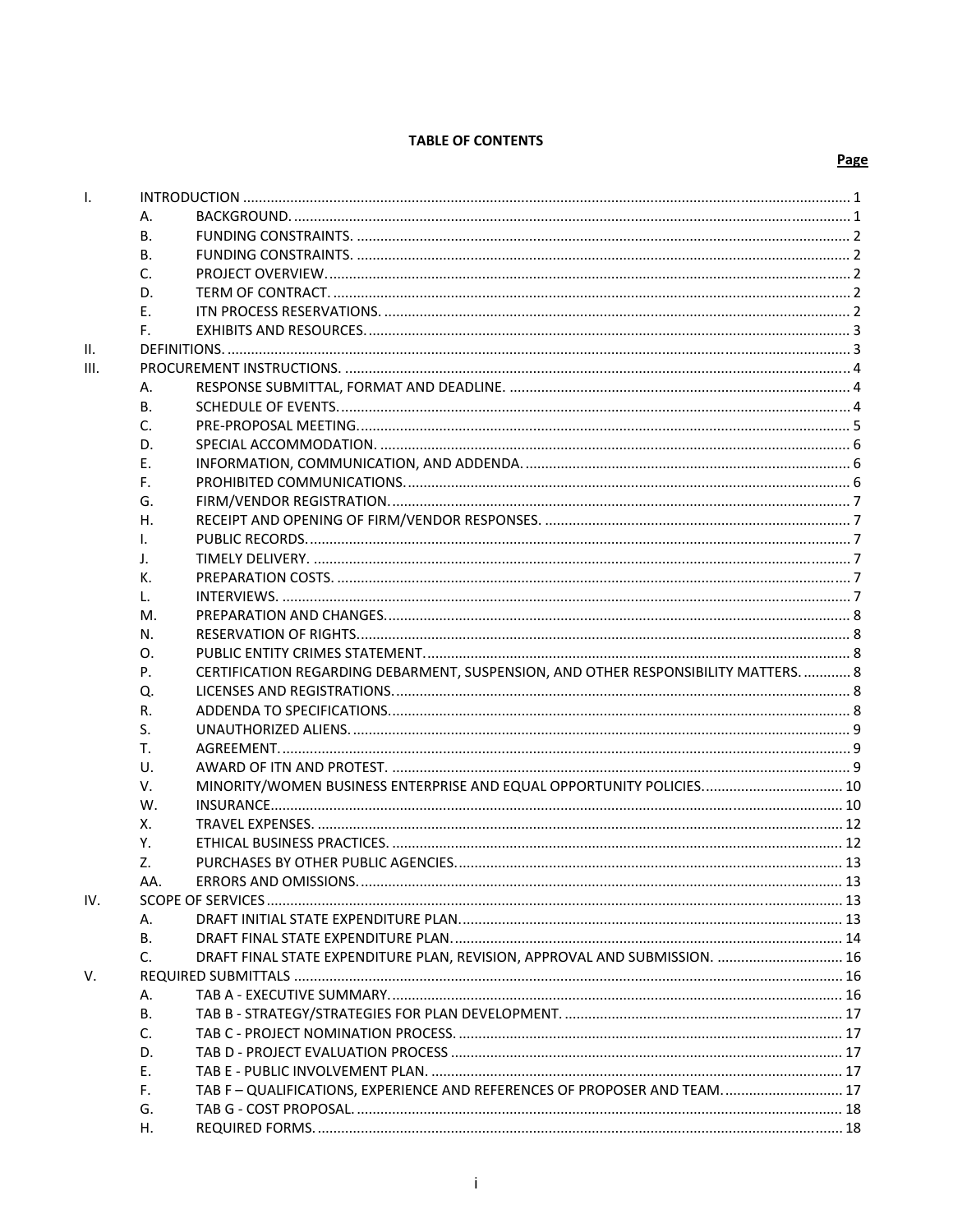| VI.  |    |  |  |
|------|----|--|--|
|      | А. |  |  |
|      | Β. |  |  |
|      |    |  |  |
|      | D. |  |  |
| VII. |    |  |  |
|      |    |  |  |
|      | Β. |  |  |
|      |    |  |  |
|      |    |  |  |

## **FORMS**

ITN Response Cover Sheet Equal Opportunity/Affirmative Action Statement Insurance Certification Form Certification Regarding Debarment, Suspension, and Other Responsibility Matters Primary Covered Transactions Affidavit Certification Immigration Laws Non‐Collusion Affidavit Drug‐Free Workplace Form

## **ATTACHMENTS**

Attachment A **Draft Agreement**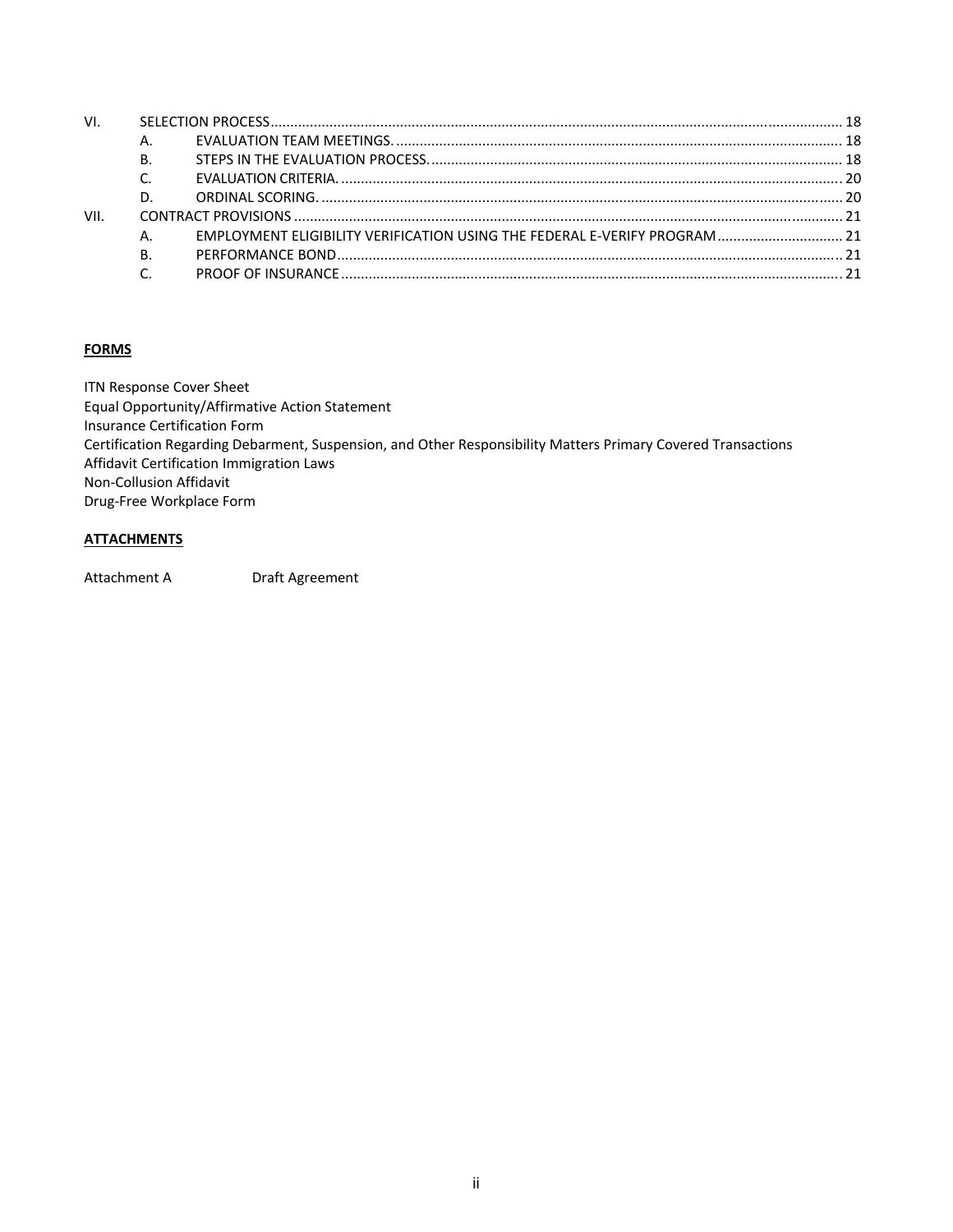### **I. INTRODUCTION**

Leon County is issuing this Invitation to Negotiate (ITN) as part of the procurement services it is providing to the Gulf Consortium (Consortium) pursuant to an interlocal agreement between them. The Consortium serves as the ultimate decision making body in the selection process for this ITN.

## A. BACKGROUND.

In response to the explosion of and the resulting oil spill from the Deepwater Horizon offshore drilling rig in the Gulf of Mexico on April 20, 2010 (Deepwater Horizon Oil Spill), the United States Congress enacted the Resources and Ecosystems Sustainability, Tourist Opportunities, and Revived Economies of the Gulf Coast States Act of 2012 (RESTORE Act) (title 1, subtitle F of Public Law 112‐ 141) as part of the Moving Ahead for Progress in the  $21<sup>st</sup>$  Century Act. The RESTORE Act was passed by Congress on June 29, 2012 and signed into law on July 6, 2012 by the President.

The RESTORE Act establishes funding from a portion of the administrative and civil penalties under the Federal Water Pollution Control Act from the Deepwater Horizon Oil Spill for the ecological and economic restoration of the Gulf Coast region. The RESTORE Act directs funding for the development and implementation of the State Expenditure Plan in each of the five Gulf Coast States.

The Gulf Consortium is a public entity created in October 2012 by Interlocal Agreement among Florida's 23 Gulf Coast counties, from Escambia County in the western panhandle of Florida to Monroe County on the southern tip of Florida and the United States.

Florida's 23 Gulf Coast Counties formed the Consortium to meet requirements of the RESTORE Act for Florida to develop a State Expenditure Plan. The Consortium Board of Directors consists of one representative from each county government and six members appointed by the Governor. As a public entity, the Consortium must meet all government transparency requirements in Florida, including open public records and meetings, ethics and state auditing obligations.

The Gulf Consortium is working with Florida's Governor, state agencies and other restoration partners to advance common goals, reduce duplication, and maximize benefits to the Gulf Coast region. To this end, the Governor and the Consortium entered into a Memorandum of Understanding (MOU) on June 12, 2013 to further the collective objectives of maximizing efficiencies and revenue opportunities under the RESTORE Act. The Governor's appointees represent diverse interests to provide input and guidance to the Consortium on policies and criteria used to select projects, activities and programs for inclusion in the State Expenditure Plan.

The MOU provides for a coordinated review and input by the Florida Department of Environmental Protection (FDEP) and other state agencies during the development of the State Expenditure Plan (SEP). The MOU requires the Consortium to meet the following requirements at a minimum for the selection of projects, activities and programs for inclusion in the SEP:

- Consistency with the applicable laws and rules;
- Prioritization based on criteria established by the Consortium;
- Consideration of public comments;
- Approval by an affirmative vote of at least a majority of the Consortium Directors present at a duly noticed public meeting of the Consortium; and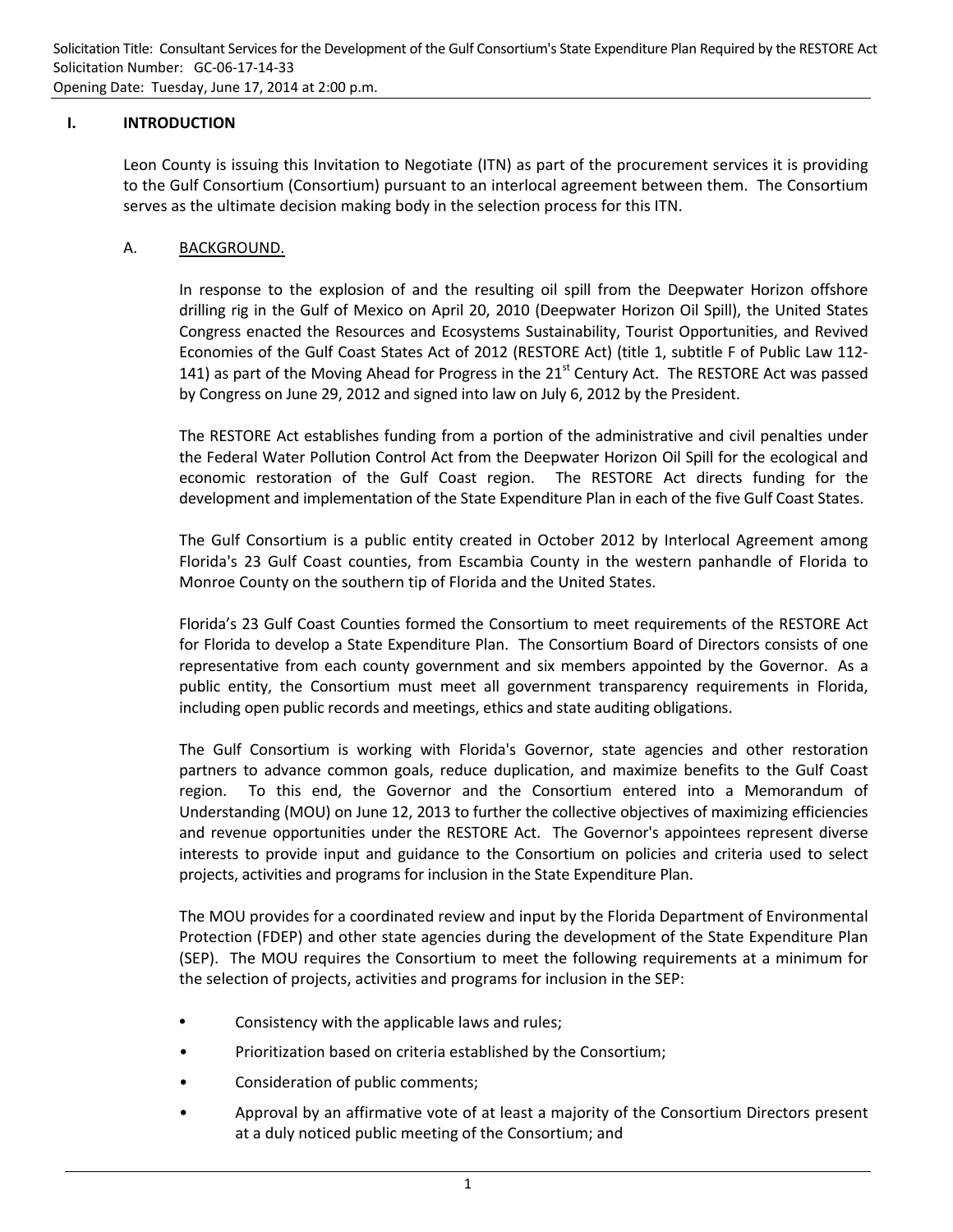• State agency involvement, input and review in the development the State Expenditure Plan, pursuant to the MOU.

After development of the SEP by the Consortium, the Governor is responsible for submitting it to the Gulf Coast Ecosystem Restoration Council (Council) for approval.

The RESTORE Act provides criteria for the State Expenditure Plans. Included among those criteria are requirements that the SEP take into consideration the Council's Comprehensive Plan and that the SEP be consistent with the goals and objectives of the Council's Comprehensive Plan.

## B. FUNDING CONSTRAINTS.

The Consortium is a newly created governmental entity. At this point, the Consortium functions with modest resources provided directly by its 23 member counties. The current resources are not sufficient to fund the Scope of Services sought by this ITN. The Consortium anticipates that it will receive RESTORE Act funding for developing the State Expenditure Plan from the Gulf Coast Ecosystem Restoration Trust Fund (Trust Fund). Due to uncertainty associated with ongoing litigation, the ultimate amount of administrative and civil penalties that may be deposited into the Trust Fund, as well as the timing of their availability, are unknown. There are two other factors affecting the amount and availability of Trust Funds to the Consortium. The timing is dependent upon the finalization of the RESTORE Act Rule by the United States Department of the Treasury. The timing and amount may also be dependent upon the promulgation and finalization of the Council Regulation.

## C. PROJECT OVERVIEW.

The Consortium has no employees but instead contracts for governmental managerial services with the Florida Association of Counties, Inc. and for general counsel services with Nabors, Giblin & Nickerson, P.A.

The Consortium wishes to hire a consultant to provide assistance for the development of the State Expenditure Plan for submission and approval to the Governor of Florida and, in turn, to the Council. This Invitation to Negotiate and the subsequent Request for Best and Final Offer is designed to solicit proposals from qualified firms for the Consortium to procure the necessary assistance for the development of the SEP.

## D. TERM OF CONTRACT.

It is anticipated that the initial term of the agreement will be for two years from the date of contract execution with up to two optional one year renewal periods.

## E. **ITN PROCESS RESERVATIONS.**

The Consortium reserves the right to negotiate concurrently or separately with competing firms, in accordance with the process set forth in Section III., below. By submitting a response to this ITN, firms acknowledge and accept that the Consortium reserves the right to finalize the negotiation process at any time in the proposed process that the Consortium determines such selection would be in the best interest of the Consortium.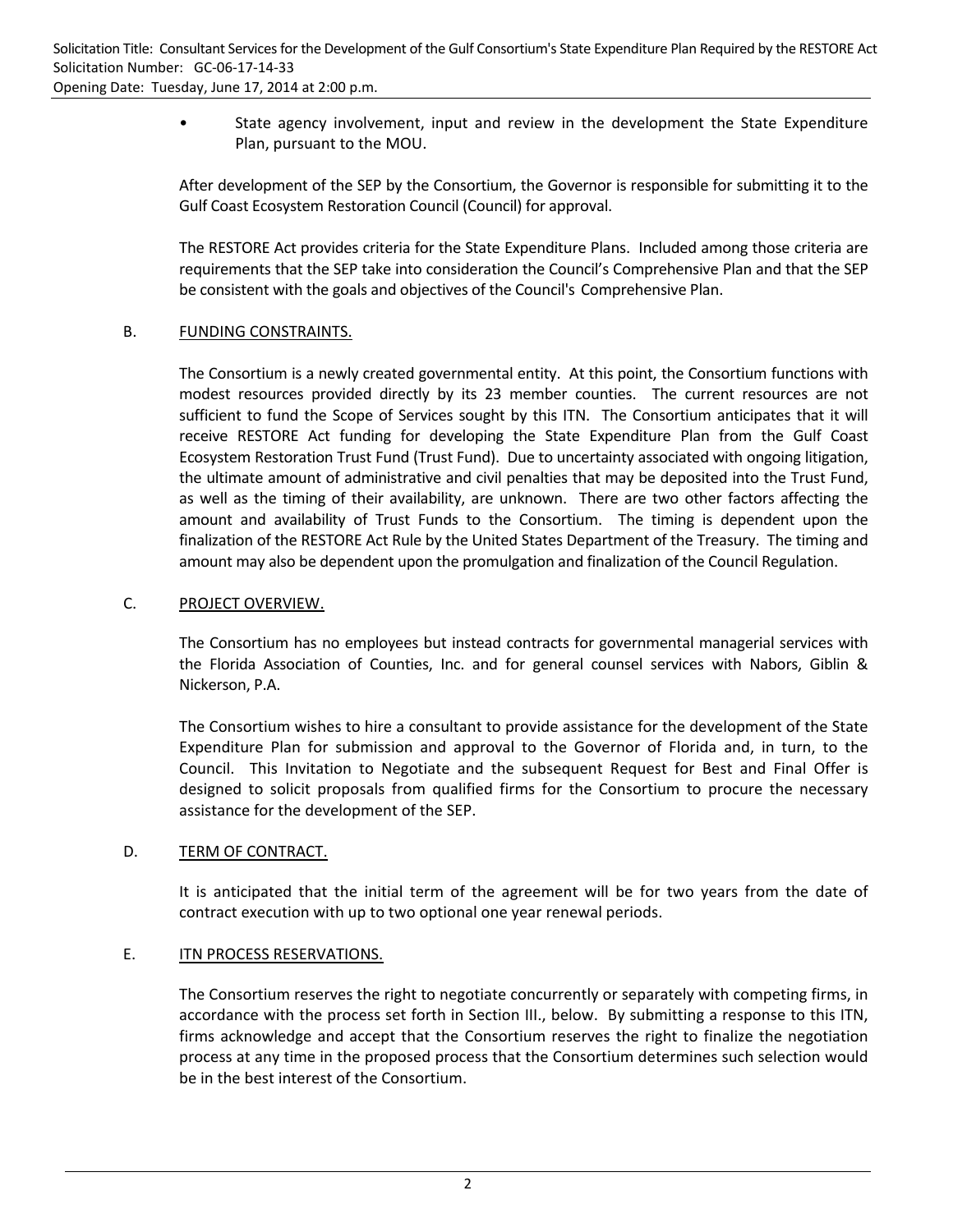By submitting a response to this ITN, the Firm acknowledges and accepts that the Consortium reserves the right to terminate the selection process or decide not to hire any firm for any reason, including, but not limited to, the unavailability of adequate funds, or the finalization of a Rule by the U. S. Department of the Treasury or Regulation by the Council that conditions funding on a competitive procurement process for the selection of consultants which is different from the ITN process used here.

## F. EXHIBITS AND RESOURCES.

The following resources are listed below for informational purposes to assist firms in preparing responses. To download copies of the following resources, follow the link provided or go to the Leon County website at http://cms.leoncountyfl.gov/SolicitationsOnline.

- 1. RESTORE ACT
- 2. Interlocal Agreement Establishing the Gulf Consortium
- 3. Memorandum of Understanding between the Gulf Consortium and Florida Governor Rick Scott
- 4. Proposed U.S. Treasury Rule
- 5. The Consortium's Purchasing Policy for State Expenditure Plan Consultant
- 6. Initial Comprehensive Plan: Restoring the Gulf Coast's Ecosystem and Economy by the Gulf Coast Ecosystem Restoration Council (August 2013)

#### **II. DEFINITIONS.**

- A. "Addendum" is a written document used to expand or more fully explain the terms of a bid instrument including an Invitation to Negotiate. An addendum is not a contract "Amendment."
- B. "Board" means the Board of Directors of the Consortium.
- C. "Consortium" means the Gulf Consortium created by the Interlocal Agreement.
- D. "Contractor" means any person having a contract with the Consortium.
- E. "Designee" means a duly authorized representative of a person holding a superior position. In the case of the Manager, the term "Designee" includes, but is not limited to, the Purchasing Director of Leon County.
- F. "Firm" means any corporation, partnership, limited liability company, individual, sole proprietorship, joint stock company, joint venture, business or any other private legal entity.
- G. "Intended Decision" means a written notice that states the Firm to whom the Consortium intends to award a contract resulting from a solicitation and which establishes the period in which a notice of intent to protest may be timely filed. The Intended Decision is posted on the Leon County website and on the Public Notice board in the Leon County Purchasing Division.
- H. "Invitation to Negotiate" means a written solicitation that calls for responses to select one or more businesses with which to commence negotiations for the procurement of contractual services.
- I. "Manager" and "Consortium Manager" mean the Manager or Interim Manager of the Consortium, or his designee.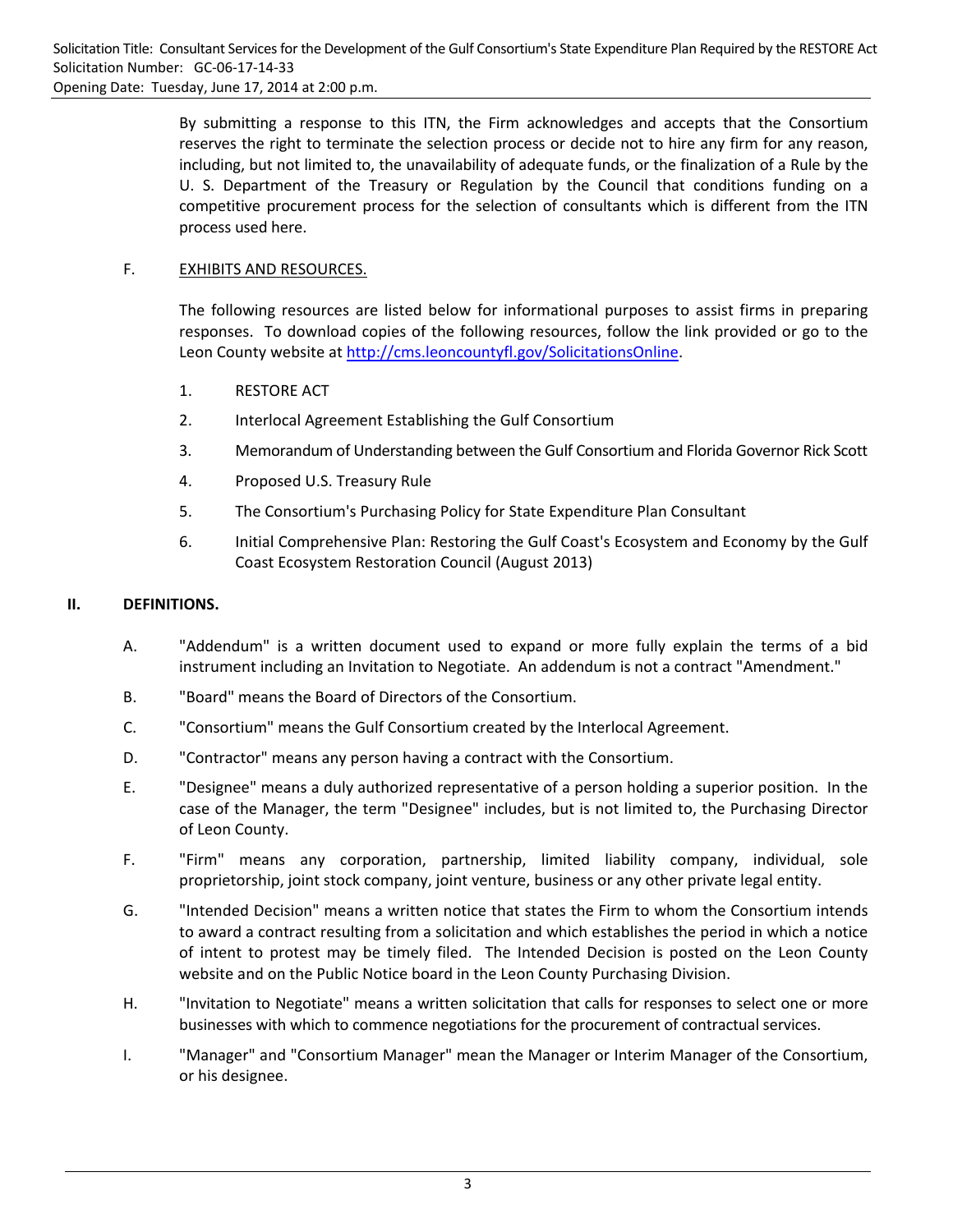- J. "Plan Holder" or "Registered Plan Holder" means a firm, business, or individual who has either downloaded or requested a copy of the solicitation document from the Purchasing Director or the Leon County purchasing website.
- K. "Purchasing Director" means the Leon County employee duly authorized to enter into and administer contracts and make written determinations with respect thereto under the terms of the purchasing policies of the Board of County Commissioners of Leon County.
- L. "RESTORE Act" means the Resources and Ecosystems Sustainability, Tourist Opportunities and Revived Economies of the Gulf Coast States Act of 2012 adopted by the United States Congress in Public Law 112‐141 and signed by the President.
- M. "State Expenditure Plan" means the Florida Plan required by the RESTORE Act to be developed by the Gulf Consortium and submitted for approval to the Gulf Coast Ecosystem Restoration Council for funding projects, programs and activities that will improve the ecosystems or economy of the Gulf Coast Region.

## **III. PROCUREMENT INSTRUCTIONS.**

- A. RESPONSE SUBMITTAL, FORMAT AND DEADLINE. Firms should prepare replies to provide a straight‐ forward, concise description of the firm's ability to meet the ITN's requirements and to allow the Consortium to properly evaluate the firm's response Each response shall be prepared simply and economically, providing a straightforward, concise delineation of the Respondent's capabilities to satisfy the requirements of this ITN. *Responses are to be submitted bound by binder clips only*. No manner of plastic, comb or wire bindings, three ring binders, or staples are acceptable. All copies of proposals are to be printed double‐sided, on paper with no less than 30% post‐consumer recycled content. In order to expedite the evaluation of responses, it is essential that Respondent follow the format and instructions contained in the Response Submission Requirements (Section IV).
	- 1. Responses must be received by the date, time, and location specified in the Schedule of Events to be considered.
	- 2. The response to the ITN should be submitted in a sealed envelope/package addressed in the following manner:

*ITN Number Leon County Purchasing Division 1800‐3 N. Blair Stone Road Tallahassee, FL 32308*

B. SCHEDULE OF EVENTS. Below in Table 1 is the current schedule of the events that will take place as part of this solicitation. Leon County, on behalf of the Consortium, reserves the right to make changes or alterations to the schedule as the Leon County determines is in the best interest of the public. If any changes to the Schedule of Events are made, Leon County will post the changes on the Leon County website either as a public meeting notice, or as an addendum, as applicable. **It is the responsibility of Registered Plan Holders and other interested persons and parties to review the Leon County Purchasing Division's website to stay informed of the Schedule of Events, addenda to the ITN, and public meetings.** The website addresses follow:

**Addenda:** http://cms.leoncountyfl.gov/SolicitationsOnline

**Public Meetings:** http://www.leoncountyfl.gov/Purchasing/PublicMeetingNotices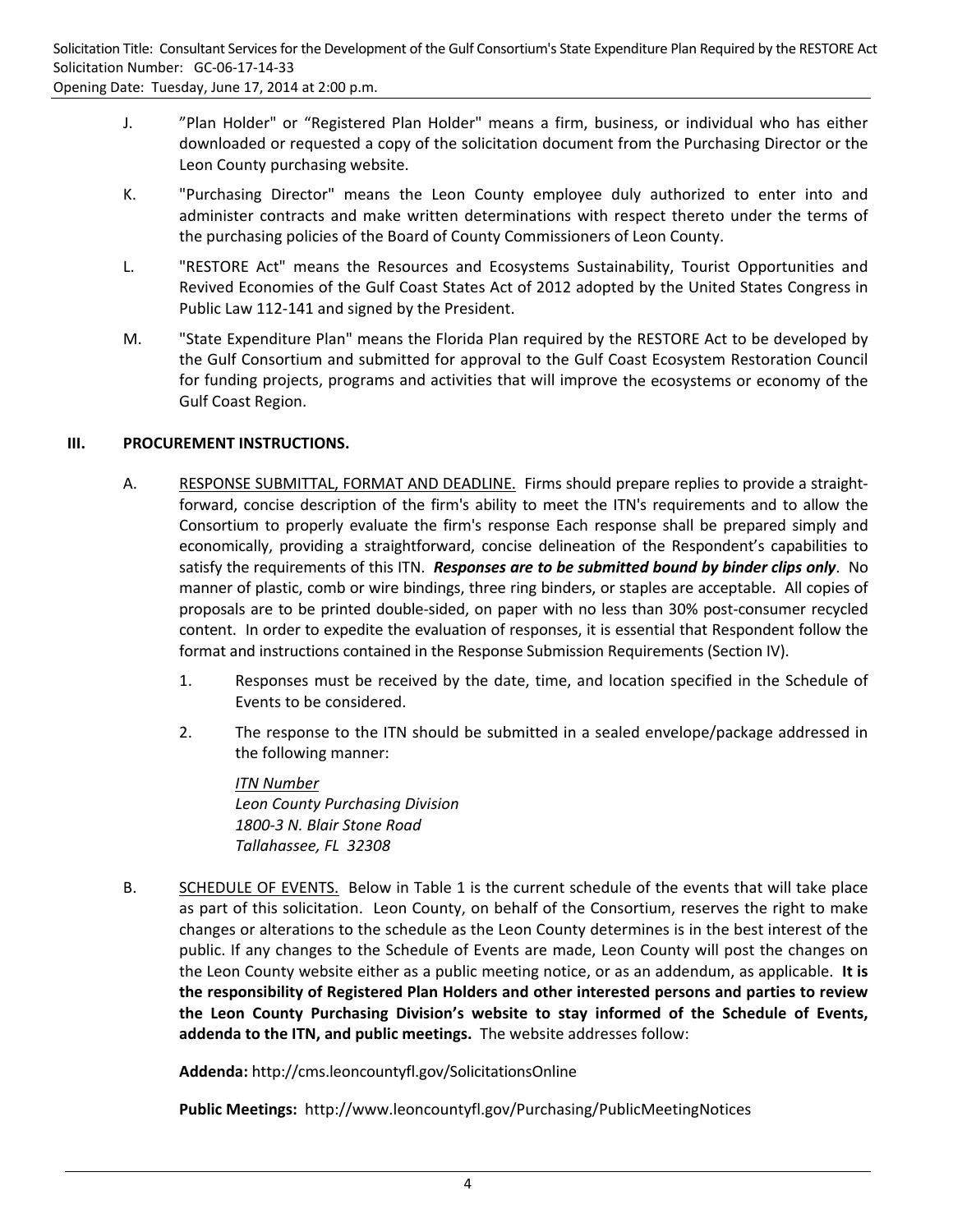Solicitation Title: Consultant Services for the Development of the Gulf Consortium's State Expenditure Plan Required by the RESTORE Act Solicitation Number: GC‐06‐17‐14‐33

Opening Date: Tuesday, June 17, 2014 at 2:00 p.m.

|                      | <b>Table 1 - Schedule of Events</b>                                                   |  |
|----------------------|---------------------------------------------------------------------------------------|--|
| <b>Date and Time</b> |                                                                                       |  |
| (all eastern time)   | Event                                                                                 |  |
| April 18, 2014       | <b>Release of the ITN</b>                                                             |  |
| Not later than:      | DEADLINE FOR PRE-PROPOSAL MEETING QUESTIONS:                                          |  |
| May, 2, 2014 at      | Date and time by which Pre-Proposal Meeting questions must be received                |  |
| 5:00 p.m.            | by Leon County                                                                        |  |
| May 8, 2014<br>at I  | <b>PRE-PROPOSAL MEETING:</b>                                                          |  |
| 10:00 a.m.           | Date and time the MANDATORY Pre-Proposal Meeting will be held in the                  |  |
|                      | Leon County Board of County Commission Chambers, located on the 5 <sup>th</sup> floor |  |
|                      | of the Leon County Courthouse at 301 S. Monroe Street, Tallahassee, Florida           |  |
|                      | 32301. This will be a public meeting that the public is invited to attend.            |  |
| Not later than:      | <b>QUESTIONS/INQUIRIES DEADLINE:</b>                                                  |  |
|                      | Date and time by which written questions and inquiries regarding the ITN must         |  |
| May, 14, 2014 at     | be received by the Leon County Purchasing Division via e-mail submittal to            |  |
| 5:00 p.m.            | Kelley at kelleys@leoncountyfl.gov<br>Shelly<br>Don<br>Tobin<br>and<br>at             |  |
|                      | tobind@leoncountyfl.gov Firms are requested to send the e-mail to both                |  |
|                      | representatives.                                                                      |  |
| Not later than:      | <b>OPENING DATE:</b>                                                                  |  |
|                      | Date and time by which Responses must be received by the Leon County                  |  |
| June 17, 2014 at     | Purchasing Division, located at 1800-3 North Blair Stone<br>Road.                     |  |
| 2:00 p.m.            | Tallahassee, FL 32308.                                                                |  |
| December 2014        | Anticipated Date of Consortium Board of Directors consideration of                    |  |
|                      | <b>Evaluation Team recommendation</b>                                                 |  |

C. PRE‐PROPOSAL MEETING. A Pre‐Proposal Meeting will be held at the date, time and location identified in the Schedule of Events. Respondent's attendance at the Pre-Proposal Meeting is **MANDATORY**. The Pre‐Proposal Meeting will be a public meeting that the public is invited to attend either physically in person, or by dialing into an audio conference, at their option. Instructions for conferencing in will be provided as part of the public meeting notice, which will be posted on the website listed above for public meetings no less than 72 hours in advance of the Pre‐Proposal Meeting. **All questions of Firms to be discussed at the Pre‐Proposal meeting must be submitted in writing by the deadline identified in the Schedule of Events as the Deadline for Pre‐Proposal Meeting Questions. Such questions shall be e‐mailed to:** Shelly Kelley at kelleys@leoncountyfl.gov and Don Tobin at tobind@leoncountyfl.gov.

The purpose of the Pre‐Proposal Meeting is to provide a forum to answer questions concerning the ITN, instructions for submitting Responses, and other relevant issues. To the extent that any discussions or questions at the Pre‐Proposal Meeting require, in Leon County's opinion, official additions, deletions, or clarifications of the ITN, Leon County will issue a written summary of questions and answers or an addendum to this ITN as the Leon County determines is appropriate. No oral representations or discussions, which take place at the Pre‐Proposal Meeting, will be binding on Leon County or the Consortium. The Firms will be instructed to direct all questions after the meeting to Leon County Purchasing Division.

**During and after the Pre‐Proposal Meeting, it is the responsibility of the Purchasing Division to ensure that Registered Plan Holders develop their Response with the same information. If a Registered Plan Holder receives information from Leon County relating to the ITN prior to the**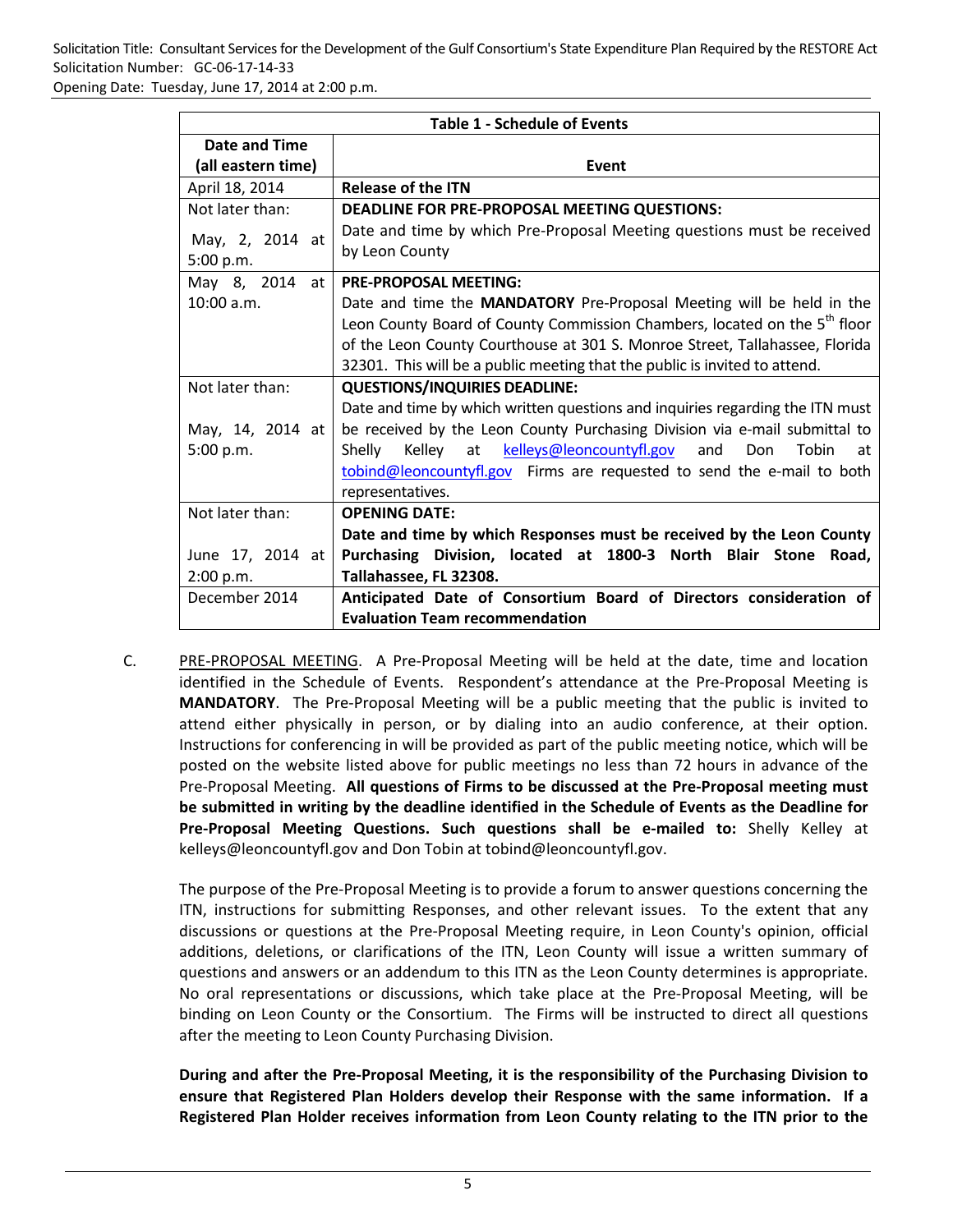## **information cutoff date, Leon County will ensure that all Registered Plan Holders receive the same information in a timely fashion.**

- D. SPECIAL ACCOMMODATION. Any person requiring a special accommodation at a Pre-Proposal Conference or ITN opening because of a disability should call the Division of Purchasing at (850) 606‐ 1600 at least five (5) workdays prior to the Pre-Proposal Conference or ITN opening. If you are hearing or speech impaired, please contact the Purchasing Division by calling the County Administrator's Office using the Florida Relay Service which can be reached at 1(800) 955‐8771 (TDD).
- E. INFORMATION, COMMUNICATION, AND ADDENDA. Any questions concerning the ITN process, required submittals, evaluation criteria, proposal schedule, and selection process should be directed to Shelly W. Kelley and Don Tobin at (850) 606‐1600; FAX (850) 606‐1601; or e‐mail at kelleys@leoncountyfl.gov and tobind@leoncountyfl.gov. **Firms are requested to send such requests to both representatives of the Purchasing Division.** Email inquiries are preferred.

Each Firm shall examine the ITN documents carefully. No later than thirty days prior to the date for receipt of proposals, the Firm shall make a written request to the Purchasing Director for interpretations or corrections of any ambiguity, inconsistency or error which he may discover. All interpretations or corrections will be issued as addenda. The Consortium will not be responsible for oral clarifications. No negotiations, decisions or actions shall be initiated or executed by the proposer as a result of any discussions with any County employee or Consortium representative prior to the opening of proposals. Only those communications which are in writing from the Purchasing Director may be considered as a duly authorized expression on the behalf of the County and Consortium. Also, only communications from a Firm which are in writing and signed will be recognized by the County and Consortium as duly authorized expressions on behalf of a Firm.

- F. PROHIBITED COMMUNICATIONS. All forms of communication, except for written communication with the Purchasing Division requesting clarifications or questions, shall be prohibited regarding this ITN between:
	- 1. Any person or person's representative seeking an award from such competitive solicitation; and
	- 2. A County Commissioner or Commissioner's staff, or a county employee authorized to act on behalf of the Commission; a Director, Alternate, or Ex-official Member of the Gulf Consortium Board of Directors, the Consortium Manager or General Counsel or any employee of the Manager or General Counsel; or a member of the Evaluation Team or Negotiation Team.

For the purpose of this section, a person's representative shall include, but not be limited to, the person's employee, partner, officer, director, consultant, lobbyist, or any actual or potential subcontractor or consultant of the person.

The prohibited communication restriction shall be in effect commencing as of the release of the ITN and terminate at the time the Consortium awards or approves a contract, rejects all bids or responses, or otherwise takes action which ends the solicitation process.

The provisions of this section shall not apply to oral communications at any public proceeding, including pre‐bid conferences, oral presentations before the Evaluation Teams, contract negotiations during any public meetings, presentations made to the Consortium, and protest hearings. Further,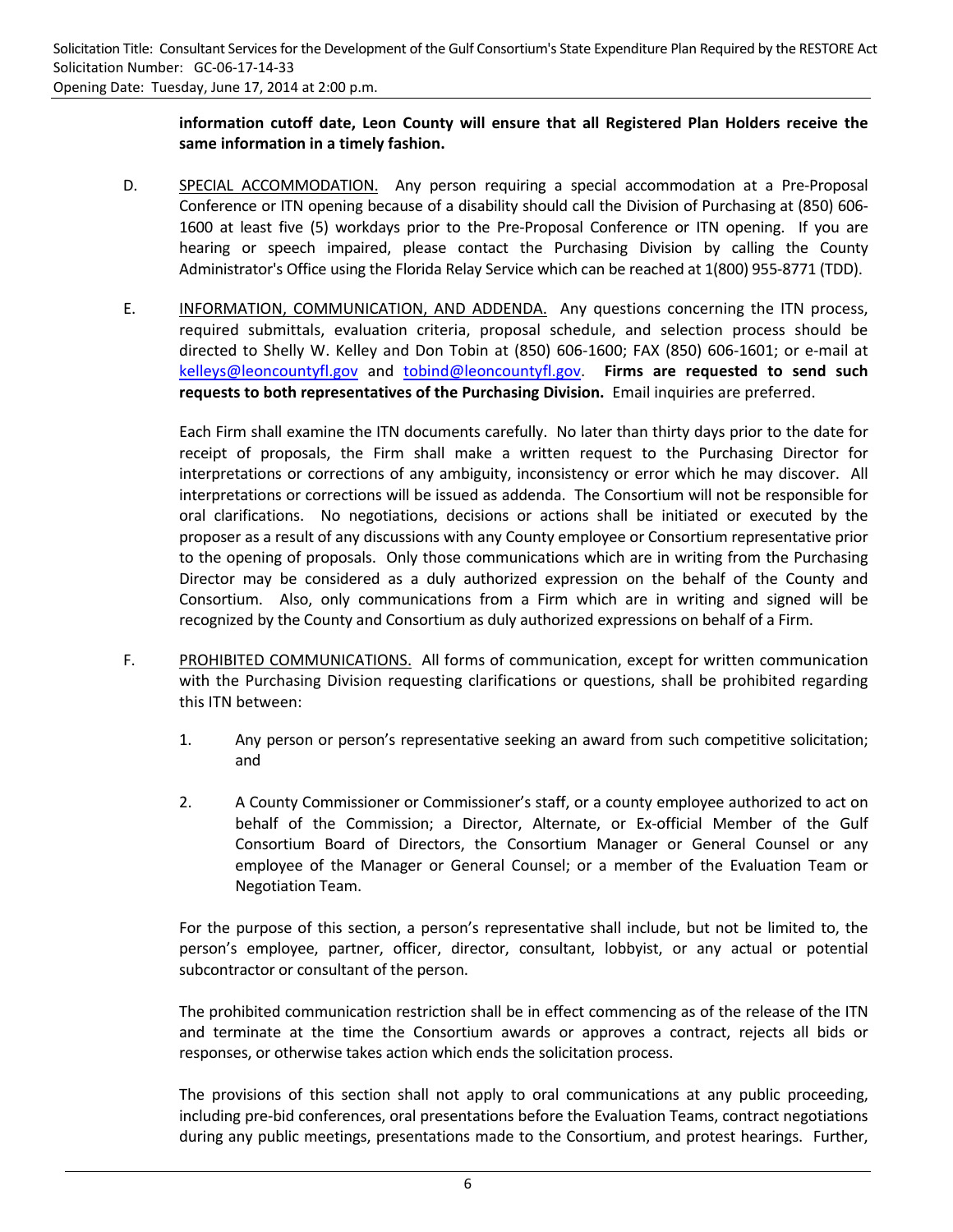the provisions of this section shall not apply to contract negotiations between the Consortium Manager and the intended awardee, any dispute resolution process following the filing of a protest between the person filing the protest and the Consortium Manager.

The penalties for an intentional violation of this article shall be those specified in §125.69(1), Florida Statutes, as amended, and shall be deemed supplemental to the penalties set forth in Section 1‐9 of the Code of Laws, Leon County, Florida.

G. FIRM/VENDOR REGISTRATION. Firms who obtain solicitation documents from sources other than the Leon County Purchasing Division or DemandStar.com MUST officially register with the County Purchasing Division in order to be placed on the Registered Plan Holders list for the solicitation. This list is used for communications from the County to prospective Firms. Also, Firms should be aware that solicitation documents obtained from sources other than those listed above may be drafts, incomplete, or in some other fashion different from the official solicitation document. Failure to register as a prospective Firm through the Purchasing Division or online through DemandStar.com may cause a firm's submittal to be rejected as non‐responsive.

As a convenience to firms, Leon County has made available via the internet lists of all Registered Plan Holders for each invitation to bid, invitation to negotiate, or request for proposals. The information is available on-line at http://cms.leoncountyfl.gov/SolicitationsOnline by simply clicking the plan holder link at the bottom of the respective solicitation page. A listing of the registered firms with their telephone and fax numbers is designed to assist Firms in preparation of their responses.

H. RECEIPT AND OPENING OF FIRM/VENDOR RESPONSES. Firm responses will be opened publicly at the date and time identified in the Schedule of Events as the Opening Date. A tabulation sheet of timely received Responses will be made public and will be posted on the Purchasing Division website at: http://cms.leoncountyfl.gov/SolicitationsOnline. A firm may request, in their submittal, a copy of the tabulation sheet to be mailed in a firm provided, stamped self‐addressed envelope for their record.

Responses to the ITN received prior to the time of opening will be secured unopened. The Leon County Purchasing Agent, whose duty it is to open the responses, will decide when the specified time has arrived and no responses received thereafter will be considered. The Purchasing Agent will not be responsible for the premature opening of a response not properly addressed and identified by Response number on the outside of the envelope/package.

- I. PUBLIC RECORDS. Sealed bids, proposals, responses, replies and Invitations to Negotiate received by the County pursuant to a competitive solicitation are exempt from public records disclosure until such time as the County posts an intended decision or until 30 days after opening of the documents, whichever is earlier.
- J. TIMELY DELIVERY. It is the Firm's responsibility to assure that the response is delivered at the proper time and location. Responses received after the scheduled receipt time will be marked "TOO LATE." Late responses may be returned unopened to the firm.
- K. PREPARATION COSTS. The County is not liable for any costs incurred by Respondents prior to the issuance of an executed contract.
- L. INTERVIEWS. Firms responding to this ITN must be available for interviews by the Evaluation Team.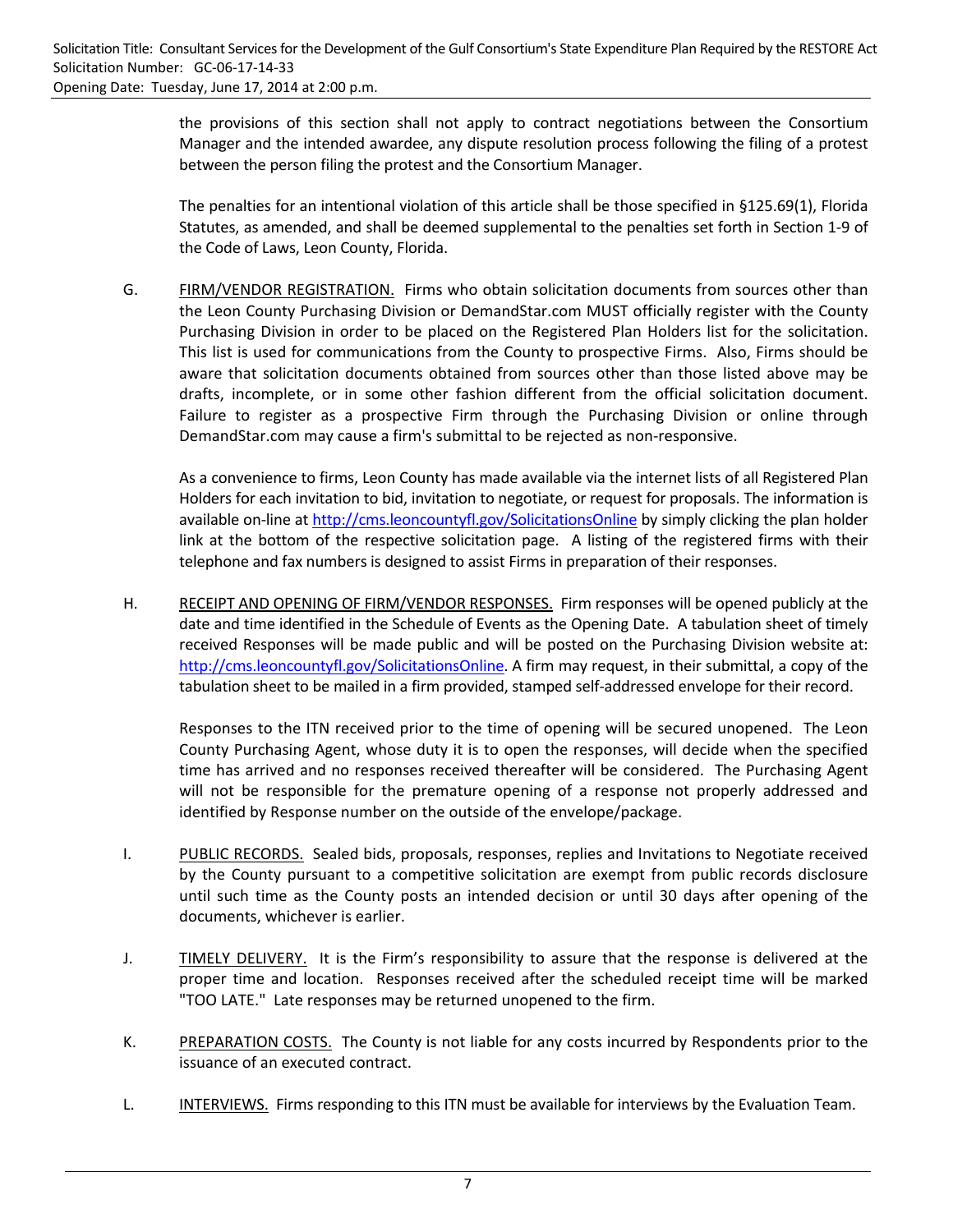- M. PREPARATION AND CHANGES. Response must be typed or printed in ink. All corrections made by the Firm prior to the opening must be initialed and dated by the Firm. No changes or corrections will be allowed after responses are opened.
- N. RESERVATION OF RIGHTS. The County and the Consortium reserves the right to reject any and all responses, in whole or in part, when such rejection is in the best interest of the County. Further, the County and the Consortium reserves the right to withdraw this solicitation at any time prior to final award of contract.
- O. PUBLIC ENTITY CRIMES STATEMENT. A person or affiliate who has been placed on the convicted vendor list following a conviction for a public entity crime may not submit a bid on a contract to provide any goods or services to a public entity, may not submit a bid on a contract with a public entity for the construction or repair of a public building or public work, may not submit bids on leases of real property to a public entity, may not be awarded or perform work as a contractor, subcontractor, or consultant under a contract with any public entity, and may not transact business with any public entity in excess of the threshold amount provided in Section 287.017, for CATEGORY TWO for a period of 36 months from the date of being placed on the convicted vendor list. By submission of a response to this solicitation, the proposer certifies compliance with the above requirements as stated in Section 287.133, Florida Statutes.
- P. CERTIFICATION REGARDING DEBARMENT, SUSPENSION, AND OTHER RESPONSIBILITY MATTERS. The prospective primary participant must certify to the best of its knowledge and belief, that it and its principals are not presently debarred, suspended, proposed for debarment, declared ineligible, or voluntarily excluded from covered transactions by any Federal department or agency and meet all other such responsibility matters as contained on the attached certification form.
- Q. LICENSES AND REGISTRATIONS. The contractor shall be responsible for obtaining and maintaining throughout the contract period his or her city occupational license and any licenses required pursuant to the laws of Leon County, the City of Tallahassee, or the State of Florida.

If the contractor is operating under a fictitious name as defined in Section 865.09, Florida Statutes, proof of current registration with the Florida Secretary of State **shall be submitted** with the bid. A business formed by an attorney actively licensed to practice law in this state, by a person actively licensed by the Department of Business and Professional Regulation or the Department of Health for the purpose of practicing his or her licensed profession, or by any corporation, partnership, or other commercial entity that is actively organized or registered with the Department of State **shall submit** a copy of the current licensing from the appropriate agency and/or proof of current active status with the Division of Corporations of the State of Florida or such other state as applicable.

Failure to provide the above required documentation may result in the response being determined as non‐responsive.

R. ADDENDA TO SPECIFICATIONS. If any addenda are issued after the initial ITN is released, the County will post the addenda on the Leon County website at http://cms.leoncountyfl.gov/SolicitationsOnline. It is the responsibility of the Firm prior to submission of any response to check the above website or contact the Leon County Purchasing Division at (850) 606‐1600 to verify any addenda issued. The receipt of all addenda must be acknowledged on the response sheet.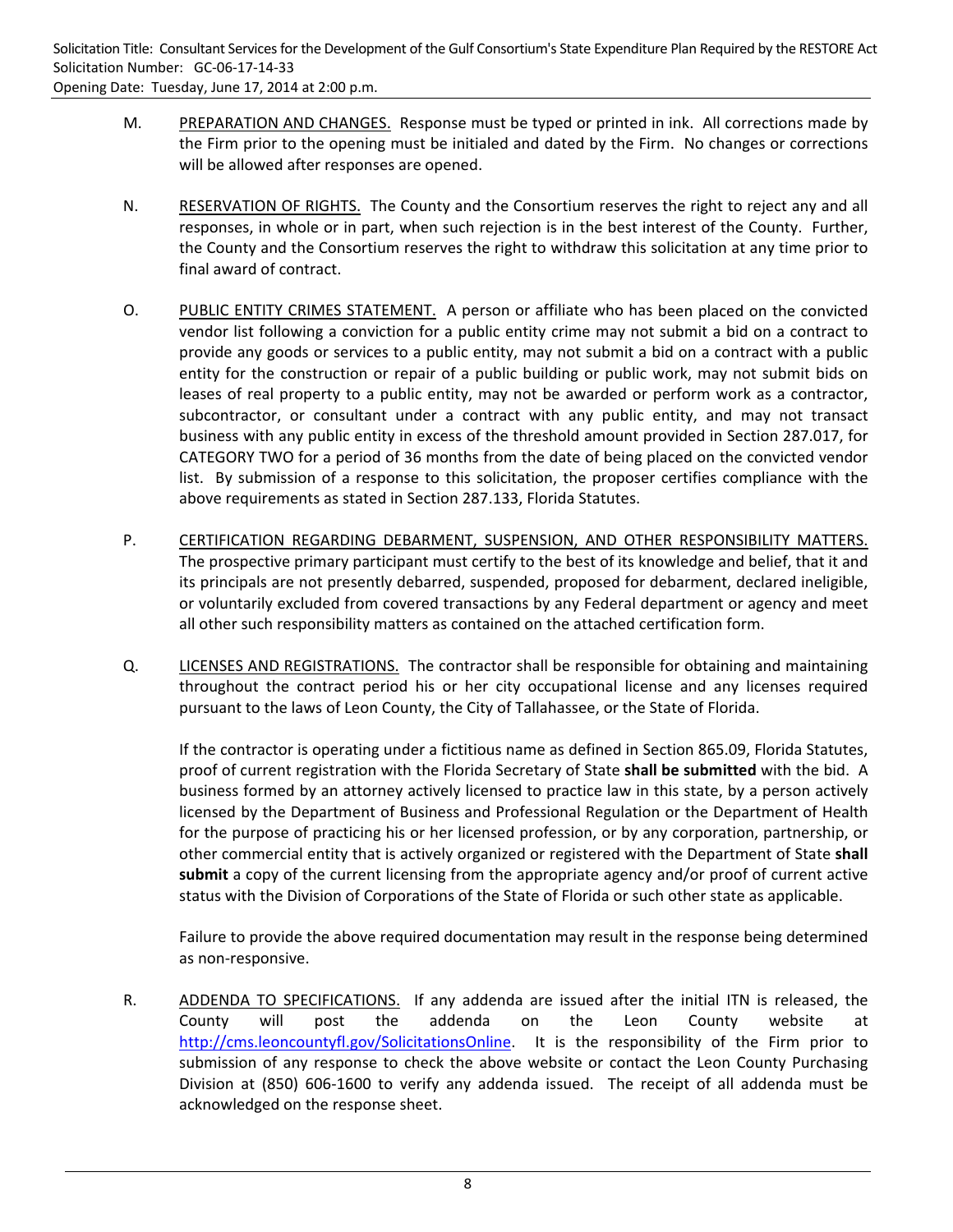- S. **UNAUTHORIZED ALIENS.** The Contractor must agree that an unauthorized alien shall not be employed nor utilized in the performance of the requirements of this solicitation or any work authorized thereunder. The Consortium shall consider the employment or utilization of unauthorized aliens a violation of Section 274A(e) of the Immigration and Naturalization Act (8 U.S.C. 1324a). Such violation shall be cause for unilateral termination of this Agreement by the Consortium. As part of the response to this solicitation, please complete and submit the attached form "AFFIDAVIT CERTIFICATION IMMIGRATION LAWS."
- T. AGREEMENT. After the solicitation award, the Consortium will, at its option, prepare a purchase order or an agreement specifying the terms and conditions resulting from the award of this solicitation. Every procurement of contractual services shall be evidenced by a written agreement. The respondent will have five calendar days after receipt to acknowledge the purchase order or execute the agreement.

The performance of the Consortium of any of its obligations under the purchase order or agreement shall be subject to and contingent upon the availability of funds lawfully expendable for the purposes of the purchase order or agreement for the current and any future periods provided for within the solicitation specifications.

- U. AWARD OF ITN AND PROTEST. The response will be awarded as soon as possible to the responsive, responsible respondent who rank highest in the evaluation process, unless otherwise stated elsewhere. The Consortium reserves the right to waive any informality in responses and to award a proposal in whole or in part when either or both conditions are in the best interest of the Gulf Consortium.
	- 1. Notice of the Intended Decision will be posted on the Leon County website at: http://cms.leoncountyfl.gov/SolicitationsOnline for a period of seventy-two (72) consecutive hours, which does not include weekends or County observed holidays. Any Bidder/Respondent who desires to protest the Intended Decision must file a notice of intent to protest in writing within seventy-two (72) hours after the posting of the Notice of Intended Decision. Any bid award recommendation may be protested on the grounds of irregularities in the specifications, solicitation procedure, or the evaluation of the solicitation. Such notice of intent of solicitation protest shall be made in writing to the Purchasing Director, 1800‐3 Blair Stone Road, Tallahassee, Florida 32308.
	- 2. A Protestor shall file a formal written bid protest within 10 days after the date in which the notice of intent of bid protest has been submitted. Failure to file a notice of intent of bid protest or failure to file a formal written bid protest shall constitute a waiver of all rights granted under this section. The Firm shall be responsible for inquiring as to any and all award recommendation and postings.
	- 3. Should concerns or discrepancies arise during the solicitation process, Firms are encouraged to contact the Purchasing Division prior to the scheduled solicitation opening. Such matters will addressed and remedied if necessary prior to a solicitation opening or award whenever practically possible. Firms are not to contact departments or divisions regarding the Firm's complaint.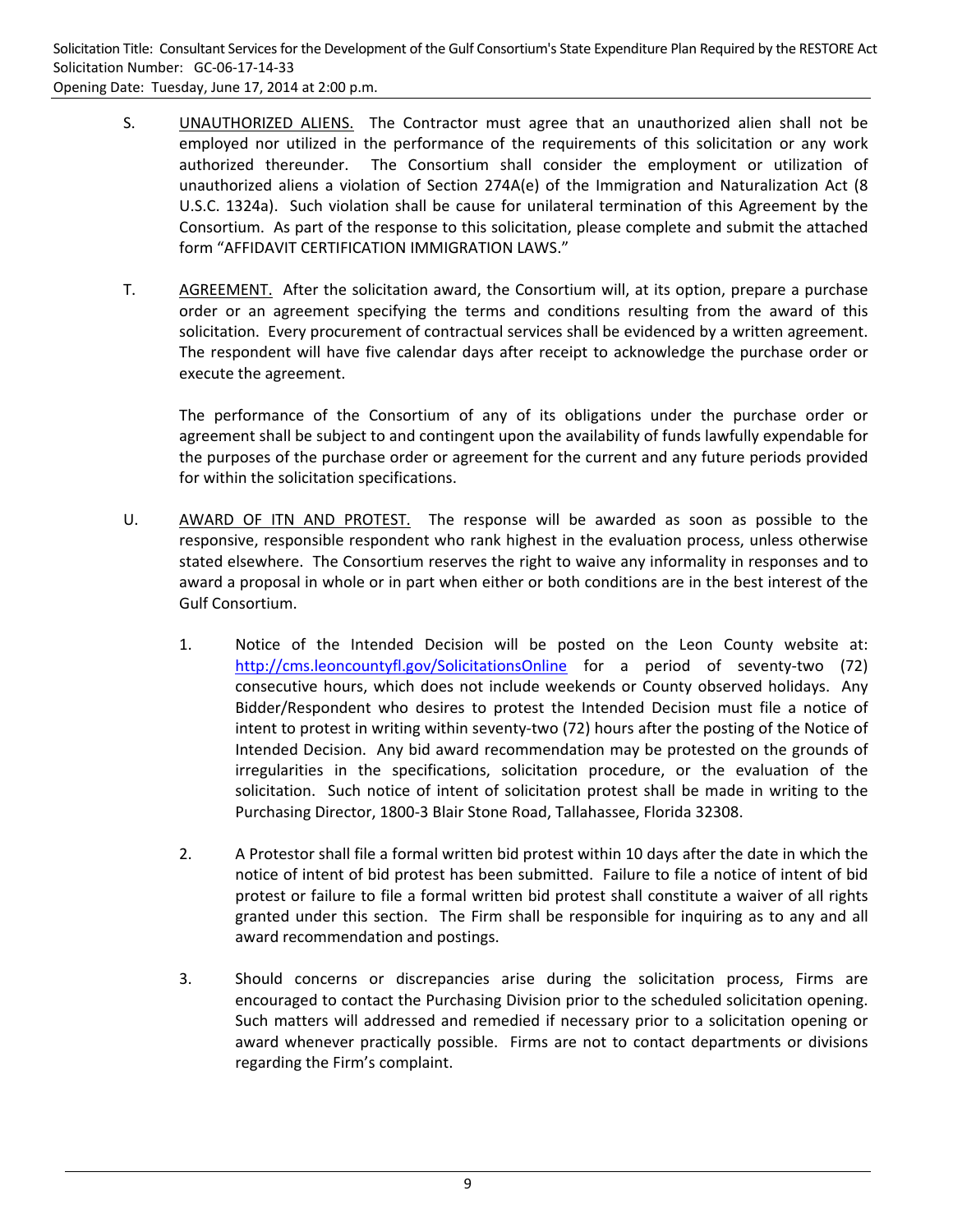## V. MINORITY/WOMEN BUSINESS ENTERPRISE AND EQUAL OPPORTUNITY POLICIES.

## 1. Minority Business Enterprise (MBE) and Women (WBE) Business Enterprise.

Each Respondent is strongly encouraged to secure MBE and WBE participation through the purchase of those goods or services when opportunities are available.

## 2. Equal Opportunity/Affirmative Action Requirements.

The contractors and all subcontractors shall agree to a commitment to the principles and practices of equal opportunity in employment and to comply with the letter and spirit of federal, state, and local laws and regulations prohibiting discrimination based on race, color, religion, national region, sex, age, handicap, marital status, and political affiliation or belief.

For federally funded projects, in addition to the above, the contractor shall agree to comply with Executive Order 11246, as amended, and to comply with specific affirmative action obligations contained therein.

In addition to completing the Equal Opportunity Statement, the Respondent shall include a copy of any affirmative action or equal opportunity policies of the Firm in effect at the time of submission.

#### W. **INSURANCE.**

Respondent's attention is directed to the insurance requirements below. Respondents should confer with their respective insurance carriers or brokers to determine in advance of bid submission the availability of insurance certificates and endorsements as prescribed and provided herein. If an apparent bidder fails to strictly comply with the insurance requirements, that bidder may be disqualified from award of the contract, or otherwise found non‐responsive.

Respondent shall procure and maintain for the duration of the contract, insurance against claims for injuries to persons or damages to property which may arise from or in connection with the performance of the work hereunder by the Respondent, his agents, representatives, employees, or subcontractors. The cost of such insurance shall be included in the Respondent's pricing.

1. Minimum Limits of Insurance.

Contractor shall maintain limits no less than:

- a. General Liability: \$1,000,000 combined single limit per occurrence for bodily injury, personal injury and property damage. If Commercial General Liability Insurance or other form with a general aggregate limit is used, either the general aggregate limit shall apply separately to this project/location or the general aggregate limit shall be twice the required occurrence limit.
- b. Automobile Liability: One Million and 00/100 (\$1,000,000.00) Dollars combined single limit per accident for bodily injury and property damage. *(Non‐owned, Hired Car)*.
- c. Workers' Compensation Employers Liability: Insurance covering all employees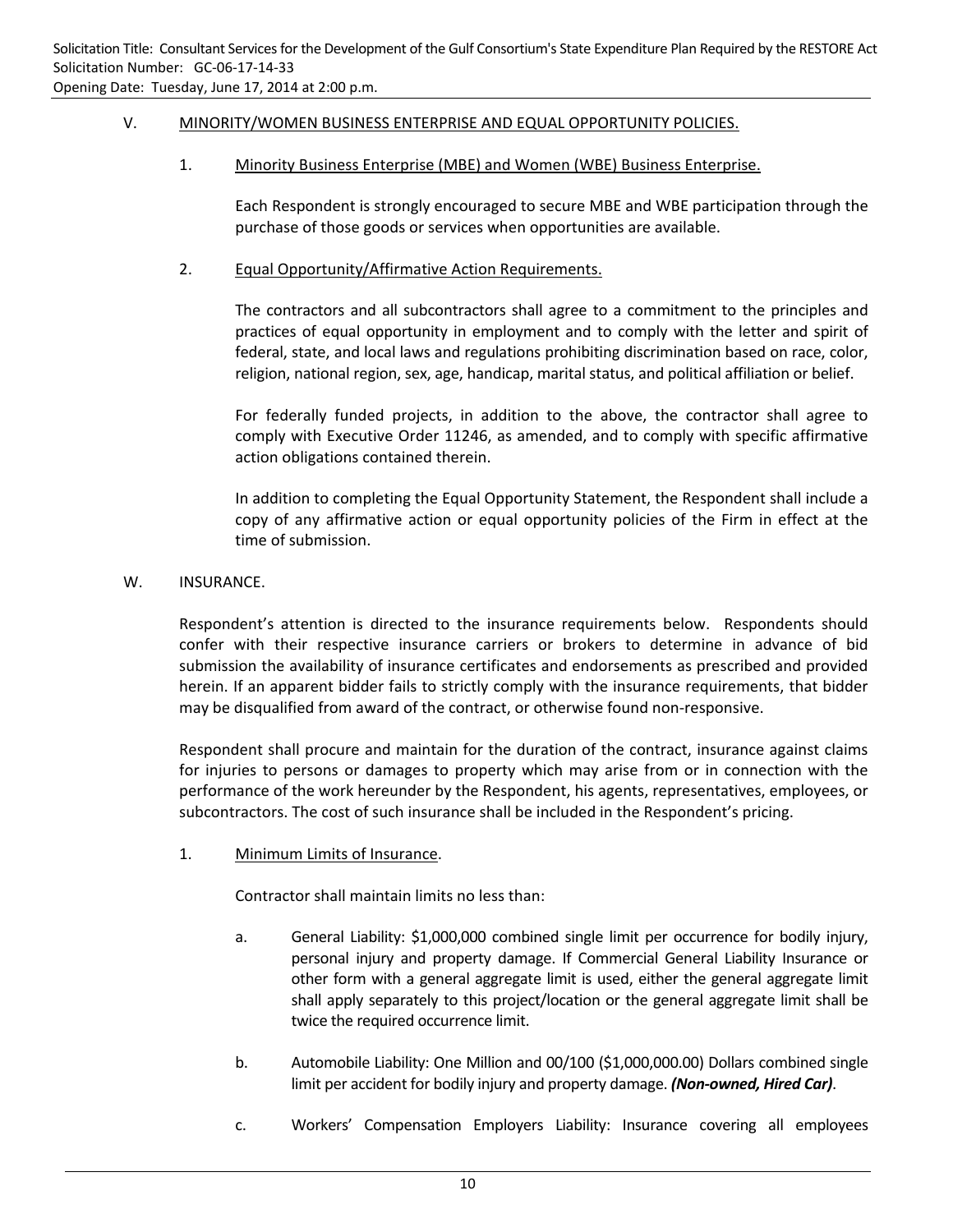meeting Statutory Requirements in compliance with the applicable state and federal laws and Employer's Liability with a limit of \$500,000 per accident, \$500,000 disease policy limit, \$500,000 disease each employee. *Waiver of Subrogation in lieu of Additional Insured isrequired.* 

d. Professional Liability Insurance, including errors and omissions: for all services provided under the terms of this agreement with minimum limits of One Million and 00/100 (\$1,000,000.00) Dollars per occurrence; or claims made form with "tail coverage" extending three (3) years beyond the term of the agreement. Proof of "tail coverage" must be submitted with the invoice for final payment. In lieu of "tail coverage", Contractor may submit annually to the Consortium a current Certificate of Insurance proving claims made insurance remains in force throughout the same three (3)‐year period.

## 2. Deductibles and Self‐Insured Retentions.

Any deductibles or self‐insured retentions must be declared to and approved by the Consortium. At the option of the Consortium, either: the insurer shall reduce or eliminate such deductibles or self-insured retentions as respects the Consortium, its officers, officials, employees and volunteers; or the Contractor shall procure a bond guaranteeing payment of losses and related investigations, claim administration, and defense expenses.

3. Other Insurance Provisions.

The policies are to contain, or be endorsed to contain, the following provisions:

- a. General Liability and Automobile Liability Coverages. The Consortium is to be named as Additional Insured.
	- 1. The Consortium, its officers, officials, employees and volunteers are to be covered as additional insureds as respects; liability arising out of activities performed by or on behalf of the Contractor, including the insured's general supervision of the Contractor; products and completed operations of the Contractor; premises owned, occupied or used by the Contractor; or automobiles owned, leased, hired or borrowed by the Contractor. The coverage shall contain no special limitations on the scope of protections afforded the Consortium, its officers, officials, employees or volunteers.
	- 2. The Contractor's insurance coverage shall be primary insurance as respects the Consortium, it officers, officials, employees and volunteers. Any insurance of self‐insurance maintained by the Consortium, its officers, officials, employees or volunteers shall be excess of the Contractor's insurance and shall not contribute with it. Contractor hereby waives subrogation rights for loss or damage against the Consortium.
	- 3. Any failure to comply with reporting provisions of the policies shall not affect coverage provided to the Consortium, its officers, officials, employees or volunteers.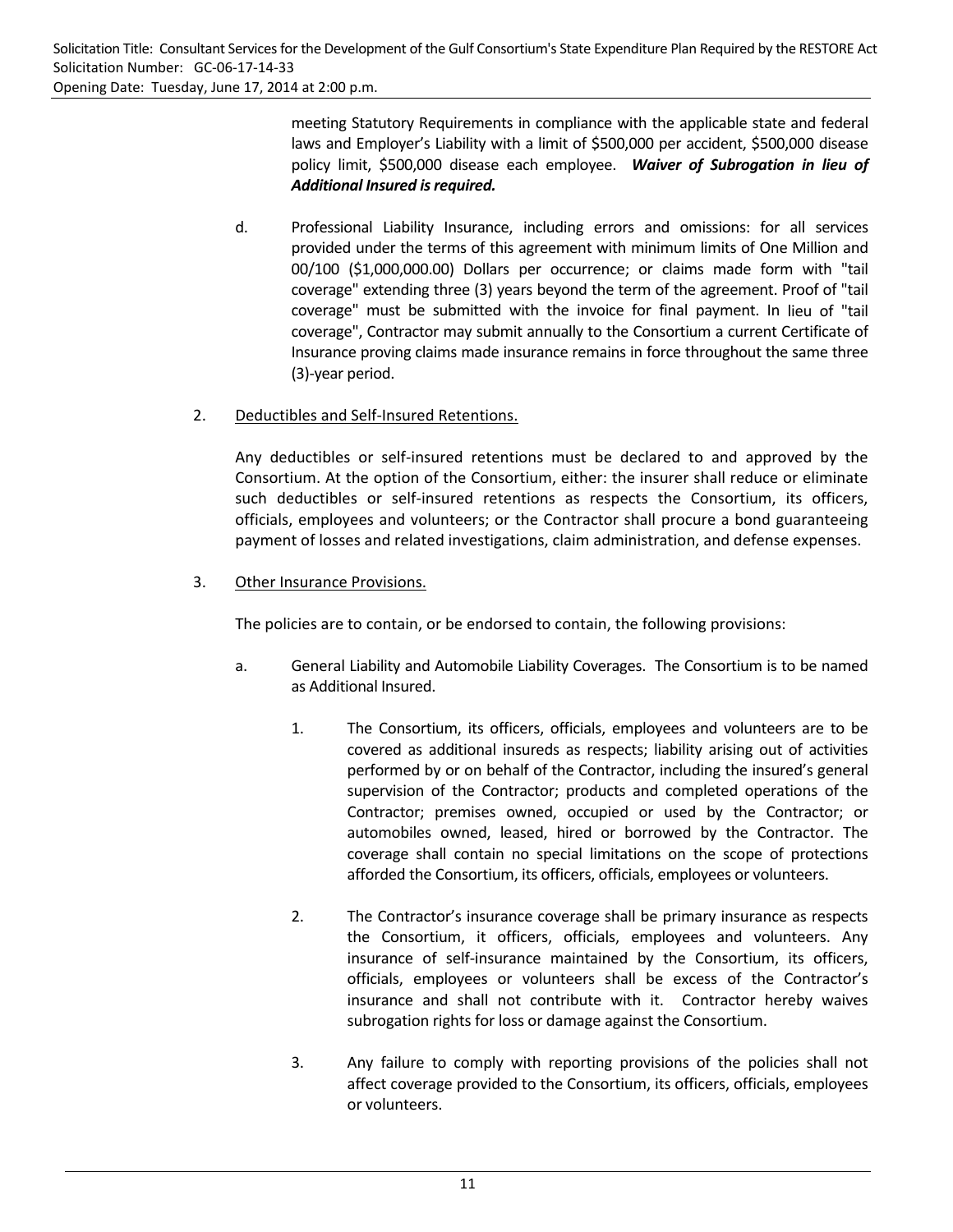- 4. The Contractor's insurance shall apply separately to each insured against whom claims is made or suit is brought, except with respect to the limits of the insurer's liability.
- 5. Companies issuing the insurance policy, or policies, shall have no recourse against the Consortium for payment of premiums or assessments for any deductibles with are all at the sole responsibility and risk of Contractor.

## b. All Coverages.

Each insurance policy required by this clause shall be endorsed to state that coverage shall not be suspended, voided, canceled by either party, reduced in coverage or in limits except after thirty (30) days prior written notice by certified mail, return receipt requested, has been given to the Consortium.

## 4. Acceptability of Insurers.

Insurance is to be placed with insurers with a Best's rating of no less than A:VII.

## 5. Verification of Coverage.

Contractor shall furnish the Consortium with certificates of insurance and with original endorsements effecting coverage required by this clause. The certificates and endorsements for each insurance policy are to be signed by a person authorized by that insurer to bind coverage on its behalf. All certificates and endorsements are to be received and approved by the County before work commences. The Consortium reserves the right to require complete, certified copies of all required insurance policies at any time.

## 6. Subcontractors

Contractors shall include all subcontractors as insureds under its policies or shall furnish separate certificates and endorsements for each subcontractor. All coverages for subcontractors shall be subject to all of the requirements stated herein.

## X. TRAVEL EXPENSES.

Consultant travel which is not covered within the scope of the consultant's contract and which is billed separately to the Consortium on a cost reimbursement basis must receive prior approval from the Consortium Manager. If approved, travel expenses will be reimbursed in accordance with the Consortium Travel Policy pursuant to Section 112.061, Florida Statutes.

## Y. ETHICAL BUSINESS PRACTICES.

1. Gratuities. It shall be unethical for any person to offer, give, or agree to give any County employee, or for any County employee to solicit, demand, accept, or agree to accept from another person, a gratuity or an offer of employment in connection with any decision, approval, disapproval, recommendation, or preparation of any part of a program requirement or a purchase request, influencing the content of any specification or procurement standard, rendering of advice, investigation, auditing, or performing in any other advisory capacity in any proceeding or application, request for ruling, determination,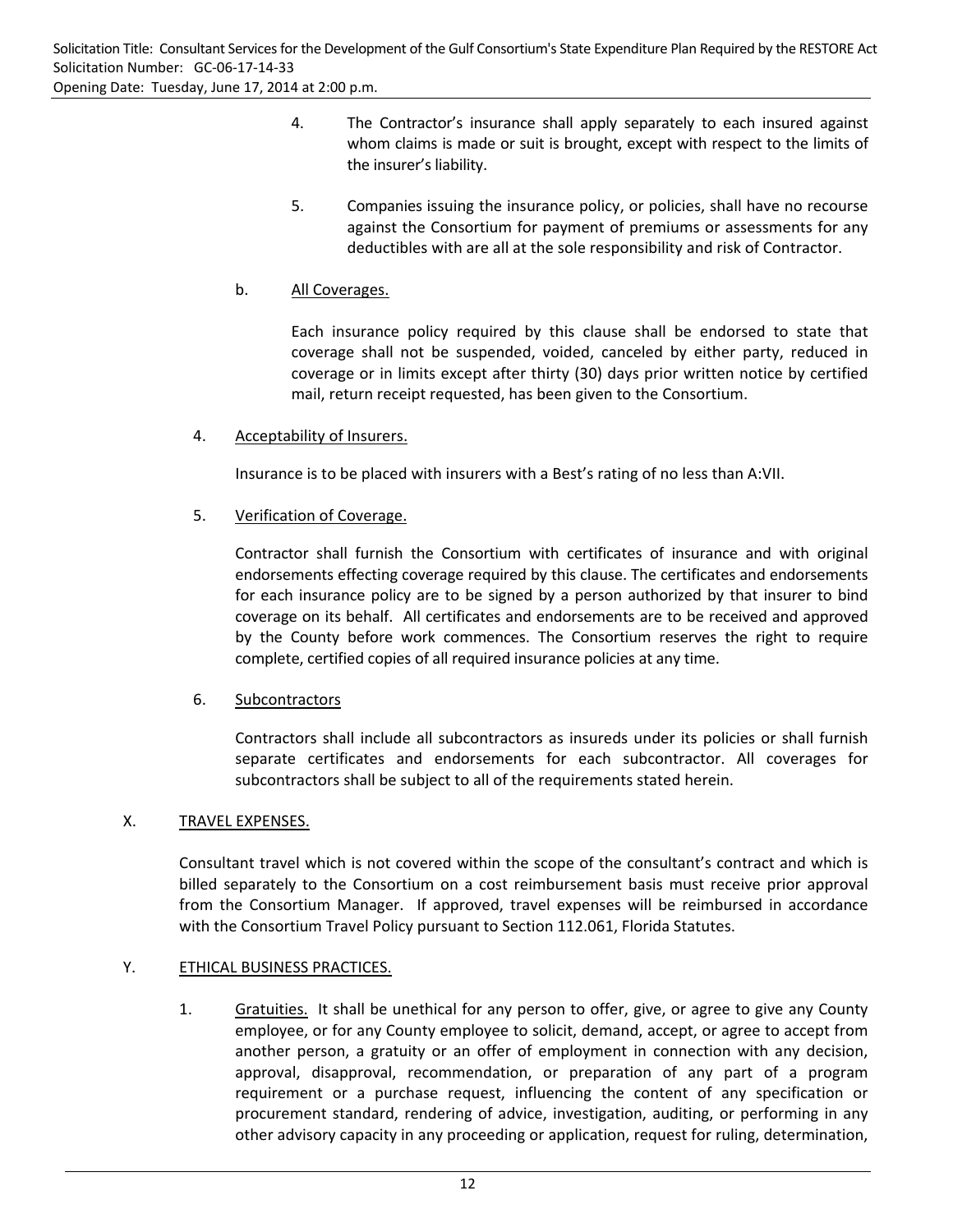claim or controversy, or other particular matter, subcontract, or to any solicitation or proposal therefore.

- 2. Gratuities. It shall be unethical for any person to offer, give, or agree to give any Consortium representative, or for any Consortium representative to solicit, demand, accept, or agree to accept from another person, a gratuity or an offer of employment in connection with any decision, approval, disapproval, recommendation, or preparation of any part of a program requirement or a purchase request, influencing the content of any specification or procurement standard, rendering of advice, investigation, auditing, or performing in any other advisory capacity in any proceeding or application, request for ruling, determination, claim or controversy, or other particular matter, subcontract, or to any solicitation or proposal therefor.
- 3. Kickbacks. It shall be unethical for any payment, gratuity, or offer of employment to be made by or on behalf of a subcontractor under a contract to the prime contractor or higher tier subcontractor or any person associated therewith, as an inducement for the award of a subcontract or order.
- 4. The Consortium reserves the right to deny award or immediately suspend any contract resulting from this proposal pending final determination of charges of unethical business practices. At its sole discretion, the Consortium may deny award or cancel the contract if it determines that unethical business practices were involved.
- Z. PURCHASES BY OTHER PUBLIC AGENCIES. With the consent and agreement of the successful Firm(s), purchases may be made under this solicitation by other governmental agencies or political subdivisions within the State of Florida. Such purchases shall be governed by the same pricing, terms and conditions stated herein with no deviations allowed. This agreement in no way restricts or interferes with the right of any public agency or political subdivision to solicit any or all of the items or services independently.
- AA. ERRORS AND OMISSIONS. Neither the County and its representatives nor the Consortium and its representatives shall be responsible for any errors or omission in the ITN. Due care and diligence has been exercised in the preparation of this ITN, and all information contained herein is believed to be substantially correct.

## **IV. SCOPE OF SERVICES**

The Gulf Consortium seeks to hire a consultant to provide assistance in the preparation of Florida's State Expenditure Plan required by the RESTORE Act. The scope of services encompasses the broad range of activities outlined below.

#### A. DRAFT INITIAL STATE EXPENDITURE PLAN.

The Consultant will develop a Draft Initial State Expenditure Plan (SEP) that meets the requirements of the RESTORE Act, the U.S. Department of Treasury's Rule concerning the investment and use of amounts deposited in the Gulf Coast Restoration Trust Fund (31 CFR Part 34) and the Gulf Coast Ecosystem Restoration Council's Regulation, which the Consortium can submit to the Governor and, in turn, to the Council for the purpose of securing federal funds from the RESTORE Act Trust Fund for the further development and implementation of a Draft Final State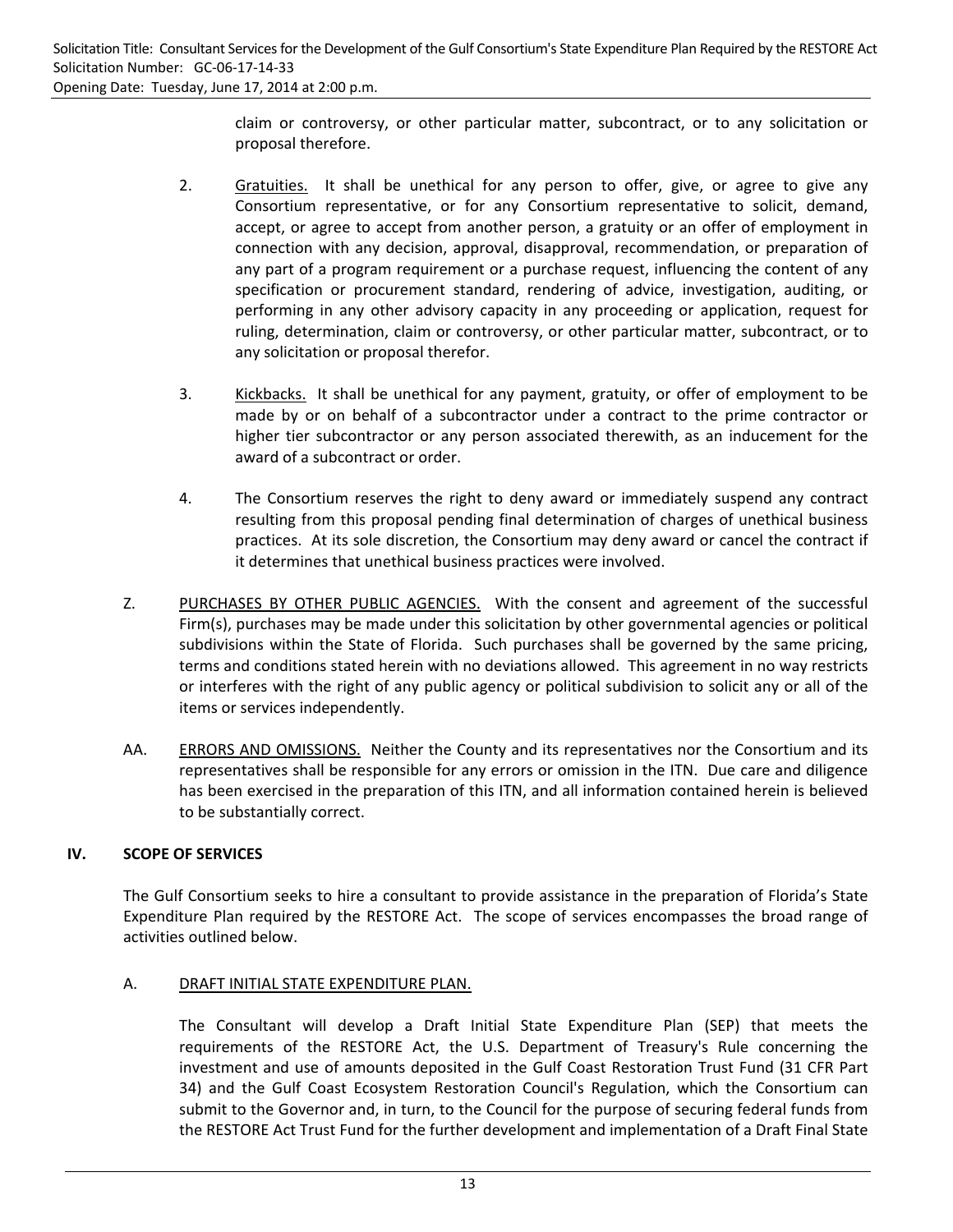Expenditure Plan. The Draft Initial SEP will not be focused on specific projects, programs and activities. It will include the following components, at a minimum:

- 1. A strategy for developing, refining and articulating the goals and objectives of the SEP, including both short and long‐term outcomes.
- 2. A strategy for the logical and appropriate grouping of projects, programs and activities for the Consortium's consideration for inclusion in the Draft Final SEP.
- 3. A process for the development of evaluation criteria by which submitted projects, programs and activities will be evaluated and ranked.
- 4. A detailed timeline for the activities required for the development of the Draft Final State Expenditure Plan.
- 5. An estimate of all resources necessary for the development of the Draft Final SEP including, but not limited to:
	- a. All costs to the Consortium
	- b. Amount and type of staffing to be provided by the Firm

Deliverable. The Consultant shall deliver a Draft Initial State Expenditure Plan to the Consortium within 90 days after the execution of an agreement for services with the Consortium.

## B. DRAFT FINAL STATE EXPENDITURE PLAN.

After the Draft Initial State Expenditure Plan has been submitted to the Governor and, in turn, to the Council and approved by the Council, the Consultant shall develop a Draft Final State Expenditure Plan that considers and includes at a minimum:

- **1. Existing Plans**. An inventory, compilation, and summary of Florida's Gulf Coast existing community, stakeholder and government plans and programs addressing projects eligible for RESTORE Act funds, including the plans being developed by The Nature Conservancy and the existing National Estuary Plans.
- **2. Information Gaps.**  The identification and list of any data gaps and issues requiring additional technical analysis including timeframes to complete that analysis.
- **3. Law.** A list and compilation of federal and state law regarding planning and project implementation requirements and a strategy for compliance including, but not limited to:
	- a. Florida's Public Records and Open Meetings Laws
	- b. National Environmental Policy Act
	- c. Clean Water Act
	- d. Council Comprehensive Plan and Regulation
	- e. United States Department of Treasury Rule regarding the RESTORE Act
	- f. Chapter 373, Florida Statutes
- **4. Project Management Process.**  The design and creation of a project solicitation and management process and data base, including the development of on‐line forms and systems for project application, review, public comment and tracking that can be updated to be consistent with funding decisions by any funding source. The Consultant will develop the project format in consultation with the Florida Department of Environmental Protection (FDEP). The format must include precise Geographic Information System (GIS)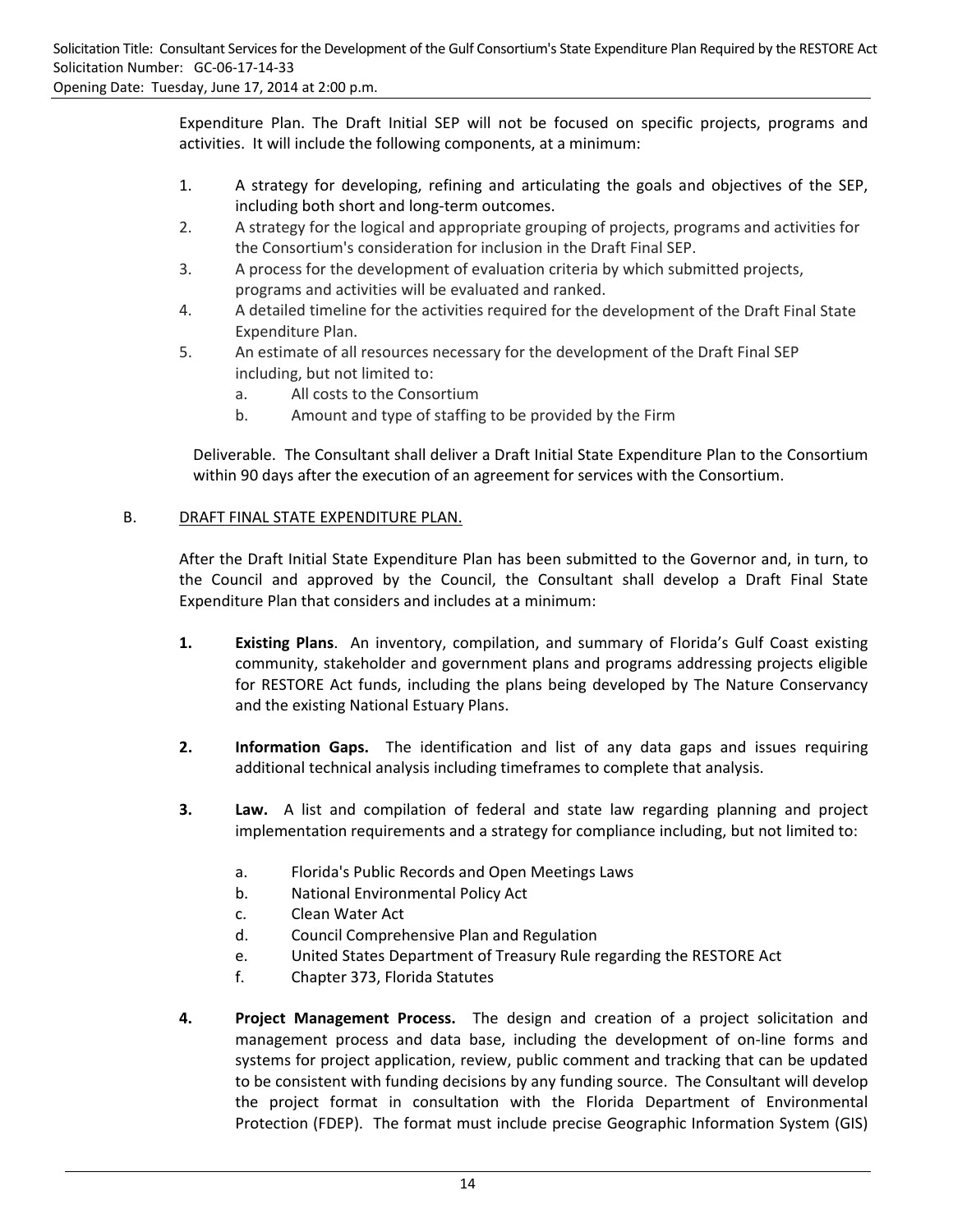location information for mapping purposes and provide an ability to evaluate the submittals with various GIS applications. This task requires the creation of a database of all projects, programs and activities in Florida contemplated or undertaken with any RESTORE Act funds.

- **5. Strategy.** A strategy for a regional watershed planning or other appropriate method for grouping projects, programs, and activities that can guide SEP development consistent with the goals and objectives of the Council's Initial Comprehensive Plan and other requirements of law.
- **6. Feasibility.** An analysis of the feasibility of nominated projects and their projected benefits, including an analysis of the projects' return on investment of RESTORE Act Funds.
- **7. Cost.** The amount of funding for each project, program and activity.
- **8. Timeframe.**  The proposed start and completion date for each project, program and activity including any necessary phasing, sequencing or relationships between projects.
- **9. Science.** A method to determine how best available science was used for each natural resource or restoration project, program and activity.
- **10. Eligibility** A method to confirm that each project, program and activity is an eligible activity under the RESTORE Act.
	- a. A method to confirm that each project, program and activity does not exceed the 25 percent limit for infrastructure *OR* a method to document an exception as allowed by the RESTORE Act.
	- b. A method to determine that the project, program or activity falls within the geographic scope of the RESTORE Act and Rule and Regulation.
- **11. Consistency**. A spreadsheet matrix, or other appropriate tool, for demonstrating projects, programs and activities are consistent with the Goals and Objectives of the Gulf Coast Ecosystem Restoration Council's Comprehensive Plan.
- **12. Evaluation Criteria.** Development of metrics and evaluation criteria that will be used in individual project, program and activity evaluation and ranking.
- **13. Return on Investment.** A method to estimate and the performance of a calculation to determine the amount that each project, program and activity contributes to the overall economic or ecosystem recovery of the Gulf Coast.
- **14. Collaborative Funding.** A description of funding and leveraging collaborations, partnering or other matching funds from NRDA, NFWF, and other RESTORE Act funds that may greatly enhance a particular project, program or activity.
- **15. Public Engagement.** A public involvement plan that includes:
	- a. A strategy for robust public engagement that ensures the public's right to know and public participation in the nomination and selection process for projects, activities and programs included in the State Expenditure Plan.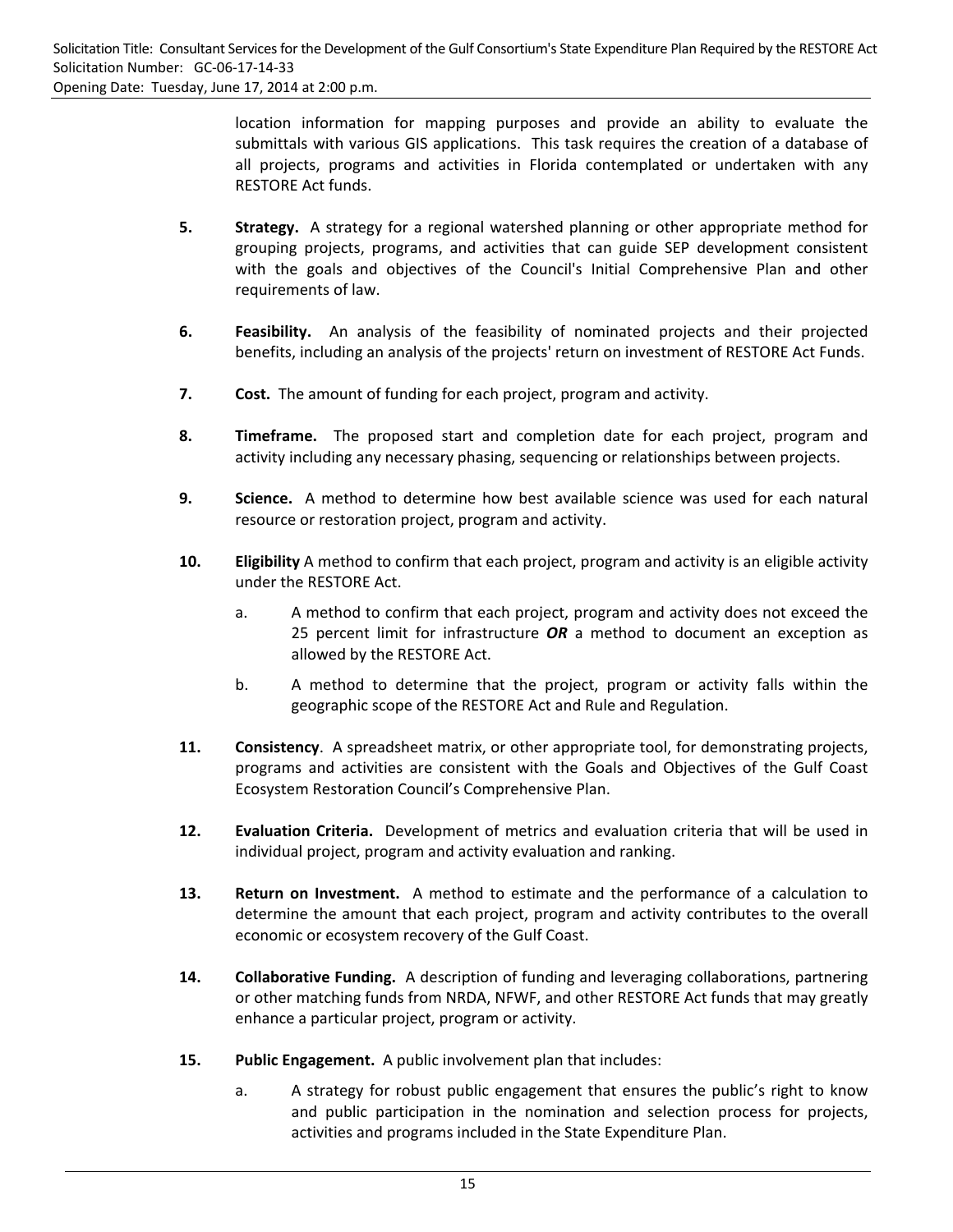- b. A strategy and system that keeps local, state, and federal governments involved and informed throughout the decision making, project selection and plan development process.
- **16. Memorandum of Understanding.** A strategy for a Consortium project selection process that includes Florida Department of Environmental Protection Coordinated Review and compliance with the Memorandum of Understanding (MOU) between Florida's Governor and the Gulf Consortium.

Deliverable: The Consultant shall deliver a Draft Final State Expenditure Plan to the Consortium with recommendations.

#### C. DRAFT FINAL STATE EXPENDITURE PLAN, REVISION, APPROVAL AND SUBMISSION.

- a. The Consultant will participate in the formal, public process of approval of the State Expenditure Plan by the Gulf Consortium and the Governor of Florida. The Consultant will incorporate revisions to the Draft Final State Expenditure Plan as directed by Gulf Consortium, the FDEP Coordinated Review process and the Governor to finalize the SEP Plan to be submitted to the Council for consideration.
- b. The Consultant shall remain available to provide services to amend the SEP as circumstances and funding require in accordance with the Consortium's direction for re-submission to the Governor and ultimately to the Council.

Deliverables: Final State Expenditure Plan submitted to the Council and any revisions thereto.

## **V. REQUIRED SUBMITTALS**

**One ORIGINAL, five (5) copies and one electronic copy** of the Response must be furnished on or before the deadline. Responses will be retained as property of the County. **The ORIGINAL of the reply must be clearly marked "Original" on its face and must contain an original, non‐electronic signature of an authorized representative of the responding vendor (firm or individual)**, all other copies may be photocopies and should be printed double‐sided. The contents of the response of the successful Firm will become part of the contractual obligations.

Each Applicant shall provide the following information using the same numbering/lettering scheme as the format below. The overall page limitation is 100 pages. The Executive Summary requirements in Subsection V(A) shall not exceed 10 pages. The remainder of the submittals required in Section V, Subsections (B) through (G), shall not exceed 90 pages.

#### A. TAB A ‐ EXECUTIVE SUMMARY: NO MORE THAN 10 PAGES.

The Executive Summary shall consist of a narrative synopsis of the firm's method of delivering the required services in compliance with the requirements and scope of services outlined in this ITN. The synopsis shall contain sufficient detail addressing all elements of the required service delivery and shall be prepared in such a manner that will clearly indicate the Firm's understanding of the Scope of Services, and intent to comply with, the requirements set forth in this ITN. It is contemplated that the Executive Summary will be provided to the Consortium Directors, Alternates and Ex‐officio Members at the conclusion of the initial ITN in conjunction with the list and ranking of responsive firms. Tab A shall also contain the following information: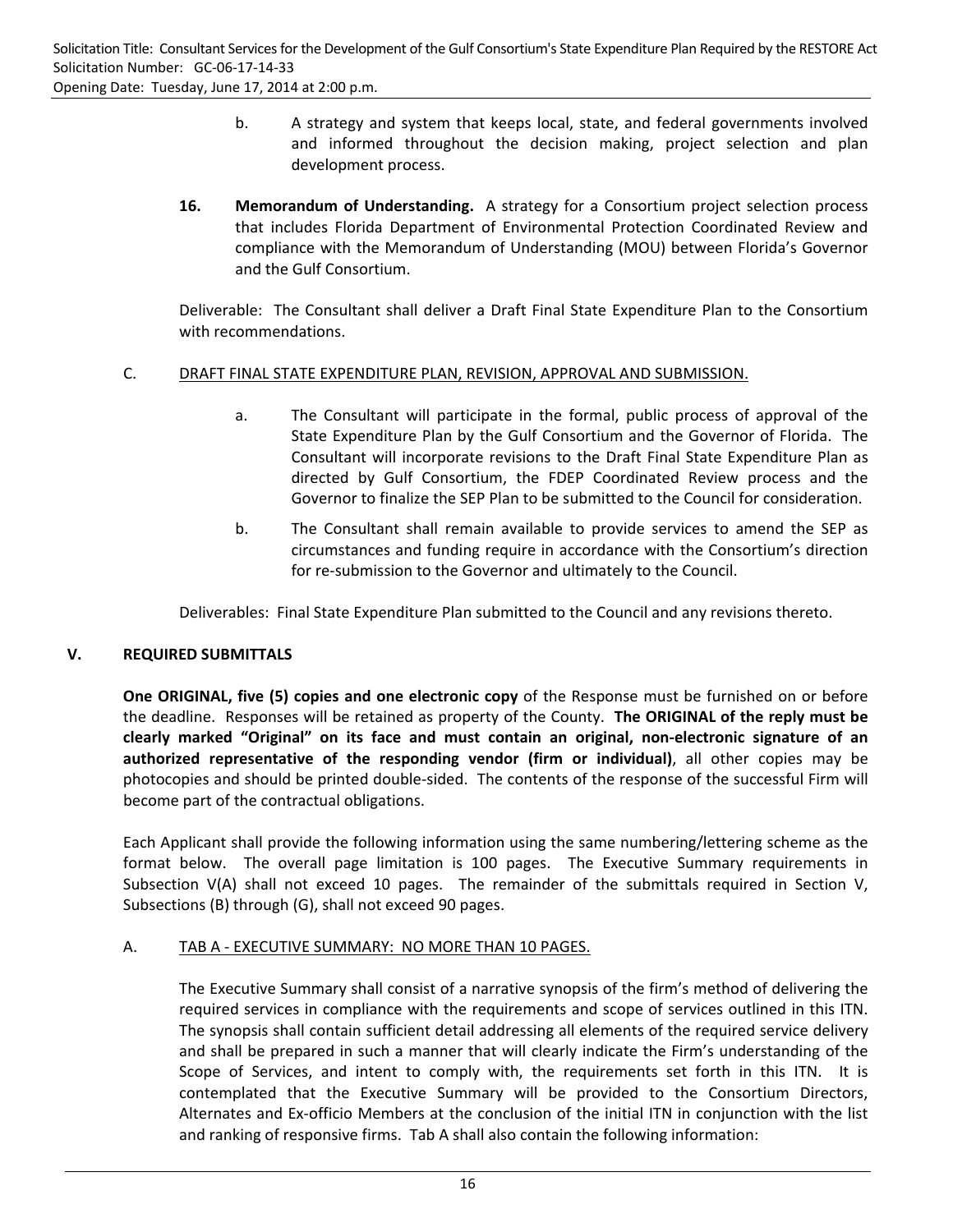- 1. Firm name or Joint Venture, business address and office location, telephone number and website address.
- 2. If a joint venture, list participating firms and outline specific areas of responsibility (including, for example, administrative, technical, and financial) of each firm.
- 3. Address of the office that is to perform the work.
- 4. Federal Identification Tax Number or Social Security Number.

#### B. TAB B - STRATEGY/STRATEGIES FOR PLAN DEVELOPMENT.

Tab B must describe a method for developing a State Expenditure Plan using the requirements of the Gulf Coast Ecosystem Restoration Council and the RESTORE Act. Included in this part should be a description of the components of an initial grant request to the Gulf Coast Ecosystem Restoration Council for SEP Development.

#### C. TAB C - PROJECT NOMINATION PROCESS.

Tab C should describe how the Firm proposes to address the project nomination process, including systems for project applications, review, and tracking that can be updated with current funding decisions by any funding source.

#### D. TAB D - PROJECT EVALUATION PROCESS.

Tab D should describe how the Firm proposes to address the project evaluation process, including metrics and evaluation criteria it proposes to be used in evaluation and ranking.

#### E. TAB E - PUBLIC INVOLVEMENT PLAN.

Tab E should describe the Firm's proposed plan and methods for enhancing public involvement.

#### F. TAB F – QUALIFICATIONS, EXPERIENCE AND REFERENCES OF PROPOSER AND TEAM.

Tab F should include a description of the Firm's qualifications and experience in developing complex, long‐range plans like the State Expenditure Plan.

- 1. List the projects which are similar in nature to the services described in the Scope of Services that best illustrate the experience of the firm and current staff to be assigned to this project. List no more than 10 projects and do not include projects that were completed more than ten years ago.
	- a. Name, location, and brief description of the project
	- b. The nature of the firm's responsibility on this project
	- c. Project user agency's representative name, address, phone number and/or email
	- d. Date project was completed or is anticipated to be completed
	- e. Fee received by the Firm for this project
	- f. Provide a web link to one or more examples of plans completed under these projects.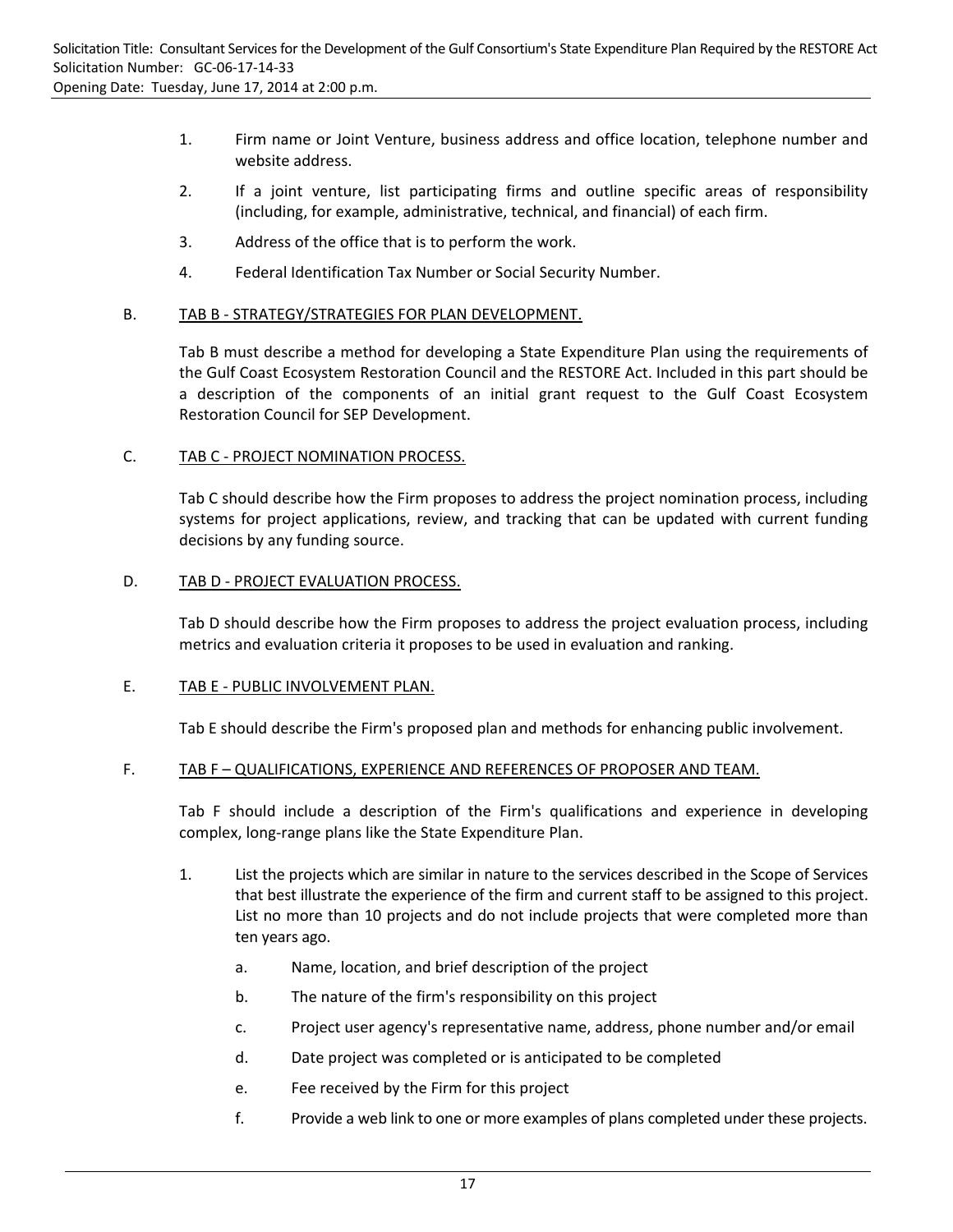- 2. Give brief resume/synopsis of the key persons to be assigned to the project including but, not limited to:
	- a. Name & title
	- b. How many years with this firm and with other firms
	- c. Experience
		- 1) Types of projects
		- 2) Size of projects (dollar value and scope of project)
		- 3) What was the specific project involvement?
	- d. Education
	- e. Other experience and qualifications that are relevant to this project
- 3. List subcontractors/team members anticipated to be used on this project. When listing subcontractors/team members, give the respective specialty of the firm.
- 4. List three references for the firm using the specified form. Include a contact name, title, physical address, web site, and phone number for each reference.

## G. TAB G ‐ COST PROPOSAL.

Describe the anticipated cost to the Consortium for performing the Scope of Services, including the individual cost components and pricing methodology.

H. REQUIRED FORMS. Complete and submit the following included forms: Proposal Response Cover Sheet; Insurance Certification Form; Equal Opportunity/Affirmative Action Statement; Certification Regarding Debarment, Suspension, and Other Responsibility Matters, Primary Covered Transactions; Affidavit Certification Immigration Laws.

#### **VI. SELECTION PROCESS**

A. EVALUATION TEAM MEETINGS. The Consortium Manager shall appoint an Evaluation Team who will review and evaluate all responses received on time.

Meetings of Evaluation Team subsequent to the opening of the solicitation shall be subject to state law regarding public meeting requirements, including, but not limited to, those regarding a meeting at which a negotiation with a firm is conducted pursuant to a competitive solicitation, at which a firm makes an oral presentation as a part of the competitive solicitation, or at which a firm answers questions as a part of a competitive solicitation.

Notice of all meetings shall be posted on the Leon County Purchasing Division website at: www.leoncountyfl.gov/Purchasing/notices/index.asp and in the Leon County Purchasing Division Offices no less than 72 hours (excluding weekends and holidays).

B. STEPS IN THE EVALUATION PROCESS. The Evaluation Team will proceed with its selection process as follows: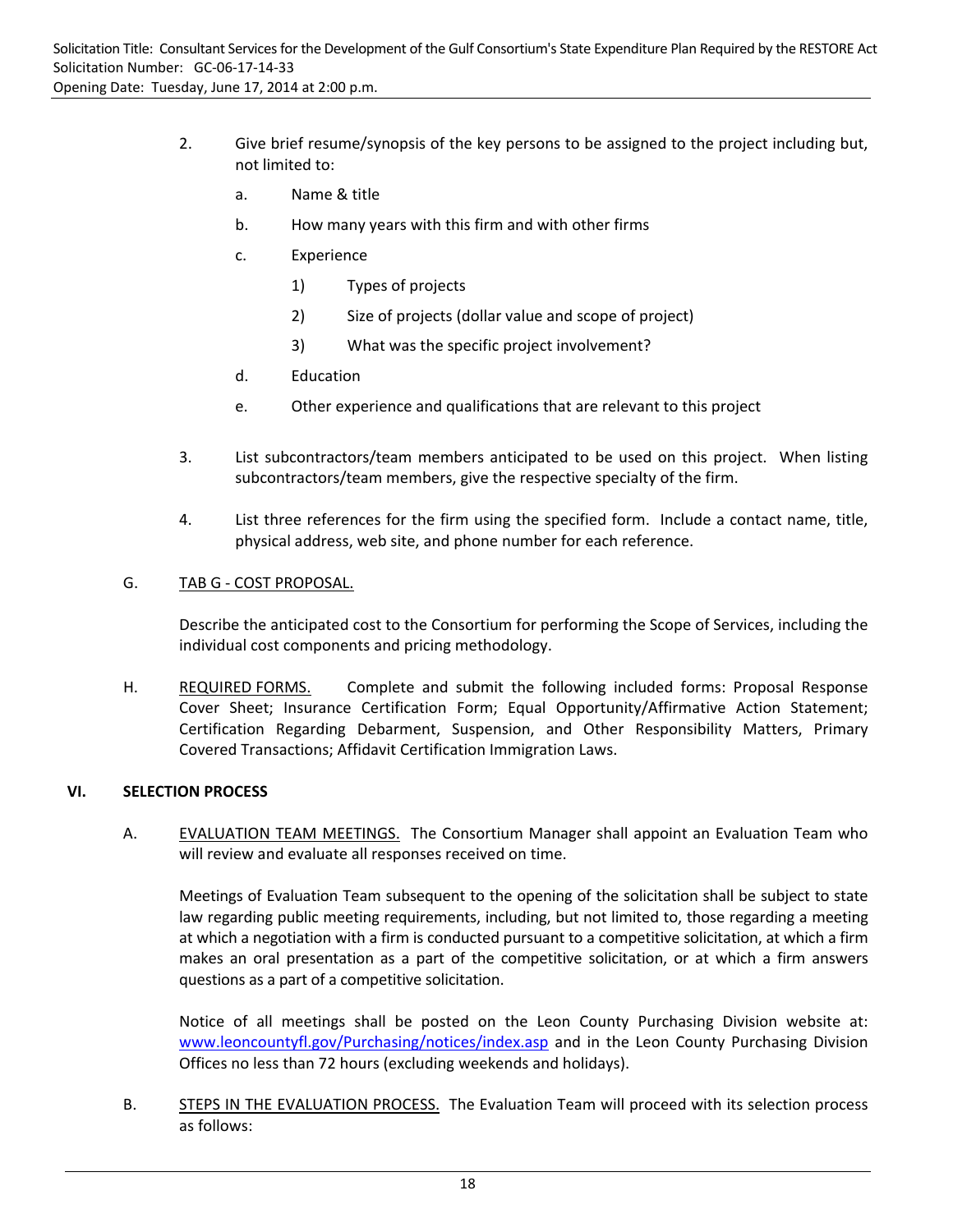The Consortium reserves the right to negotiate concurrently or separately with competing firms, as set out below. The participating firms should be cognizant of the fact that the Consortium reserves the right to finalize the negotiation process at any time in the proposed process that the Consortium determines such selection would be in the best interest of the Consortium.

- Step 1 Interested firms must submit their response to this solicitation to Leon County Purchasing Division, located at 1800‐3 North Blair Stone Road, Tallahassee, FL 32308 at the time and date specified in the Calendar of Events.
- Step 2 The Evaluation Team will evaluate the replies received timely with the intention of selecting the best-qualified firms to proceed to Step 3 and participate in the Competitive Negotiations. The "short‐list" selection will be posted as stated herein.
- Step 3 Each short listed Firm will each be asked to provide an oral presentation of the Firm's capabilities and participate in a question/answer session on the requested services. The meeting will be used to share information, exchange innovative ideas, clarify concepts, and improve understanding about the Consortium's needs, expectations, and the capabilities of the Firm. The Evaluation Team will participate in each presentation.
- Step 4 Following the presentations by all the short listed Firms, the Evaluation Team will revise the Scope of Services, as necessary, to eliminate unnecessary requirements and incorporate innovative ideas and approaches that the Evaluation Team believes would benefit the Consortium.
- Step 5 The Consortium Board of Directors shall consider a revised Scope of Services to be included in a Request for Best and Final Offer (RBAFO).
- Step 6 All participating short listed firms will be sent the RBAFO which includes, at a minimum, a revised Scope of Services and Pricing Options. The firm's Best and Final Offer (BAFO) shall contain the best pricing option the Firm is prepared to offer; however, after submission of Best and Final Offers, the Consortium reserves the right to clarify any element of required service delivery or further negotiate pricing with a single or all qualified Firms prior to final award.
- Step 7 The Evaluation Team will complete a written summary evaluation of each Firm's approach, capabilities, and price proposal.
- Step 8 The Evaluation Team will review the summary evaluations and rank the firms, in order of preference, based upon their approach and capabilities may repeat steps 3 through 6 as necessary.
- Step 9 The Consortium Board of Directors shall consider the highest firms on the ranked list.
- Step 10 The ranking will be posed as stated herein, stating the Consortium's intent to negotiate and award a contract to the first-ranked firm until an acceptable contract price is established or it is determined an acceptable agreement cannot be achieved with such firm.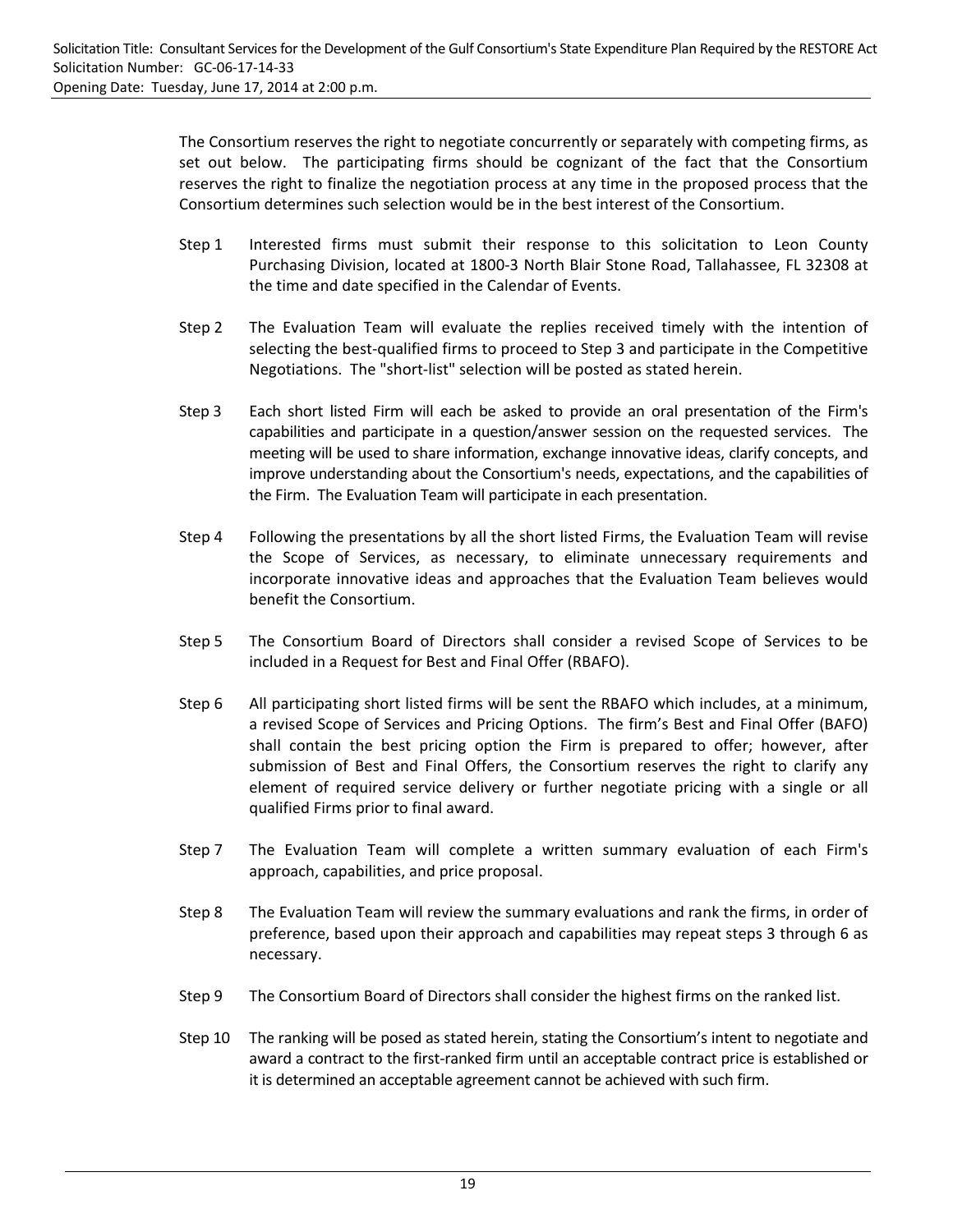If the Manager is unable to negotiate a satisfactory contract with the first‐ranked firm considered to be fair, competitive and reasonable, negotiations with that firm shall be formally terminated. The Manager shall then undertake negotiations with the second most qualified firm. Failing accord with the second most qualified firm the Manager shall terminate negotiations. The Manager shall then undertake negotiations with the third most qualified firm. Should the Consortium be unable to negotiate a satisfactory contract with any of the selected firms, the Manager or Consortium Board of Directors may select additional firms to continue negotiations.

The Manager's recommendation of an acceptable negotiated contract will be presented to the Gulf Consortium for approval and execution.

C. EVALUATION CRITERIA. Initial Proposals will be evaluated and ranked on the basis of the following considerations:

|    | <b>Evaluation Criteria</b>                                                                                             | <b>Maximum Points*</b> |
|----|------------------------------------------------------------------------------------------------------------------------|------------------------|
| a. | Strategy for Plan Development                                                                                          | 30                     |
| b. | <b>Project Nomination Process</b>                                                                                      | 20                     |
| c. | <b>Project Evaluation Process</b>                                                                                      | 10                     |
| d. | <b>Public Involvement Plan</b>                                                                                         | 10                     |
| e. | Qualifications, Experience and References of Firm                                                                      | 25                     |
| f. | Cost Proposal                                                                                                          | 5                      |
| g. | <b>Maximum Points Allowed</b>                                                                                          | 100                    |
|    | *Actual rating for each criteria may range from zero (lowest rating) to the<br>maximum rating points for that criteria |                        |

D. ORDINAL SCORING.

Each response will be reviewed by the Evaluation Team. Each of the evaluators will work independently using the evaluation criteria above. Each Team member will use the total point scores to rank the responses (i.e. highest point total  $= 1$ , 2nd highest  $= 2$ ). The Purchasing Director will calculate an average rank for each response, combining all rankings of the reviewers, and present them to the Evaluation Team, without accompanying respondent names, who will then determine the recommended short list of firms to participate in oral discussions for the BAFO.

| For example: |                     |        |
|--------------|---------------------|--------|
| Firm         | Raw Points Received | Rank   |
| Company A    | 200                 | 2      |
| Company B    | 210                 | 1      |
| Company C    | 180                 | $3.5*$ |
| Company D    | 175                 | 5      |
| Company E    | 180                 | $35*$  |

\*In the event that multiple firms have the same raw point score point, the rank positions needed to cover those firms are averaged and each firm receives that rank. In this case the third and fourth ranks are tied at 180 raw points, so  $3 + 4 = 7$ ; 7 divided by  $2 = 3.5$ . Each of the tied firms receives a rank of 3.5.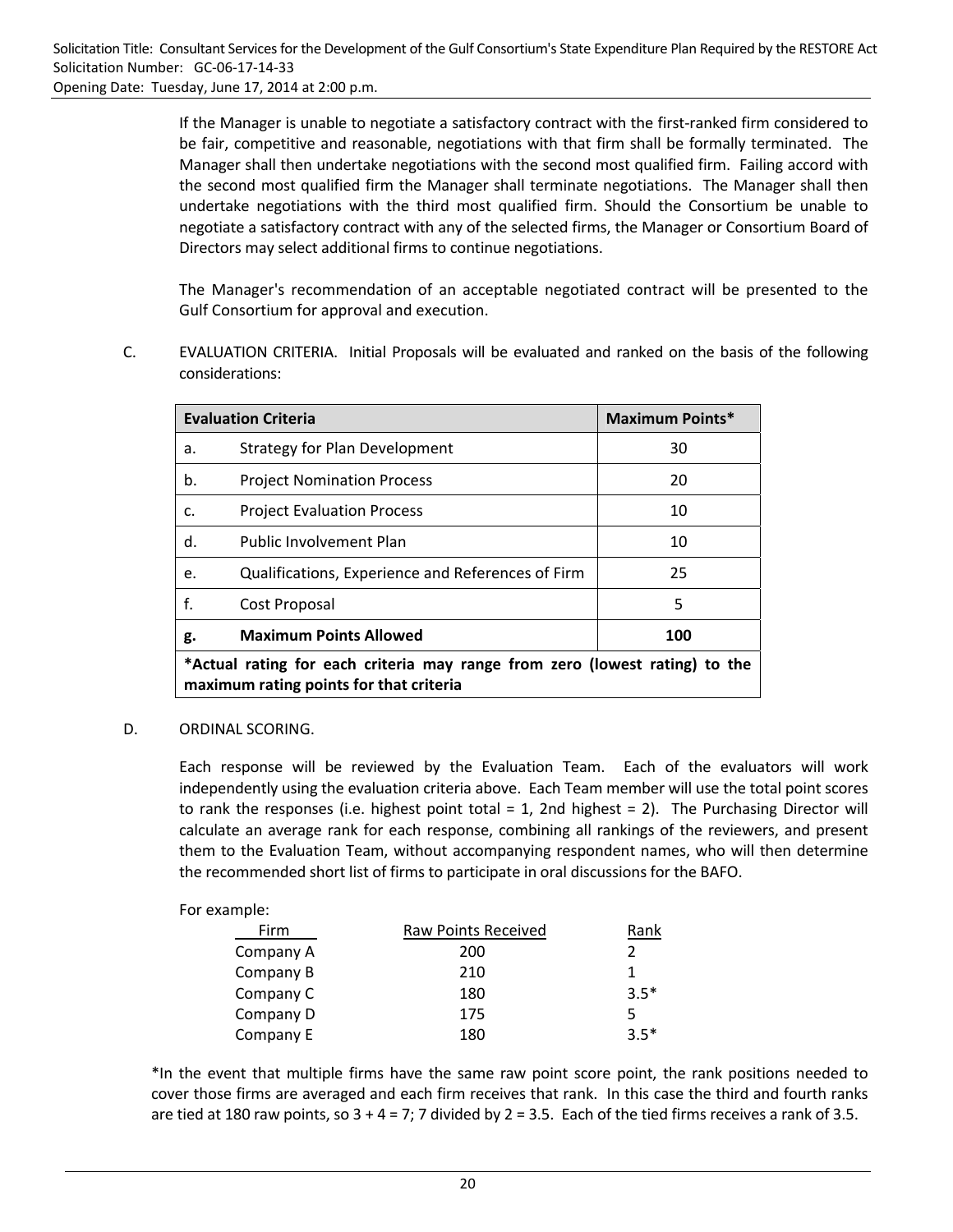### **VII. CONTRACT PROVISIONS**

Attachment A provides a Draft Agreement in which definitions, Contractor responsibilities, payment terms, and other terms and conditions are more fully detailed. Proposers are responsible for using due diligence to become fully acquainted with the requirements of the Draft Agreement.

NOTE: Prior to contract execution, the successful Contractor shall provide:

- A. EMPLOYMENT ELIGIBILITY VERIFICATION USING THE FEDERAL E‐VERIFY PROGRAM
- B. PERFORMANCE BOND
- C. PROOF OF INSURANCE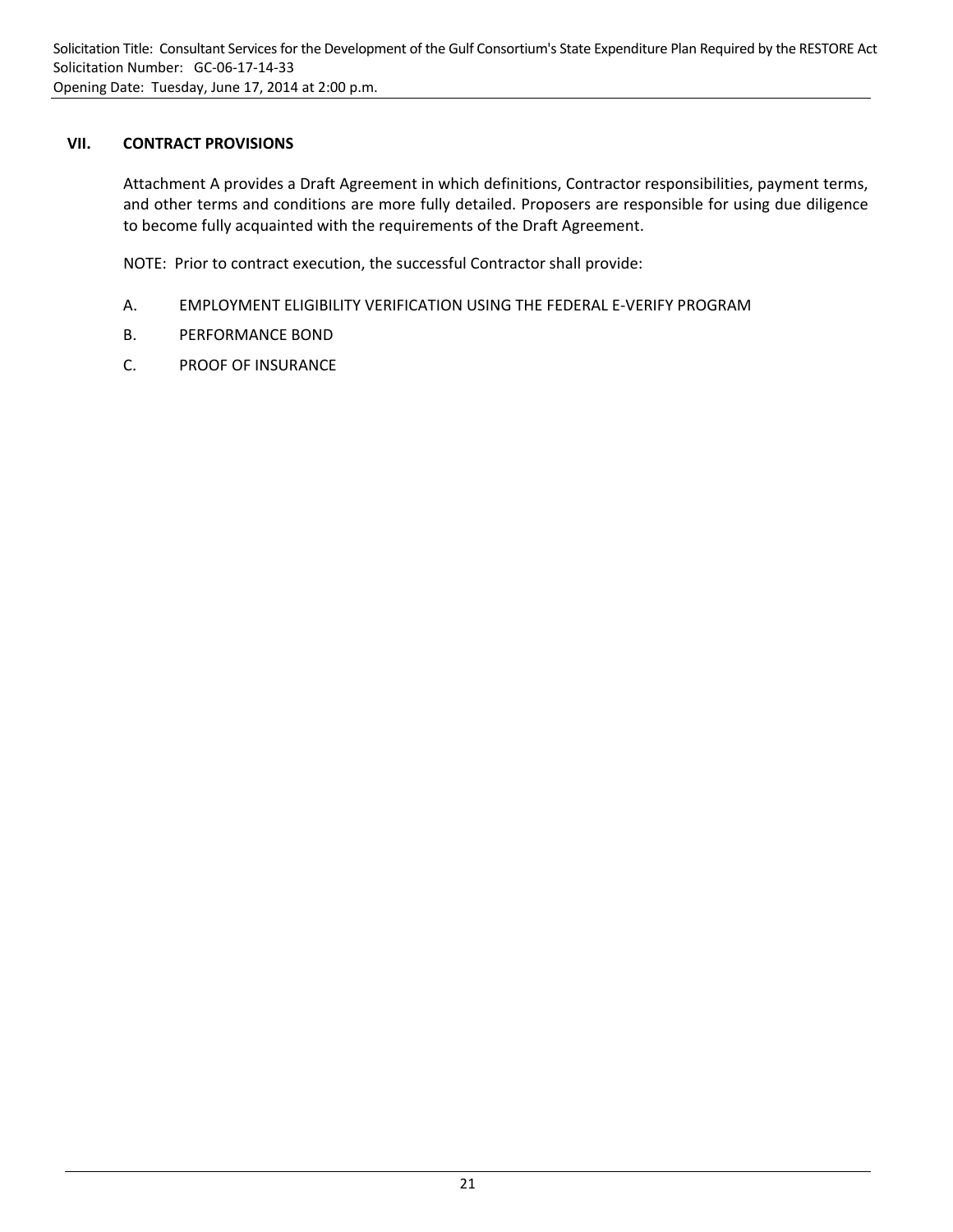Opening Date: Tuesday, June 17, 2014 at 2:00 p.m.

## **ITN RESPONSE COVER SHEET**

This page is to be completed and included as the cover sheet for the Firm's response to the Invitation to Negotiate. Failure to submit this form may result in the response being determined non‐responsive.

The Gulf Consortium, reserves the right to accept or reject any or all bids in the best interest of the Consortium.

Shelly W. Kelley, Leon County Purchasing Director

Christopher L. Holley, Interim Manager Gulf Consortium

This solicitation response is submitted by the below named firm/individual by the undersigned authorized representative.

|                                                    |  | (Firm Name)                                                                                                                                                                                                                          |
|----------------------------------------------------|--|--------------------------------------------------------------------------------------------------------------------------------------------------------------------------------------------------------------------------------------|
|                                                    |  |                                                                                                                                                                                                                                      |
|                                                    |  | (Authorized Representative)                                                                                                                                                                                                          |
|                                                    |  | (Printed or Typed Name)                                                                                                                                                                                                              |
| <b>ADDRESS</b>                                     |  | <u> 1989 - Johann Stoff, amerikansk politiker (d. 1989)</u>                                                                                                                                                                          |
|                                                    |  |                                                                                                                                                                                                                                      |
|                                                    |  |                                                                                                                                                                                                                                      |
| E-MAIL ADDRESS                                     |  | <u> 1989 - Johann John Stone, markin fan de Amerikaansk kommunister op de Amerikaansk kommunister op de Amerikaan</u>                                                                                                                |
| <b>TELEPHONE</b>                                   |  | <u> 1999 - Johann Stoff, deutscher Stoffen und der Stoffen und der Stoffen und der Stoffen und der Stoffen und der Stoffen und der Stoffen und der Stoffen und der Stoffen und der Stoffen und der Stoffen und der Stoffen und d</u> |
| <b>FAX</b>                                         |  | <u> 1989 - Johann Stoff, deutscher Stoff, der Stoff, der Stoff, der Stoff, der Stoff, der Stoff, der Stoff, der S</u>                                                                                                                |
| ADDENDA ACKNOWLEDGMENTS: (IF APPLICABLE)           |  |                                                                                                                                                                                                                                      |
| Addendum #1 dated ___________ Initials ___________ |  |                                                                                                                                                                                                                                      |
| Addendum #2 dated _________ Initials __________    |  |                                                                                                                                                                                                                                      |
| Addendum #3 dated _________                        |  |                                                                                                                                                                                                                                      |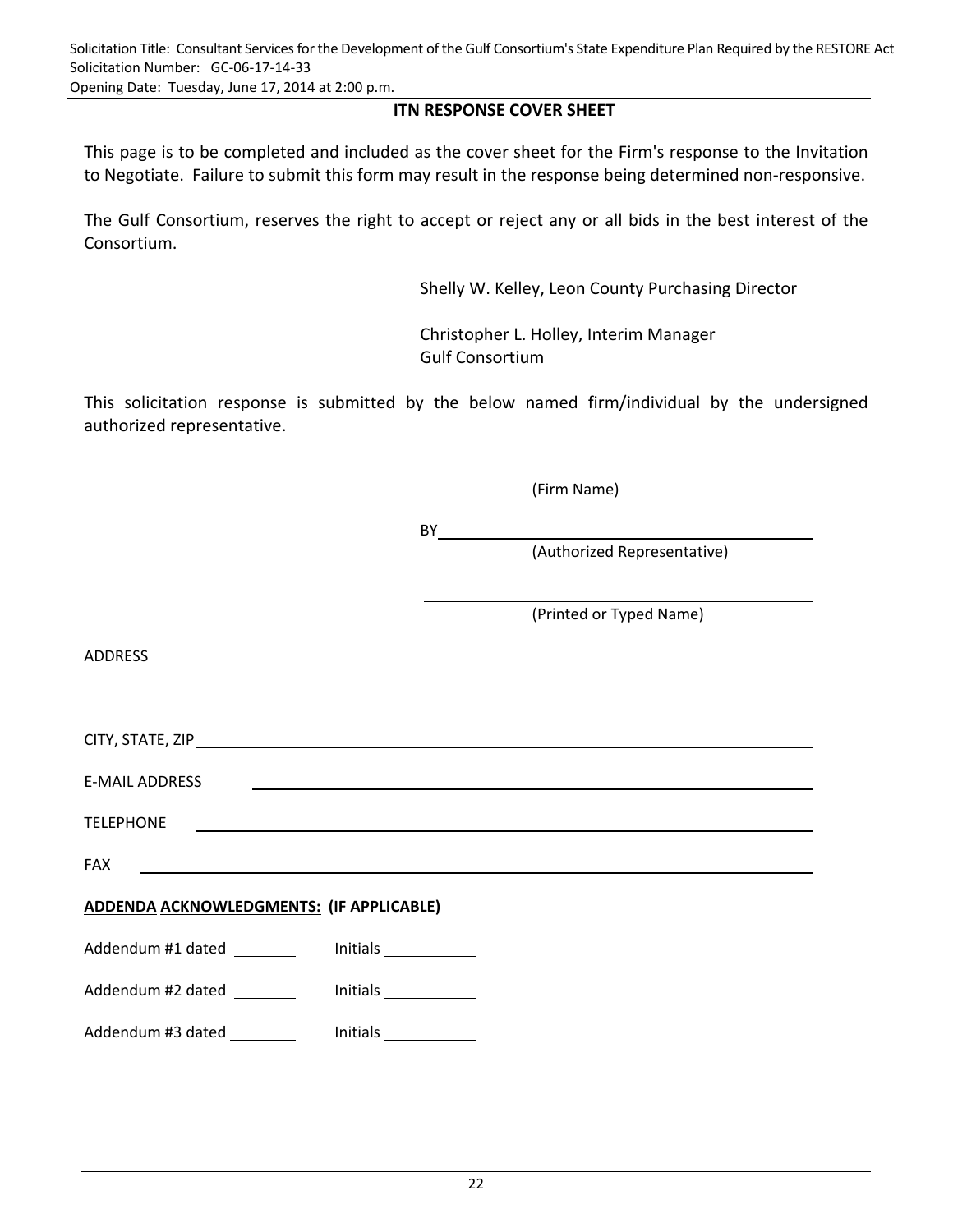Opening Date: Tuesday, June 17, 2014 at 2:00 p.m.

## **EQUAL OPPORTUNITY/AFFIRMATIVE ACTION STATEMENT**

- 1. The contractors and all subcontractors hereby agree to a commitment to the principles and practices of equal opportunity in employment and to comply with the letter and spirit of federal, state, and local laws and regulations prohibiting discrimination based on race, color, religion, national region, sex, age, handicap, marital status, and political affiliation or belief.
- 2. The contractor agrees to comply with Executive Order 11246, as amended, and to comply with specific affirmative action obligations contained therein.

| Signed:  |  |
|----------|--|
| Title:   |  |
| Firm:    |  |
| Address: |  |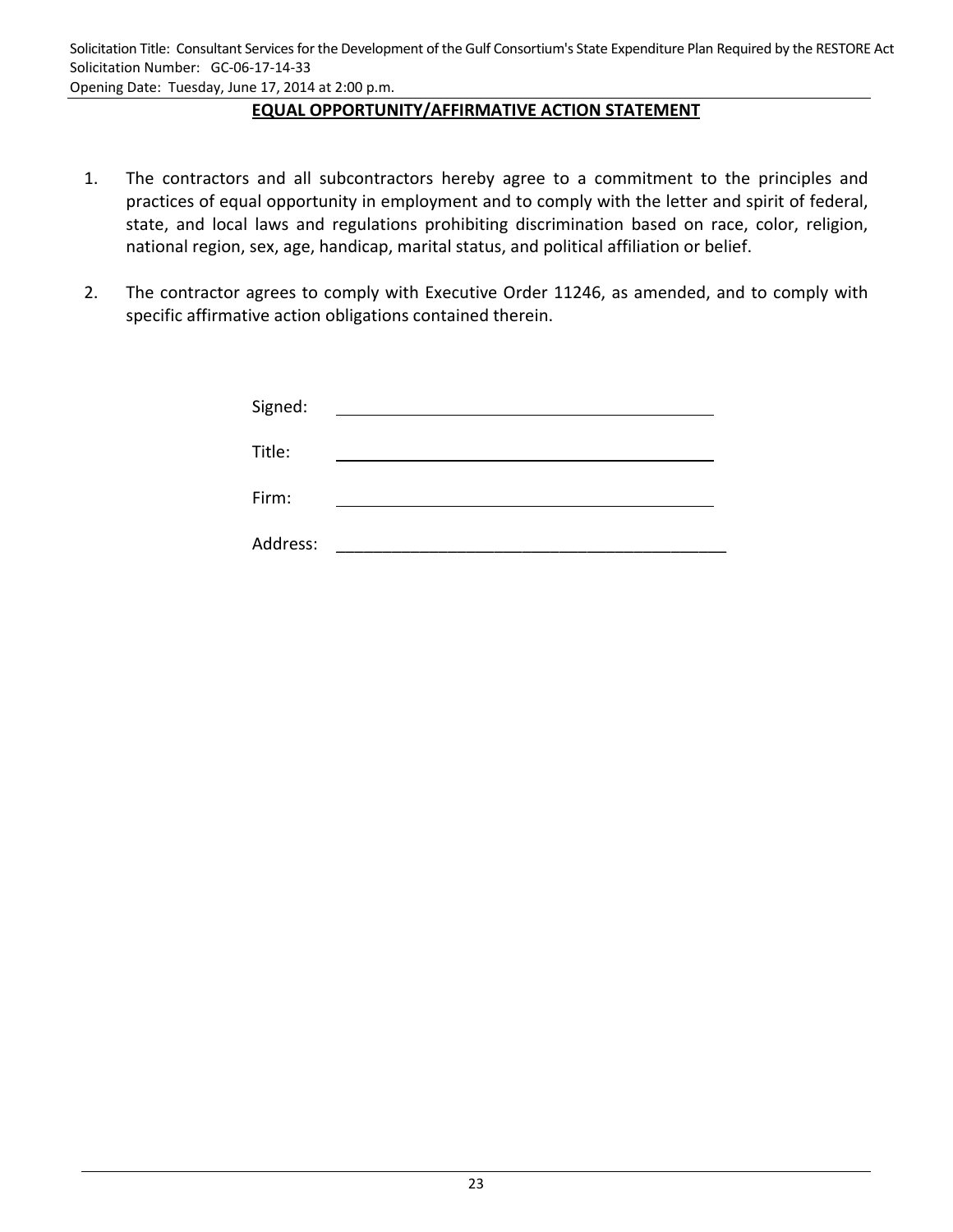## **INSURANCE CERTIFICATION FORM**

To indicate that Bidder/Respondent understands and is able to comply with the required insurance, as stated in the bid/RFP document, Bidder/Respondent shall submit this insurances sign-off form, signed by the company Risk Manager or authorized manager with risk authority.

A. Is the insurer to be used for all required insurance (except Workers' Compensation) listed by Best with a rating of no less than A:VII?

| rating of no less than A:VII?           |                                                                  |
|-----------------------------------------|------------------------------------------------------------------|
| $\Box$ YES                              | <b>NO</b>                                                        |
| <b>Commercial General</b><br>Liability: | Indicate Best Rating:<br>Indicate Best Financial Classification: |
| <b>Business Auto:</b>                   | Indicate Best Rating:<br>Indicate Best Financial Classification: |
| Professional Liability:                 | Indicate Best Rating:<br>Indicate Best Financial Classification: |
|                                         |                                                                  |

1. Is the insurer to be used for Workers' Compensation insurance listed by Best with a rating of no less than A:VII?

Indicate Best Rating: Indicate Best Financial Classification:

If answer is NO, provide name and address of insurer:

2. Is the Respondent able to obtain insurance in the following limits (next page) as required for the services agreement?

Insurance will be placed with Florida admitted insurers unless otherwise accepted by Leon County. Insurers will have A.M. Best ratings of no less than A:VII unless otherwise accepted by Leon County.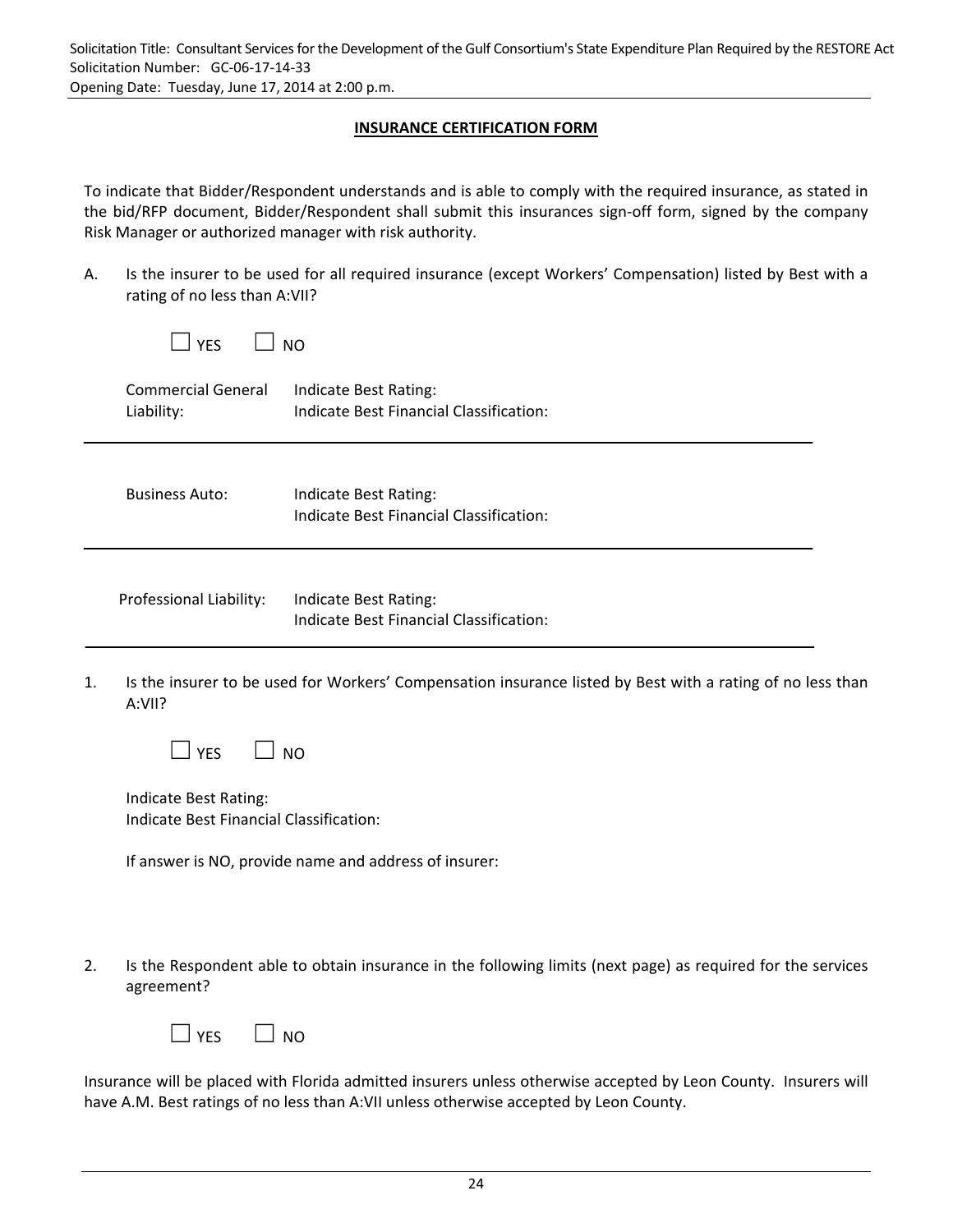#### Required Coverage and Limits

The required types and limits of coverage for this bid/request for proposals are contained within the solicitation package. Be sure to carefully review and ascertain that bidder/proposer either has coverage or will place coverage at these or higher levels.

#### Required Policy Endorsements and Documentation

Certificate of Insurance will be provided evidencing placement of each insurance policy responding to requirements of the contract.

Deductibles and Self‐Insured Retentions

Any deductibles or self‐insured retentions must be declared to and approved by the Gulf Consortium. At the option of the Gulf Consortium, either: the insurer shall reduce or eliminate such deductibles or self‐insured retentions as respects the Gulf Consortium, its officers, officials, contractors, employees and volunteers; or the Contractor shall procure a bond guaranteeing payment of losses and related investigations, claim administration and defense expenses.

Endorsements to insurance policies will be provided as follows:

Additional insured (Gulf Consortium, its Officers, employees and volunteers) ‐ General Liability & Automobile Liability

Primary and not contributing coverage‐ General Liability & Automobile Liability

Waiver of Subrogation (Gulf Consortium, its officers, representatives, employees and volunteers) ‐ General Liability, Automobile Liability, Workers' Compensation and Employer's Liability

Thirty days advance written notice of cancellation to the Gulf Consortium ‐ General Liability, Automobile Liability, Worker's Compensation & Employer's Liability.

Professional Liability Policy Declaration sheet as well as claims proceduresfor each applicable policy to be provided

Please mark the appropriate box:

Coverage is in place  $\Box$  Coverage will be placed, without exception  $\Box$ 

The undersigned declares under penalty of perjury that all of the above insurer information is true and correct.

| Name             | Signature                                                      |
|------------------|----------------------------------------------------------------|
| Typed or Printed |                                                                |
| Date             | Title<br>(Company Risk Manager or Manager with Risk Authority) |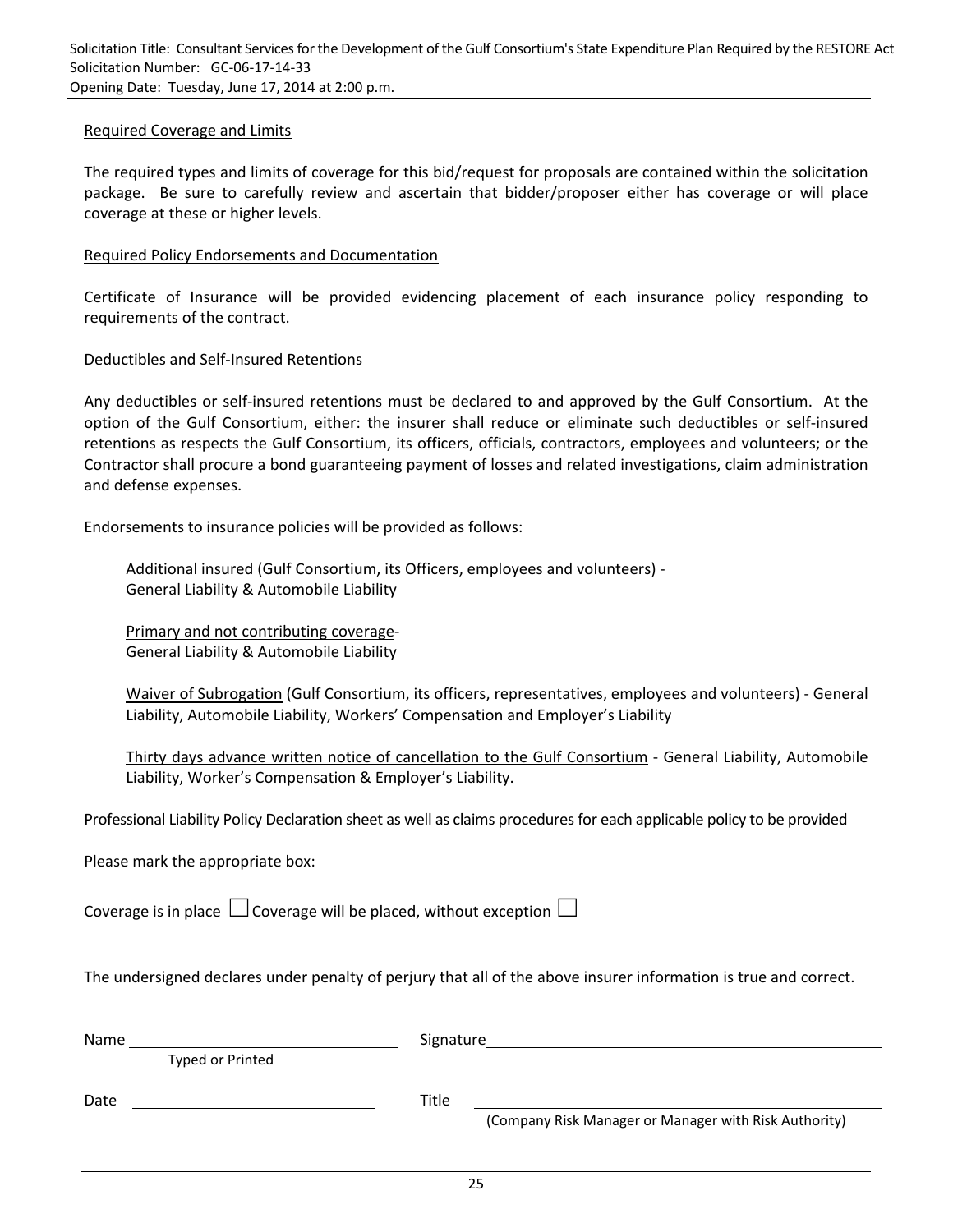**CERTIFICATION REGARDING DEBARMENT, SUSPENSION, AND OTHER RESPONSIBILITY MATTERS PRIMARY COVERED TRANSACTIONS**

- 1. The prospective primary participant certifies to the best of its knowledge and belief, that it and its principals:
	- a) Are not presently debarred, suspended, proposed for debarment, declared ineligible, or voluntarily excluded from covered transactions by any Federal department or agency;
	- b) Have not within a three-year period preceding this been convicted of or had a civil judgment rendered against them for commission of fraud or a criminal offense in connection with obtaining, attempting to obtain, or performing a public (Federal, State or local) transaction or contract under a public transaction; violation of Federal or State antitrust statues or commission of embezzlement, theft, forgery, bribery, falsification or destruction of records, making false statements, or receiving stolen property;
	- c) Are not presently indicted for or otherwise criminally or civilly charged by a governmental entity (Federal, State or local) with commission of any of these offenses enumerated in paragraph (1)(b) of this certification; and
	- d) Have not within a three‐year period preceding this application/proposal had one or more public transactions (Federal, State or local) terminated for cause or default.
- 2. Where the prospective primary participant is unable to certify to any of the statements in this certification, such prospective participant shall attach an explanation to this proposal.
- 3. No subcontract will be issued for this project to any party which is debarred or suspended from eligibility to receive federally funded contracts.

<u> 1980 - Andrea Andrew Maria (h. 1980).</u><br>2001 - Andrew Maria (h. 1980).

<u> 1989 - Andrea Branden, amerikan basar perangan perangan perangan perangan perangan perangan perangan perangan</u>

Signature

Title

Contractor/Firm

<u> 1980 - Johann Barn, mars eta bainar eta bainar eta baina eta baina eta baina eta baina eta baina eta baina e</u>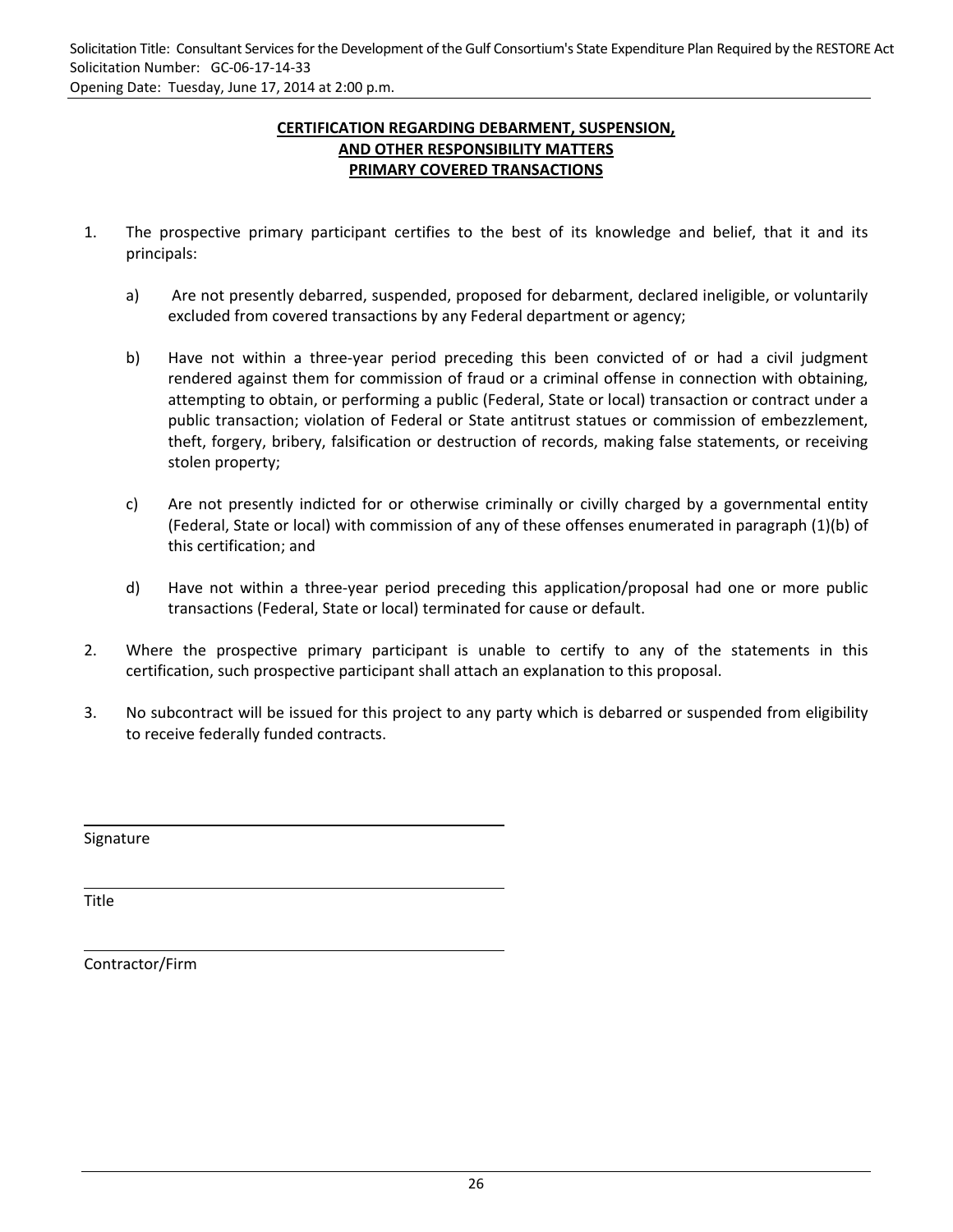Solicitation Title: Consultant Services for the Development of the Gulf Consortium's State Expenditure Plan Required by the RESTORE Act Solicitation Number: GC‐06‐17‐14‐33 Opening Date: Tuesday, June 17, 2014 at 2:00 p.m.

> **AFFIDAVIT CERTIFICATION IMMIGRATION LAWS**

The Gulf Consortium will not intentionally award Gulf Consortium contracts to any contractor who knowingly employs unauthorized alien workers, constituting a violation of the employment provisions contained in 8 U.S.C. Section 1324 A(e) {Section 274a(e) of the Immigration and Nationality Act ("INA").

The Gulf Consortium may consider the employment by any Contractor of Unauthorized Aliens a violation of Section 274A(e) of the INA. **Such violation by the Recipient of the employment provision contained in Section 274A(e) of the INA shall be ground for unilateral cancellation of the contract by the Gulf Consortium.**

BIDDER ATTESTS THAT THEY ARE FULLY COMPLIANT WITH ALL APPLICABLE IMMIGRATION LAWS (SPECIFICALLY TO THE 1986 IMMIGRATION ACT AND SUBSEQUENT AMENDMENTS).

|                                                                          | <b>Company Name:</b> Company Name: 2008. The Company Name: 2008. The Company Name: 2008. The Company Name: 2008. The Company Name: 2008. The Company Name: 2008. The Company Name: 2008. The Company Name: 2008. The Company Name: |
|--------------------------------------------------------------------------|------------------------------------------------------------------------------------------------------------------------------------------------------------------------------------------------------------------------------------|
|                                                                          |                                                                                                                                                                                                                                    |
| STATE OF _________________________________                               |                                                                                                                                                                                                                                    |
| Sworn to and subscribed before me this _____ day of _____________, 20__. |                                                                                                                                                                                                                                    |
| Personally known<br><u> 1989 - Jan Salaman III, masa ka</u>              | <u> 1989 - Johann Barbara, martin amerikan basal dan berasal dalam basal dalam basal dalam basal dalam basal dala</u><br><b>NOTARY PUBLIC</b>                                                                                      |
| OR Produced identification                                               |                                                                                                                                                                                                                                    |
| (Type of identification)                                                 |                                                                                                                                                                                                                                    |
|                                                                          | Printed, typed, or stamped commissioned name of notary                                                                                                                                                                             |

The signee of this Affidavit guarantees, as evidenced by the sworn affidavit required herein, the truth and accuracy of this affidavit to interrogatories hereinafter made.

## *THE GULF CONSORTIUM RESERVES THE RIGHT TO REQUEST SUPPORTING DOCUMENTATION, AS EVIDENCE OF SERVICES PROVIDED, AT ANY TIME.*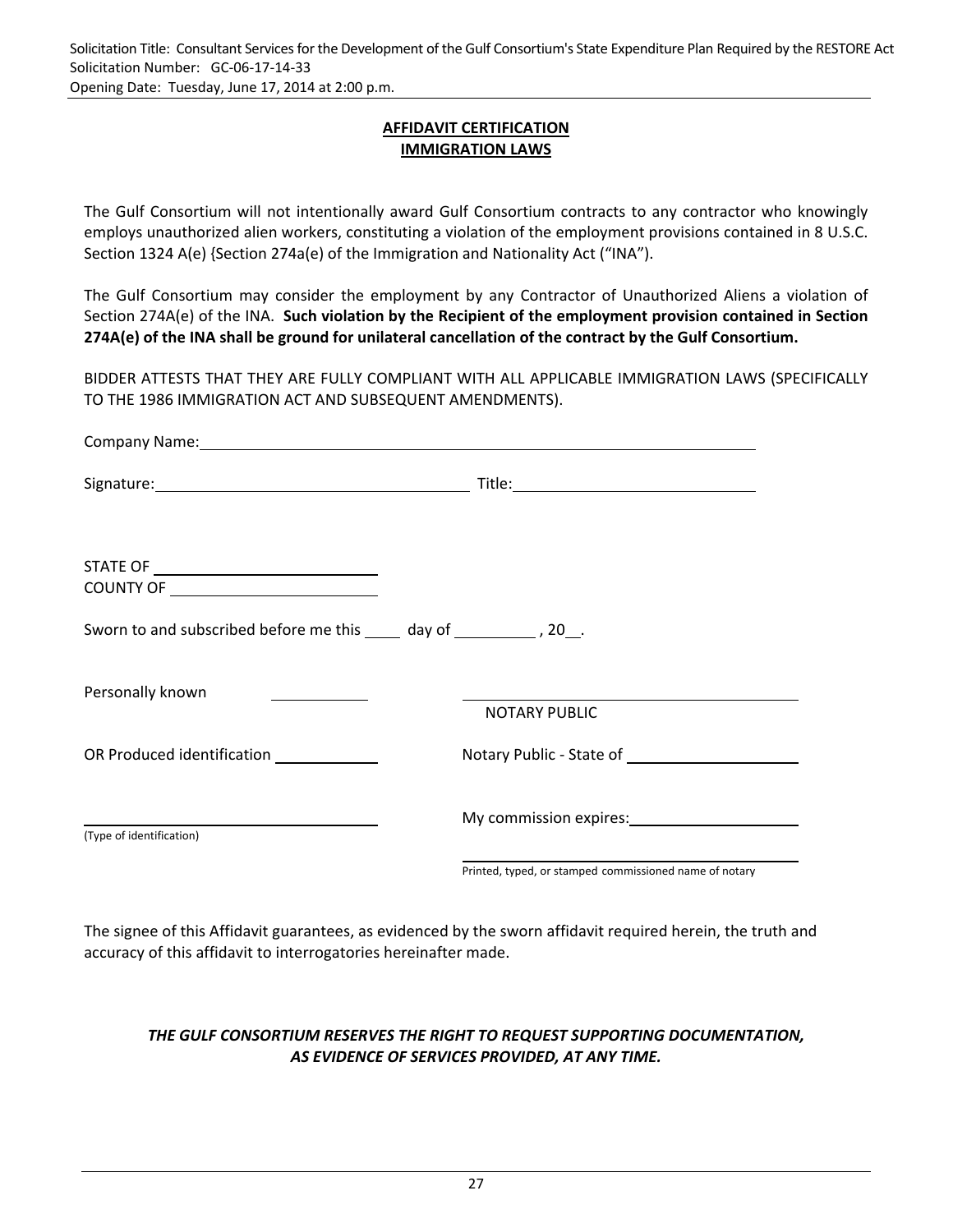## **NON‐COLLUSION AFFIDAVIT**

|                                                                    | of the city of | according to |  |  |
|--------------------------------------------------------------------|----------------|--------------|--|--|
| law on my oath, and under penalty of perjury, depose and say that: |                |              |  |  |
|                                                                    |                |              |  |  |
|                                                                    | am.            |              |  |  |

of the firm of

in response to the Request for Proposals for:

The Development of a State Expenditure Plan for the Spill Impact Component of the RESTORE Act, and that I executed the said proposal with full authority to do so.

2. This response has been arrived at independently without collusion, consultation, communication or agreement for the purpose of restricting competition, as to any matter relating to qualifications or responses of any other responder or with any competitor; and, no attempt has been made nor will be made by the responder to induce any other person for Firm to submit, or not to submit, a response for the purpose of restricting competition;

 3. The statements contained in this affidavit are true and correct, and made with full knowledge that the Gulf Consortium relies upon the truth of the statements contained in this affidavit in awarding contracts for said project.

<u> 1989 - Andrea Barbara, Amerikaansk politik (\* 1958)</u>

(Signature of Responder) (Date)

STATE OF FLORIDA COUNTY OF

PERSONALLY APPEARED BEFORE ME, the undersigned authority, \_\_\_\_\_\_\_\_\_\_\_\_\_\_ who, after first being sworn by me, (name of individual signing) affixed his/her signature in the space provided above on this  $\qquad \qquad \text{day of } \qquad \qquad 20 \qquad .$ 

NOTARY PUBLIC

<u> 1989 - John Stein, Amerikaansk politiker (\* 1989)</u>

My Commission Expires: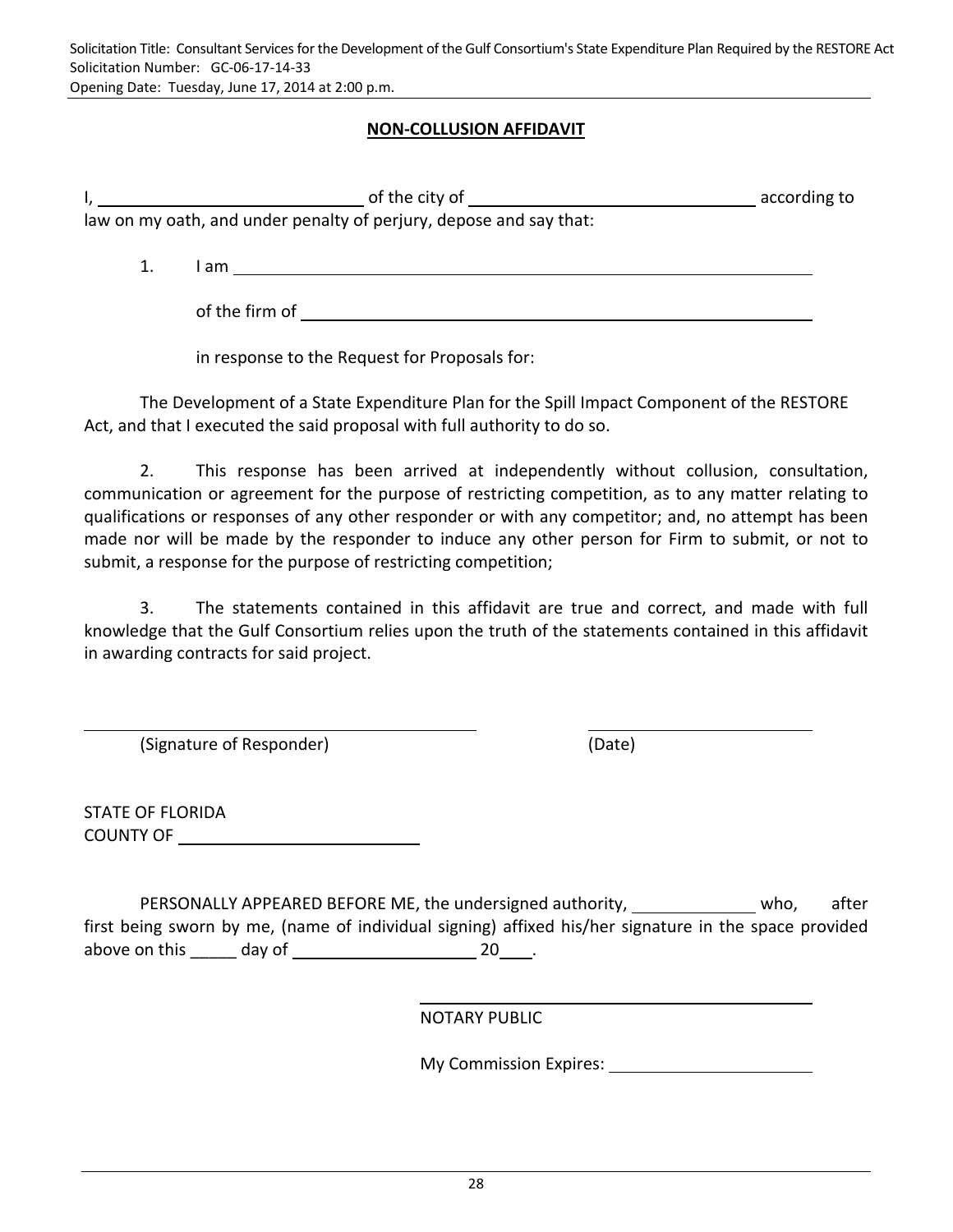**DRUG‐FREE WORKPLACE FORM**

The undersigned firm/vendor in accordance with Florida Statute 287.087 hereby certifies that:

\_\_\_\_\_\_\_\_\_\_\_\_\_\_\_\_\_\_\_\_\_\_\_\_\_\_\_\_\_\_\_\_\_\_\_\_\_\_\_\_\_\_\_\_\_\_\_\_\_\_\_\_\_\_\_\_\_\_\_\_\_\_\_\_\_\_\_\_\_\_\_\_\_\_\_\_\_\_

(Name of Business)

- 1. Publish a statement notifying employees that the unlawful manufacture, distribution, dispensing, possession, or use of a controlled substance is prohibited in the workplace and specifying the actions that will be taken against employees for violations of such prohibition.
- 2. Inform employees about the dangers of drug abuse in the workplace, the business's policy of maintaining a drug‐free workplace, any available drug counseling, rehabilitation, and employee assistance programs, and the penalties that may be imposed upon employees for drug abuse violations.
- 3. Give each employee engaged in providing the commodities or contractual services that are under response/bid a copy of the statement specified in subsection (1).
- 4. In the statement specified in subsection (1), notify the employees that, as a condition of working on the commodities or contractual services that are under response/bid, the employee will abide by the terms of the statement and will notify the employer of any conviction of, or plea of guilty or nolo contendere to, any violation of Chapter 893 (Florida Statutes) or of any controlled substance law of the United States or any state, for a violation occurring in the workplace no later than five (5) days after such conviction.
- 5. Impose a sanction on, or require the satisfactory participation in a drug abuse assistance or rehabilitation program if such is available in the employee's community, or any employee who is so convicted.
- 6. Make a good faith effort to continue to maintain a drug‐free workplace through implementation of this section.

As the person authorized to sign the statement, I certify that this firm complies fully with the above requirements.

Responder's Signature

\_\_\_\_\_\_\_\_\_\_\_\_\_\_\_\_\_\_\_\_\_\_\_\_\_\_\_\_\_\_\_\_\_\_\_\_\_\_\_\_\_\_\_\_\_\_\_\_\_\_\_\_

\_\_\_\_\_\_\_\_\_\_\_\_\_\_\_\_\_\_\_\_\_\_\_\_\_\_\_\_\_\_\_\_\_\_\_\_\_\_\_\_\_\_\_\_\_\_\_\_\_\_\_\_

Date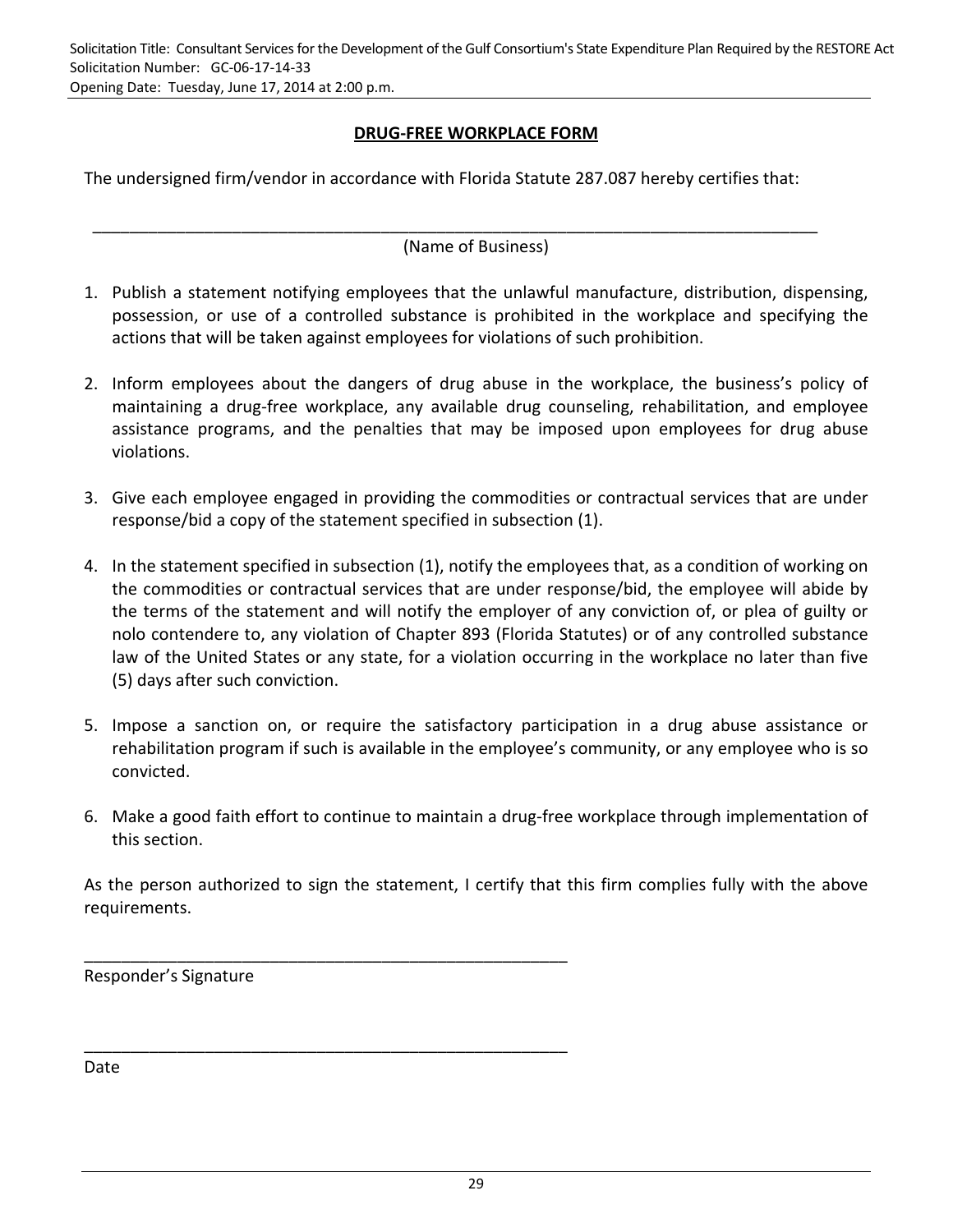**ATTACHMENT A DRAFT AGREEMENT**

THIS AGREEMENT, by and between THE GULF CONSORTIUM, which is established pursuant to the Interlocal Agreement Relating to Establishment of the Gulf Consortium, hereinafter referred to as the "Consortium" and XXXXXXXXXX, hereinafter referred to as the "Contractor."

WHEREAS, the Consortium has determined that it would be in the best interest of the citizens of Florida, that the Consortium be able to utilize the services of private persons when such services cannot be reasonably provided by the Consortium; and

WHEREAS, the Consortium has determined that it would be better to contract for these services than to hire the necessary personnel to satisfy the needs of the Consortium: and

WHEREAS, in order to secure the lowest cost and the highest quality for these services, the Consortium has sought and received competitive bids from contractor for such services.

NOW, THEREFORE, the parties hereto agree as follows:

#### 1. SERVICES TO BE PROVIDED

The Contractor hereby agrees to provide to the Consortium the following services related to the development of a state expenditure plan for the Consortium in accordance with: 1) Invitation to Negotiate for the development of a state expenditure plan for implementation of the oil spill impact funding program of the 2012 RESTORE Act for the Gulf Consortium, Bid# BC‐00‐00‐14‐00 which is attached hereto and incorporated herein as Exhibit A, to the extent that it is not inconsistent with this Agreement; and 2) the Contractor's bid submission, which is attached hereto and incorporated herein as Exhibit B, to the extent that it is not inconsistent with this Agreement or with Exhibit A.

#### 2. WORK

Any work to be performed shall be upon the written request of the Consortium Manager or his representative, which request shall set forth the commencing date of such work and the time within which such work shall be completed.

The performance of the Gulf Consortium of any of its obligations under this Agreement shall be subject to and contingent upon the availability of funds lawfully expendable for the purposes of this Agreement for the current and any future periods provided for within the bid specifications.

#### 3. TIME:

The Agreement shall be for a period of two years, commencing on  $\qquad$ , 20\_, and shall continue until  $\qquad$ , 20\_. After the initial two year period, at the sole option of the Consortium, this Agreement may be extended for no more than two additional one year periods. Such one year extensions will be automatic unless the Consortium provides written notice of non-renewal to the Contractor no less than thirty (30) days prior to the expiration date of the then current term.

#### 4. CONTRACT SUM

The Contractor agrees that for the performance of the Services as outlined in Section 1 above, it shall be remunerated by the Consortium according to the unit prices contained in the Contractor's bid proposal, Exhibit B, which is attached hereto.

OR

for a total sum of \$\_\_\_\_\_\_\_\_\_\_\_\_\_\_\_\_\_\_ on completion of the work and acceptance as satisfactory.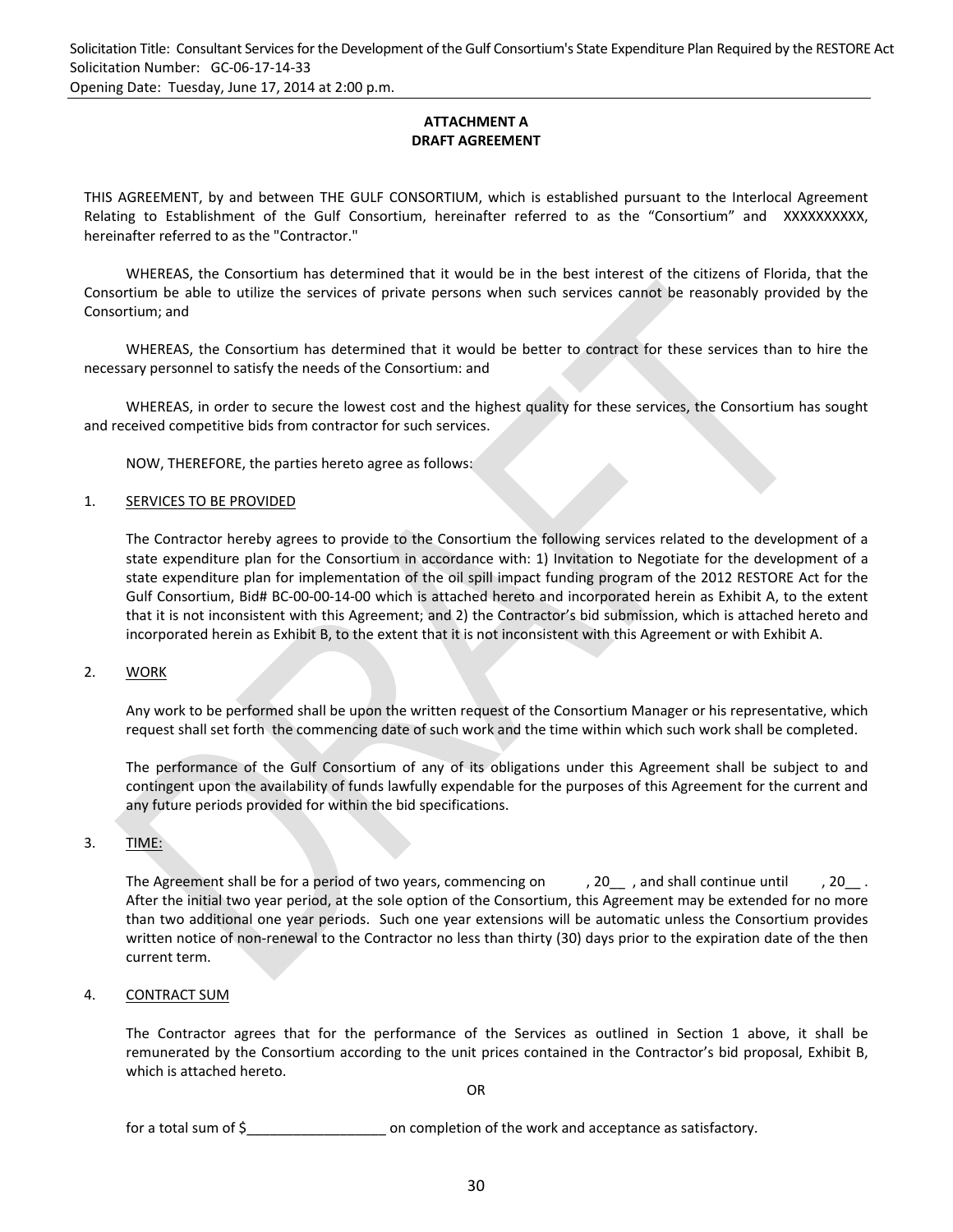#### 5. PAYMENTS

The Consortium shall make such payments within forty‐five (45) days of submission and approval of invoice for services.

#### 6. PROMPT PAYMENT INFORMATION REQUIREMENTS

A. The Consortium Project Manager is:

Name: Street Address: City, State, Zip Code: Telephone: E‐mail:

B. The Contractor's Project Manager is:

| Name:                  |
|------------------------|
| Street Address:        |
| City, State, Zip Code: |
| Telephone:             |
| E-mail:                |

C. Notices to the Contractor are to be submitted to:

Name: Street Address: City, State, Zip Code: Telephone: E‐mail:

D. Invoices are to be submitted to:

| Name:                  |  |
|------------------------|--|
| <b>Street Address:</b> |  |
| City, State, Zip Code: |  |
| Telephone:             |  |
| E-mail:                |  |

- E. Proper form for an invoice is a numbered invoice document with date of invoice; reference of the Consortium contract number; itemized listing of all goods and services being billed with unit prices and extended pricing; firm's name, address, billing contact person information, and Federal tax identification number. The invoice must be properly addressed to the contact identified above and delivered to that address.
- F. Payment Dispute Resolution: Section 15 of the Gulf Consortium Purchasing Policy for State Expenditure Plan Consultant details the policy and procedures for payment disputes under the contract.

#### 7. STATUS

The contractor at all times relevant to this Agreement shall be an independent contractor and in no event shall the Contractor nor any employees or sub‐contractors under it be considered to be employees of the Gulf Consortium.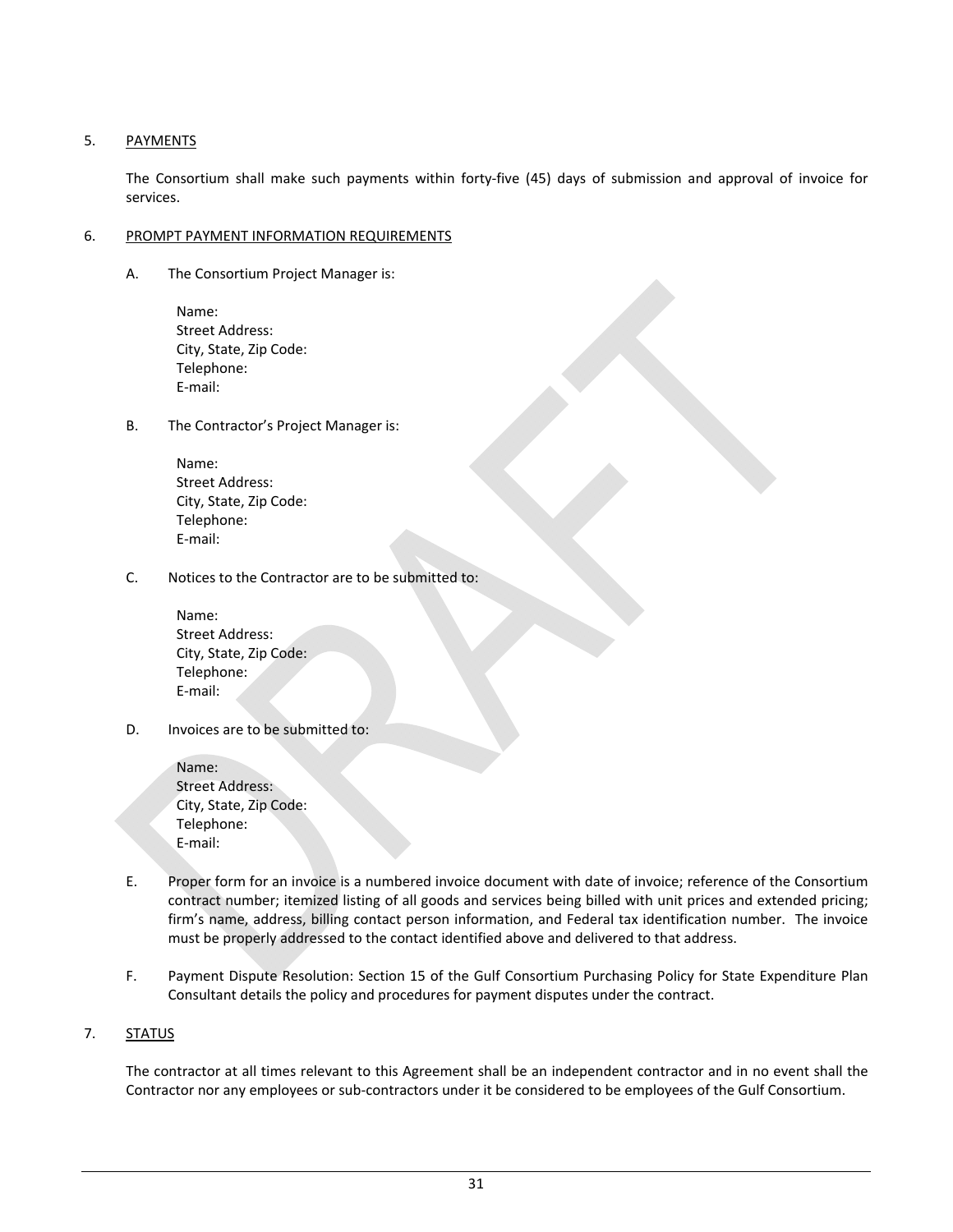#### 8. INSURANCE

Contractor shall procure and maintain for the duration of the contract insurance against claims for injuries to persons or damages to property which may arise from or in connection with the performance of the work hereunder by the Contractor, his agents, representatives, employees or subcontractors. The cost of such insurance shall be included in the Contractor's bid.

- A. Minimum Limits of Insurance. Contractor shall maintain limits no less than:
	- 1. General Liability: \$1,000,000 combined single limit per occurrence for bodily injury, personal injury and property damage. If Commercial General Liability Insurance or other form with a general aggregate limit is used, either the general aggregate limit shall apply separately to this project/location or the general aggregate limit shall be twice the required occurrence limit.
	- 2. Automobile Liability: \$1,000,000 combined single limit per accident for bodily injury and property damage. (Non‐owned, Hired Car).
	- 3. Workers' Compensation and Employers Liability: Insurance covering all employees meeting Statutory Limits in compliance with the applicable state and federal laws and Employer's Liability with a limit of \$500,000 per accident, \$500,000 disease policy limit, \$500,000 disease each employee. Waiver of Subrogation in lieu of Additional Insured is required.
- B. Deductibles and Self‐Insured Retentions

Any deductibles or self-insured retentions must be declared to and approved by the Consortium. At the option of the Consortium, either: the insurer shall reduce or eliminate such deductibles or self‐insured retentions as respects the Consortium, its officers, officials, employees and volunteers; or the Consortium shall procure a bond guaranteeing payment of losses and related investigations, claim administration and defense expenses.

C. Other Insurance Provisions

The policies are to contain, or be endorsed to contain, the following provisions:

- 1. General Liability and Automobile Liability Coverages(the Consortium is to be named as Additional Insured).
	- a. The Consortium, its officers, officials, employees and volunteers are to be covered as insureds as respects; liability arising out of activities performed by or on behalf of the Contractor, including the insured's general supervision of the Contractor; products and completed operations of the Contractor; premises owned, occupied or used by the Contractor; or automobiles owned, leased, hired or borrowed by the Contractor. The coverage shall contain no special limitations on the scope of protections afforded the Consortium, its officers, officials, employees or volunteers.
	- b. The Contractor's insurance coverage shall be primary insurance as respects the Consortium, it officers, officials, employees and volunteers. Any insurance of self‐insurance maintained by the Consortium, its officers, officials, employees or volunteers shall be excess of the Contractor's insurance and shall not contribute with it.
	- c. Any failure to comply with reporting provisions of the policies shall not affect coverage provided to the Consortium, its officers, officials, employees or volunteers.
	- d. The Contractor's insurance shall apply separately to each insured against whom claims is made or suit is brought, except with respect to the limits of the insurer's liability.
- 2. All Coverages

Each insurance policy required by this clause shall be endorsed to state that coverage shall not be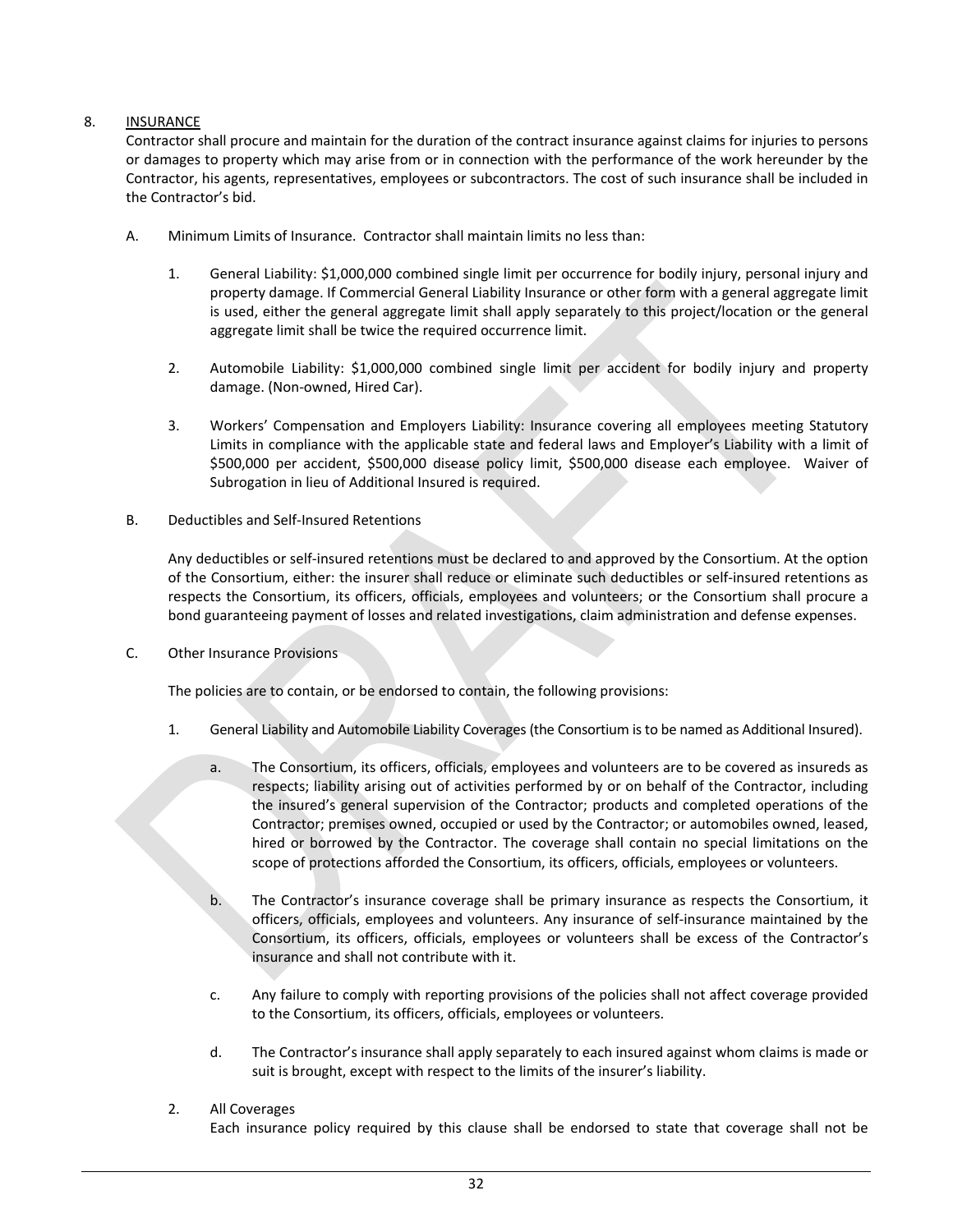suspended, voided, canceled by either party, reduced in coverage or in limits except after thirty (30) days' prior written notice by certified mail, return receipt requested, has been given to the Consortium.

- D. Acceptability of Insurers. Insurance is to be placed with insurers with a Best's rating of no less than A:VII.
- E. Verification of Coverage. Contractor shall furnish the Consortium with certificates of insurance and with original endorsements effecting coverage required by this clause. The certificates and endorsements for each insurance policy are to be signed by a person authorized by that insurer to bind coverage on its behalf. All certificates and endorsements are to be received and approved by the Consortium before work commences. The Consortium reserves the right to require complete, certified copies of all required insurance policies at any time.
- F. Subcontractors. Contractors shall include all subcontractors as insureds under its policies or shall furnish separate certificates and endorsements for each subcontractor. All coverages for subcontractors shall be subject to all of the requirements stated herein.

#### 9. PERMITS

The Contractor shall pay for all necessary permits as required by law.

#### 10. LICENSES

The Contractor shall be responsible for obtaining and maintaining his city or county occupational license and any licenses required pursuant to the laws of Leon County, the City of Tallahassee, or the State of Florida. Should the Contractor, by reason of revocation, failure to renew, or any other reason, fail to maintain his license to operate, the contractor shall be in default as of the date such license is lost.

#### 11. ASSIGNMENTS

This Agreement shall not be assigned or sublet as a whole or in part without the written consent of the Consortium nor shall the contractor assign any monies due or to become due to him hereunder without the previous written consent of the Consortium.

#### 12. PERFORMANCE BOND

A Performance Bond in the amount of 100% of the estimated project cost shall be supplied by the successful Contractor prior to contract execution.

The Performance Bond shall provide that, in the event of non‐performance on the part of the Contractor, the bond can be presented for honor and acceptance at an authorized representative or institution located in Tallahassee, Florida. The performance bond must contain a clause stating the following:

"In the event of non‐performance on the part of the Contractor, this performance bond can be presented for honor and acceptance at (address) (address) which is located in Tallahassee, Florida."

#### 13. INDEMNIFICATION

The Contractor agrees to indemnify, defend and hold harmless the Consortium and Leon County, their officials, officers, representatives, employees and agents, from and against any and all claims, damages, liabilities, losses, costs, or suits of any nature whatsoever arising out of, because of, or due to any acts or omissions of the Contractor, its delegates, employees and agents, arising out of or under this Agreement, including reasonable attorney's fees. The Consortium may, at its sole option, defend itself or require the Contractor to provide the defense. The Contractor acknowledges that ten dollars (\$10.00) of the amount paid to the Contractor is sufficient consideration for the Contractor's indemnification of the County and the Consortium.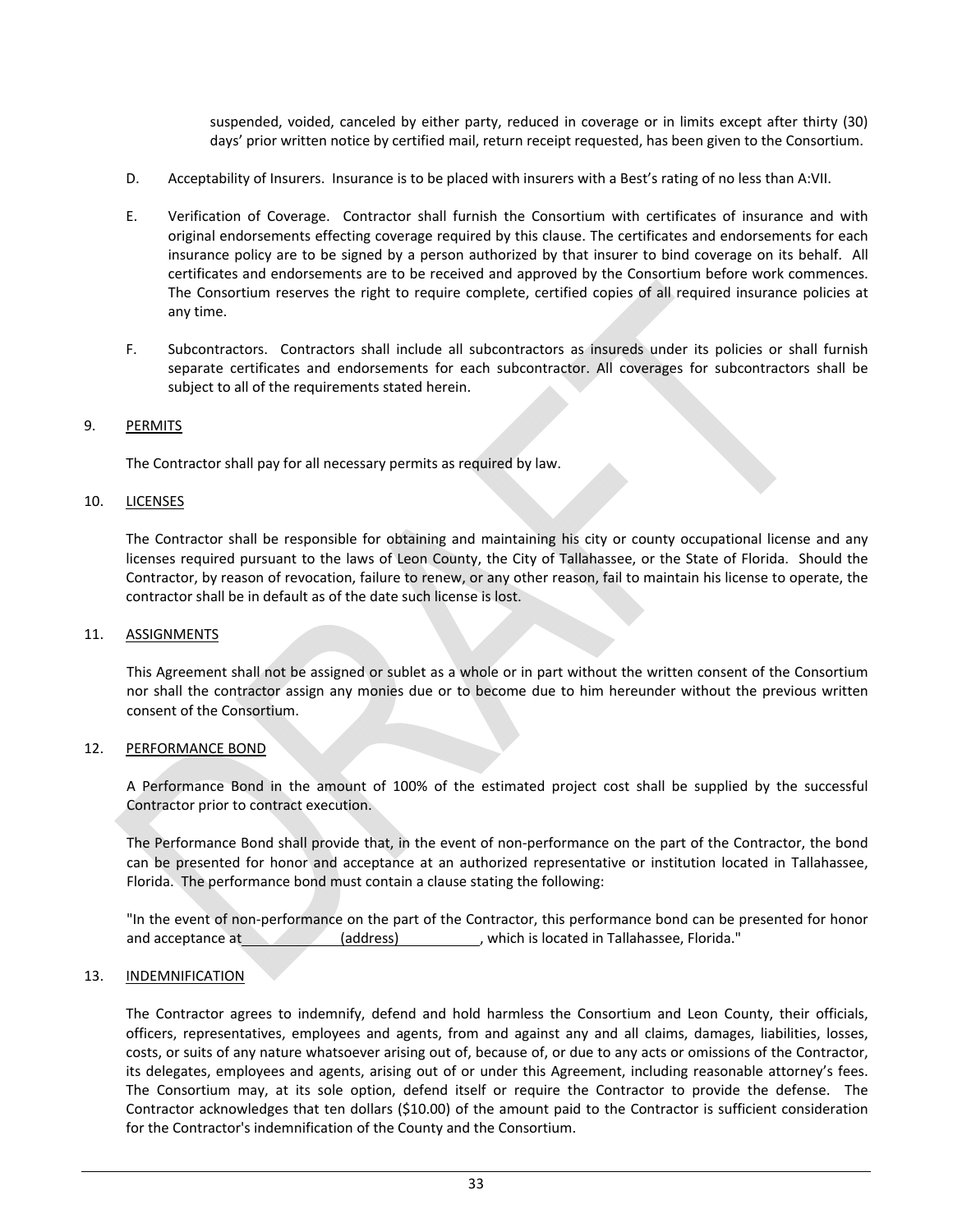#### 14. AUDITS, RECORDS, AND RECORDS RETENTION

#### The Contractor agrees:

- a. To establish and maintain books, records, and documents (including electronic storage media) in accordance with generally accepted accounting procedures and practices, which sufficiently and properly reflect all revenues and expenditures of funds provided by the Consortium under this Agreement.
- b. To the extent the Contractor is performing services on behalf of the Consortium, the Contractor must:
	- (i) Keep and maintain public records that ordinarily and necessarily would be required by the Consortium in order to perform the service;
	- (ii) Provide the public with access to public records on the same terms and conditions that the Consortium would provide the records and at a cost that not exceed the cost provided in Chapter 119, Florida Statutes, or as otherwise provided by law;
	- (iii) Ensure that public records that are exempt or confidential and exempt from public records disclosure requirements are not disclosed except as authorized by law;
	- (iv) Meet all requirements for retaining public records and transfer, at no cost, to the Consortium all public records in possession of the Contractor upon termination of this Agreement and destroy any duplicate public records that are exempt or confidential and exempt from public records disclosure requirements. All records stored electronically must be provided to the Consortium in a format that is compatible with the Consortium's information technology systems.
- c. To retain all client records, financial records, supporting documents, statistical records, and any other documents (including electronic storage media) pertinent to this Agreement for a period of five (5) years after termination of the Agreement, or if an audit has been initiated and audit findings have not been resolved at the end of five (5) years, the records shall be retained until resolution of the audit findings or any litigation which may be based on the terms of this Agreement.
- d. Upon completion or termination of the Agreement and at the request of the Consortium, the Contractor will cooperate with the Consortium to facilitate the duplication and transfer of any said records or documents during the required retention period as specified in this Section.
- e. To assure that these records shall be subject at all reasonable times to inspection, review, or audit by Federal, state, or other personnel duly authorized by the Consortium.
- f. Persons duly authorized by the Consortium and Federal auditors, pursuant to 45 CFR, Part 92.36(I)(10), shall have full access to and the right to examine any of provider's Agreement and related records and documents, regardless of the form in which kept, at all reasonable times for as long as records are retained.
- g. To include these aforementioned audit and record keeping requirements in all approved subcontracts and assignments.

#### 15. MONITORING

To permit persons duly authorized by the Consortium to inspect any records, papers, documents, facilities, goods, and services of the provider which are relevant to this Agreement, and interview any clients and employees of the provider to assure the Consortium of satisfactory performance of the terms and conditions of this Agreement.

Following such evaluation, the Consortium will deliver to the provider a written report of its findings and will include written recommendations with regard to the provider's performance of the terms and conditions of this Agreement. The provider will correct all noted deficiencies identified by the Consortium within the specified period of time set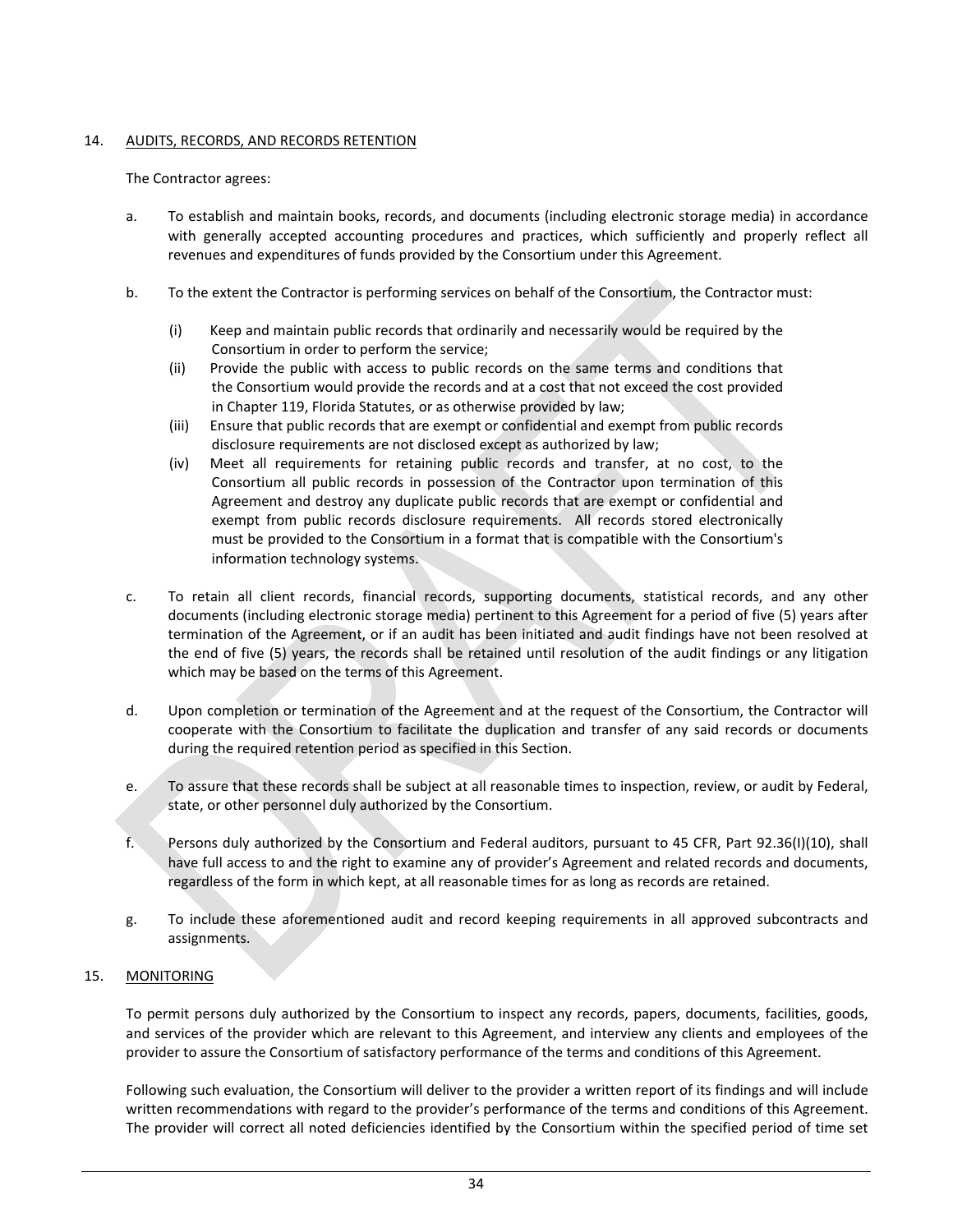forth in the recommendations. The provider's failure to correct noted deficiencies may, at the sole and exclusive discretion of the Consortium, result in any one or any combination of the following: (1) the provider being deemed in breach or default of this Agreement; (2) the withholding of payments to the provider by the Consortium; and (3) the termination of this Agreement for cause.

#### 16. TERMINATION

The Gulf Consortium may terminate this Agreement without cause, by giving the Contractor thirty (30) days written notice of termination. Either party may terminate this Agreement for cause by giving the other party hereto thirty (30) days written notice of termination. The Consortium shall not be required to give Contractor such thirty (30) day written notice if, in the opinion of the Consortium, the Contractor is unable to perform its obligations hereunder, or if in the Consortium's opinion, the services being provided are not satisfactory. In such case, the Consortium may immediately terminate the Agreement by mailing a notice of termination to the Contractor.

#### 17. PUBLIC ENTITY CRIMES STATEMENT

In accordance with Section 287.133, Florida Statutes, Contractor hereby certifies that to the best of his knowledge and belief neither Contractor nor his affiliates has been convicted of a public entity crime. Contractor and his affiliates shall provide the Consortium with a completed public entity crime statement form no later than January 15 of each year this Agreement is in effect. Violation of this section by the Contractor shall be grounds for cancellation of this Agreement by the Gulf Consortium.

#### 18. UNAUTHORIZED ALIEN(S)

The Contractor agrees that unauthorized aliens shall not be employed nor utilized in the performance of the requirements of this solicitation. The Consortium shall consider the employment or utilization of unauthorized aliens a violation of Section 274A(e) of the Immigration and Naturalization Act (8 U.S.C. 1324a). Such violation shall be cause for unilateral termination of this Agreement by the Consortium.

#### 19. EMPLOYMENT ELIGIBILITY VERIFICATION

- a. Contractor agrees that it will enroll and participate in the federal E‐Verify Program for Employment Verification under the terms provided in the "Memorandum of Understanding" governing the program. Contractor further agrees to provide to the Consortium, within thirty days of the effective date of this contract/amendment/extension, documentation of such enrollment in the form of a copy of the E‐Verify "'Edit Company Profile' screen", which contains proof of enrollment in the E‐Verify Program (this page can be accessed from the "Edit Company Profile" link on the left navigation menu of the E‐Verify employer's homepage).
- b. Contractor further agrees that it will require each subcontractor that performs work under this contract to enroll and participate in the E-Verify Program within sixty days of the effective date of this contract/amendment/extension or within sixty days of the effective date of the contract between the Contractor and the subcontractor, whichever is later. The Contractor shall obtain from the subcontractor(s) a copy of the "Edit Company Profile" screen indicating enrollment in the E‐Verify Program and make such record(s) available to the Agency upon request.
- c. Contractor will utilize the U.S. Department of Homeland Security's E‐Verify system to verify the employment eligibility of: (a) all persons employed during the term of the Agreement by Contractor to perform employment duties within Florida; and (b) all persons (including subcontractors) assigned by Contractor to perform work pursuant to the Agreement.
	- 1) Contractor must use E‐Verify to initiate verification of employment eligibility for all persons employed during the term of the Agreement by Contractor to perform employment duties within Florida within 3 business days after the date of hire.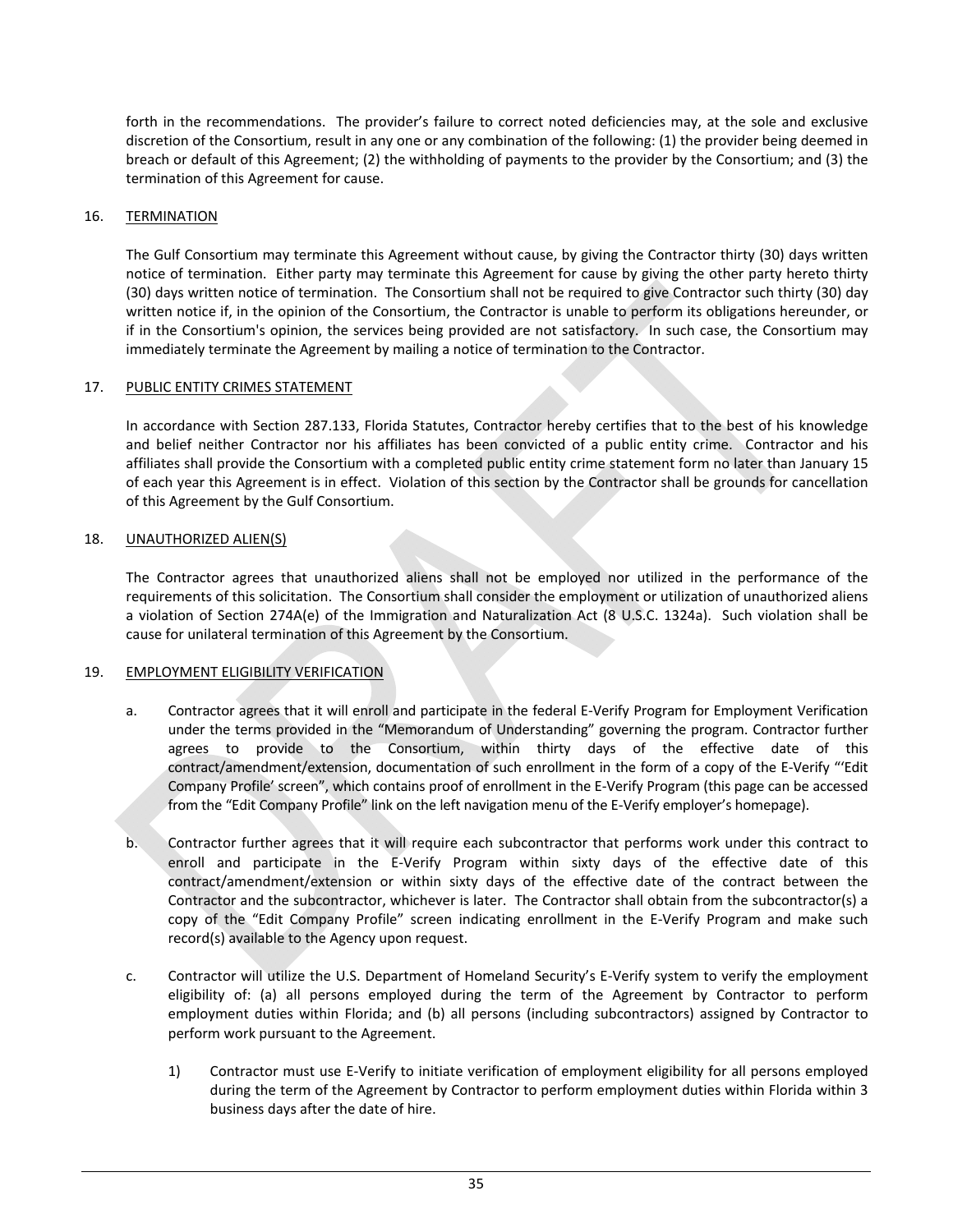- 2) Contractor must initiate verification of each person (including subcontractors) assigned by Contractor to perform work pursuant to the Agreement within 60 calendar days after the date of execution of this contract or within 30 days after assignment to perform work pursuant to the Agreement, whichever is later.
- d. Contractor further agrees to maintain records of its participation and compliance with the provisions of the E‐ Verify program, including participation by its subcontractors as provided above, and to make such records available to the Consortium or other authorized state entity consistent with the terms of the Memorandum of Understanding.
- e. Compliance with the terms of this Employment Eligibility Verification provision is made an express condition of this contract and the Consortium may treat a failure to comply as a material breach of the contract.

#### 20. NON‐WAIVER

Failure by the Consortium to enforce or insist upon compliance with any of the terms or conditions of this Agreement or failure to give notice or declare this Agreement terminated shall not constitute a general waiver or relinquishment of the same, or of any other terms, conditions or acts; but the same shall be and remain at all times in full force and effect.

#### 21. DELAY

No claim for damages or any claim other than for an extension of time shall be made or asserted against the Consortium by reason of any delays. The Contractor shall not be entitled to an increase in the contract sum or payment or compensation of any kind from the Consortium for direct, indirect, consequential, impact or other costs, expenses or damages, including but limited to costs of acceleration or inefficiency, arising because of delay, disruption, interference or hindrance from any cause whatsoever, whether such delay, disruption, interference or hindrance be reasonable or unreasonable, foreseeable or unforeseeable, or avoidable or unavoidable; provided, however, that this provision shall not preclude recovery of damages by the Contractor for hindrances or delays due solely to fraud, bad faith, or active interference on the part of the Consortium or its agents. Otherwise, the Contractor shall be entitled only to extensions of the contract time as the sole and exclusive remedy for such resulting delay, in accordance with and to the extent specifically provided above.

#### 22. REVISIONS

In any case where, in fulfilling the requirements of this Agreement or of any guarantee, embraced in or required thereby it is necessary for the Contractor to deviate from the requirements of the bid, Contractor shall obtain the prior written consent of the Consortium.

#### 23. VENUE

Venue for all actions arising under this Agreement shall lie in Leon County, Florida.

#### 24. CONSTRUCTION

The validity, construction, and effect of this Agreement shall be governed by the laws of the State of Florida.

#### 25. CONFLICTING TERMS AND CONDITIONS

In the instance that any other agreement exists concerning the matters herein, then the terms and conditions in this Agreement shall prevail over all other terms and conditions.

#### ATTACHMENTS

Exhibit A – Invitation to Negotiate # GC‐06‐17‐14‐33 Exhibit B –